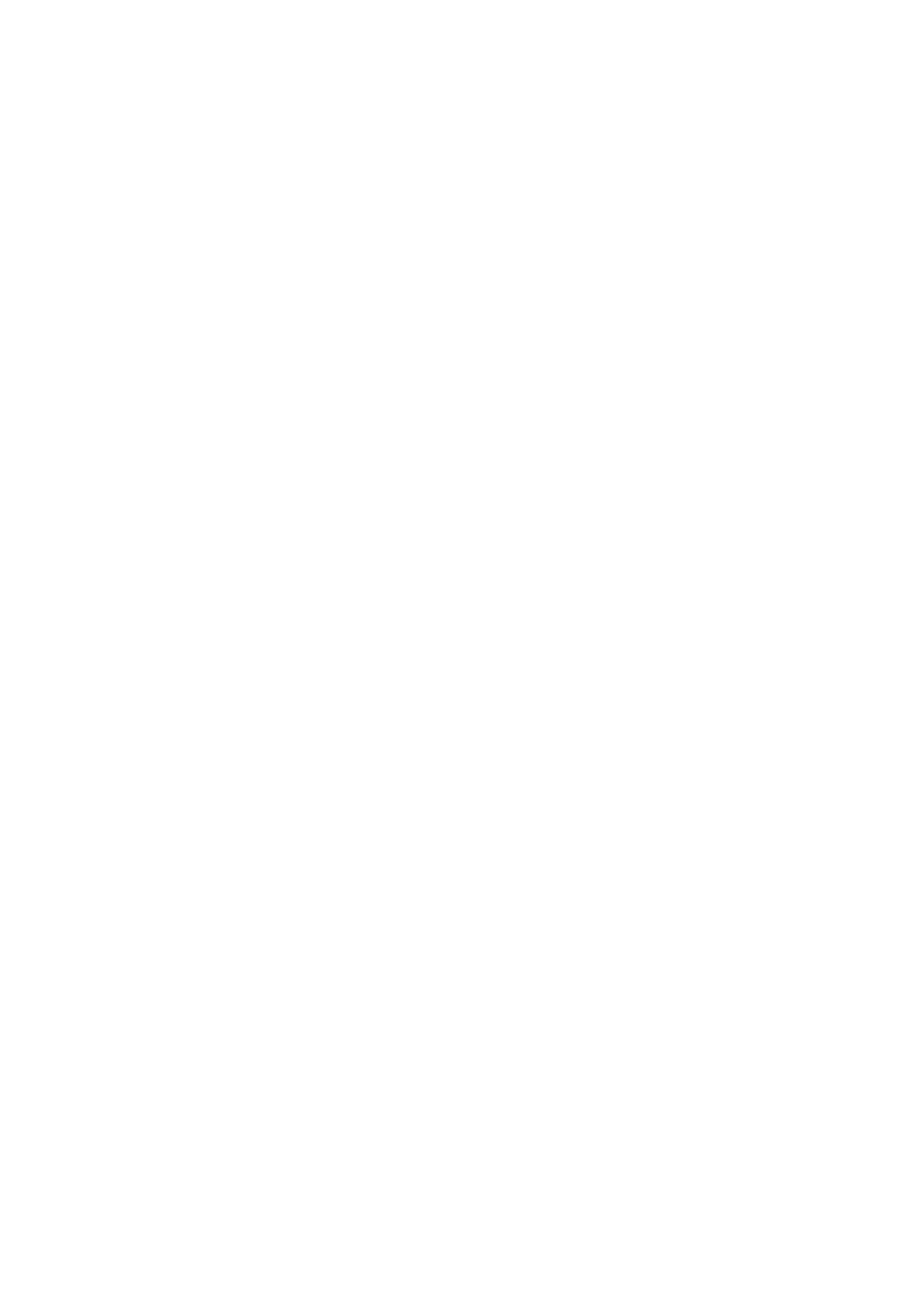# **LIST OF RESOLUTIONS**

| <u>No. 1</u>  | Approval of the Annual Report of the Director General on the Activities of the OIE in<br>2017                                                                                                       |  |  |
|---------------|-----------------------------------------------------------------------------------------------------------------------------------------------------------------------------------------------------|--|--|
| No. 2         | Approval of the Report of the Director General on the Management, Activities and<br>Administrative Work of the OIE in 2017                                                                          |  |  |
| No. 3         | Approval of the Financial Report for the 91st Financial Year of the OIE (1 January to<br>31 December 2017)                                                                                          |  |  |
| <u>No. 4</u>  | Acknowledgements to the Members and Partners that made Voluntary Contributions<br>or Subsidies to the OIE, or contributed in the Organisation of OIE Meetings and for<br>the Provision of Personnel |  |  |
| <u>No. 5</u>  | Modification of the 2018 Budget                                                                                                                                                                     |  |  |
| No. 6         | OIE Budgetary Income and Expenses for the 93rd Financial Year (1 January to<br>31 December 2019)                                                                                                    |  |  |
| <u>No. 7</u>  | Financial Contributions from OIE Members for 2019                                                                                                                                                   |  |  |
| <u>No. 8</u>  | Planned Work Programme for 2018-2019                                                                                                                                                                |  |  |
| No. 9         | Renewal of the Appointment of the External Auditor                                                                                                                                                  |  |  |
| No. 10        | No resolution                                                                                                                                                                                       |  |  |
| <u>No. 11</u> | Memorandum of Understanding OIE and ICFAW                                                                                                                                                           |  |  |
| <u>No. 12</u> | Memorandum of Understanding between the OIE and COMESA                                                                                                                                              |  |  |
| <u>No. 13</u> | Accession of Saint Lucia to the OIE                                                                                                                                                                 |  |  |
| <u>No. 14</u> | Amendments to the Manual of Diagnostic Tests and Vaccines for Terrestrial Animals                                                                                                                   |  |  |
| <u>No. 15</u> | Taking an annual price index into account when calculating the annual contributions<br>of OIE Members                                                                                               |  |  |
| <u>No. 16</u> | Designation of OIE Reference Laboratories for terrestrial animal diseases                                                                                                                           |  |  |
| <u>No. 17</u> | Suspension of OIE Reference Laboratory status for terrestrial animal diseases                                                                                                                       |  |  |
| No. 18        | Procedures for the designation of OIE Collaborating Centres                                                                                                                                         |  |  |
| <u>No. 19</u> | Register of diagnostic kits validated and certified by the OIE                                                                                                                                      |  |  |
| No. 20        | Designation of Facilities as Approved for Holding Rinderpest Virus Containing<br>Material                                                                                                           |  |  |
| <u>No. 21</u> | List of antimicrobial agents of veterinary importance                                                                                                                                               |  |  |
| <u>No. 22</u> | Recognition of the Foot and Mouth Disease Status of Members                                                                                                                                         |  |  |
| <u>No. 23</u> | Endorsement of Official Control Programmes for Foot and Mouth Disease of<br>Members                                                                                                                 |  |  |
| No. 24        | Recognition of the Contagious Bovine Pleuropneumonia Status of Members                                                                                                                              |  |  |
| No. 25        | of<br>Official<br>Control<br>Endorsement<br>Programmes<br>for<br>Contagious<br>Bovine<br>Pleuropneumonia of Members                                                                                 |  |  |
| <u>No. 26</u> | Recognition of the Bovine Spongiform Encephalopathy Risk Status of Members                                                                                                                          |  |  |
| No. 27        | Recognition of the African Horse Sickness Status of Members                                                                                                                                         |  |  |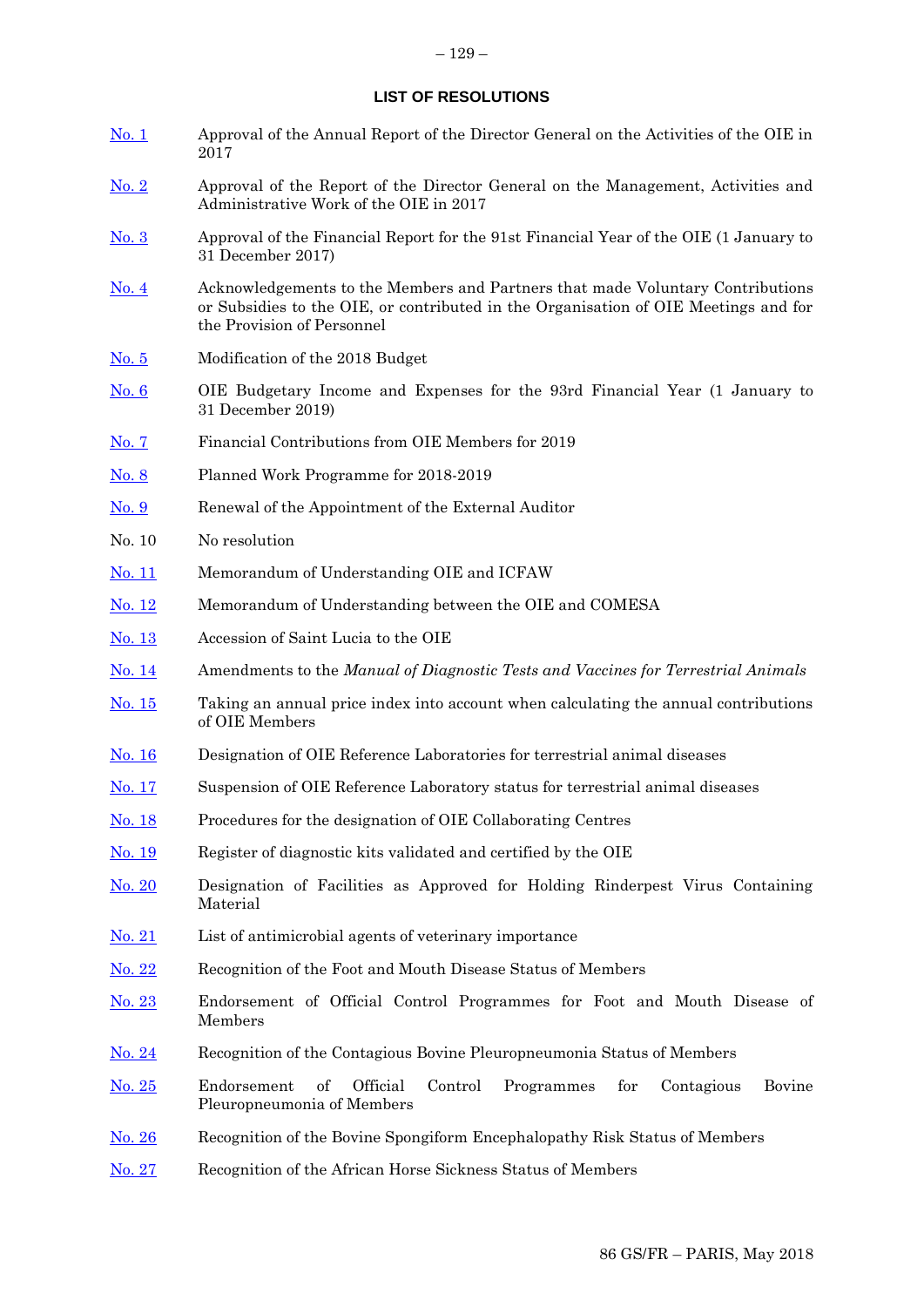- [No. 28](#page-45-0) Recognition of the Peste des Petits Ruminants Status of Members
- [No. 29](#page-47-0) Recognition of the Classical Swine Fever Status of Members
- [No. 30](#page-49-0) Designation of OIE Reference Laboratories for aquatic animal diseases
- [No. 31](#page-51-0) Suspension of OIE Reference Laboratory status for aquatic animal diseases
- [No. 3](#page-53-0)2 Amendments to the *Manual of Diagnostic Tests for Aquatic Animals*
- [No. 3](#page-54-0)3 Amendments to the *OIE Aquatic Animal Health Code*
- [No. 3](#page-55-0)4 Amendments to the *OIE Terrestrial Animal Health Code*
- No. 35 No resolution
- [No. 36](#page-57-0) Implementation of OIE standards by OIE Member Countries: state of play and specific capacity-building needs

 $\overline{\phantom{a}}$  , where  $\overline{\phantom{a}}$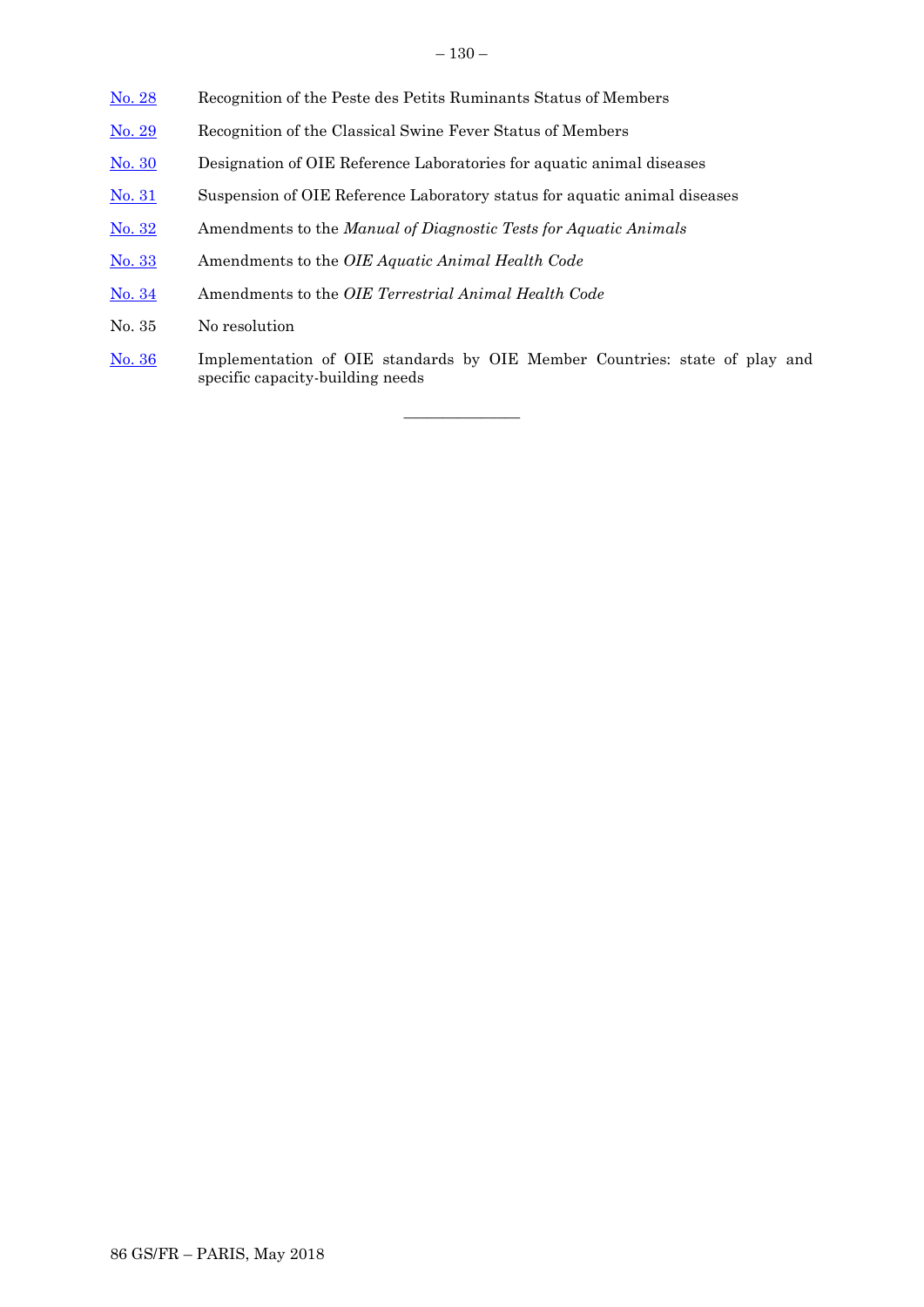### <span id="page-4-0"></span>– 131 –

# RESOLUTION No. 1

# **Approval of the Annual Report of the Director General on the Activities of the OIE in 2017**

In accordance with Article 6 of the Organic Rules of the OIE,

THE ASSEMBLY

RESOLVES

To approve the Annual Report of the Director General on the Activities of the OIE in 2017 (86 SG/1).

 $\overline{\phantom{a}}$  , where  $\overline{\phantom{a}}$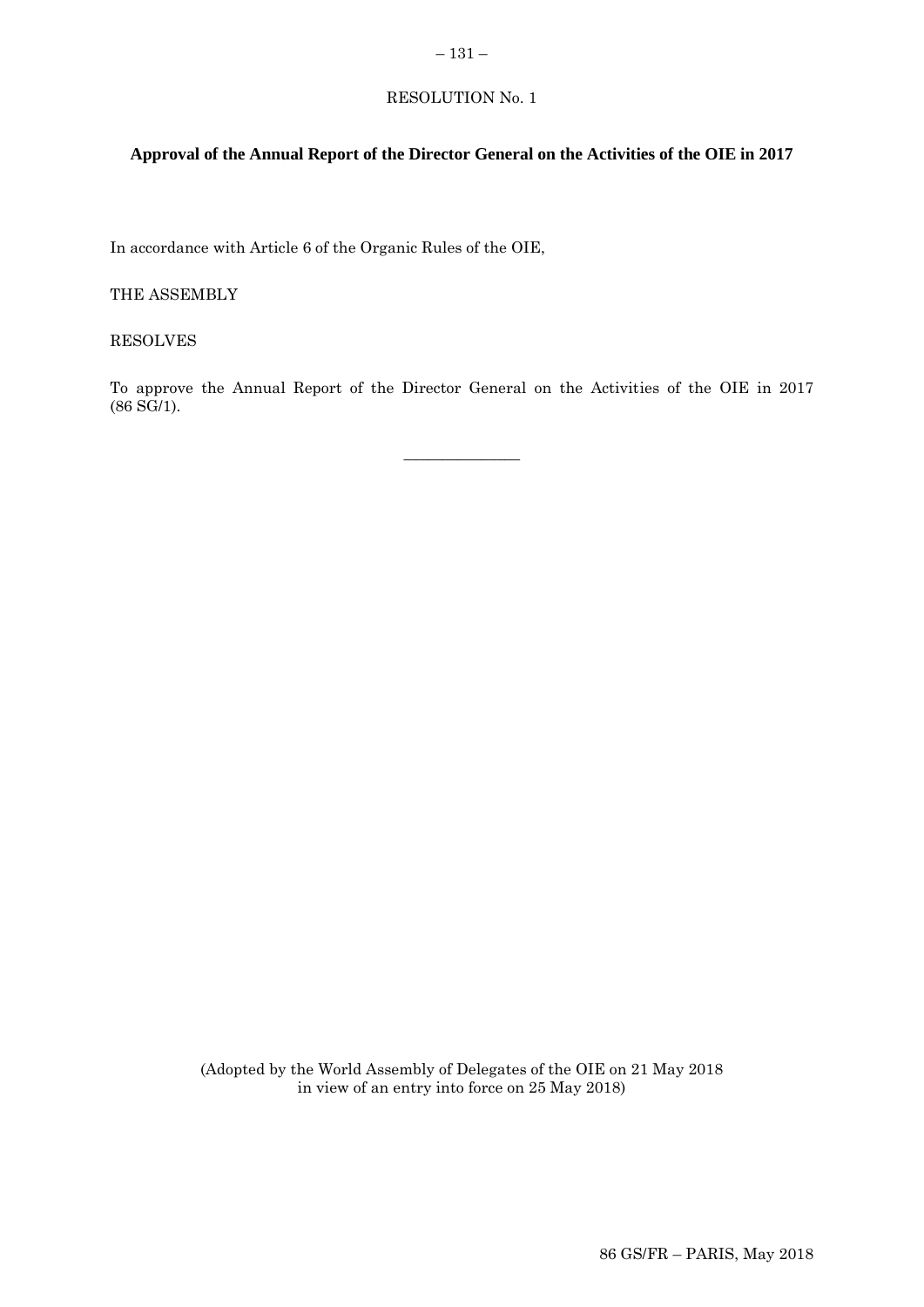### <span id="page-5-0"></span>– 132 –

# RESOLUTION No. 2

# **Approval of the Report of the Director General on the Management, Activities and Administrative Work of the OIE in 2017**

In accordance with Article 6 of the Organic Rules,

THE ASSEMBLY

RESOLVES

To approve the Report of the Director General on the Management, Activities and Administrative Work of the OIE in 2017 (86 SG/3).

 $\overline{\phantom{a}}$  , where  $\overline{\phantom{a}}$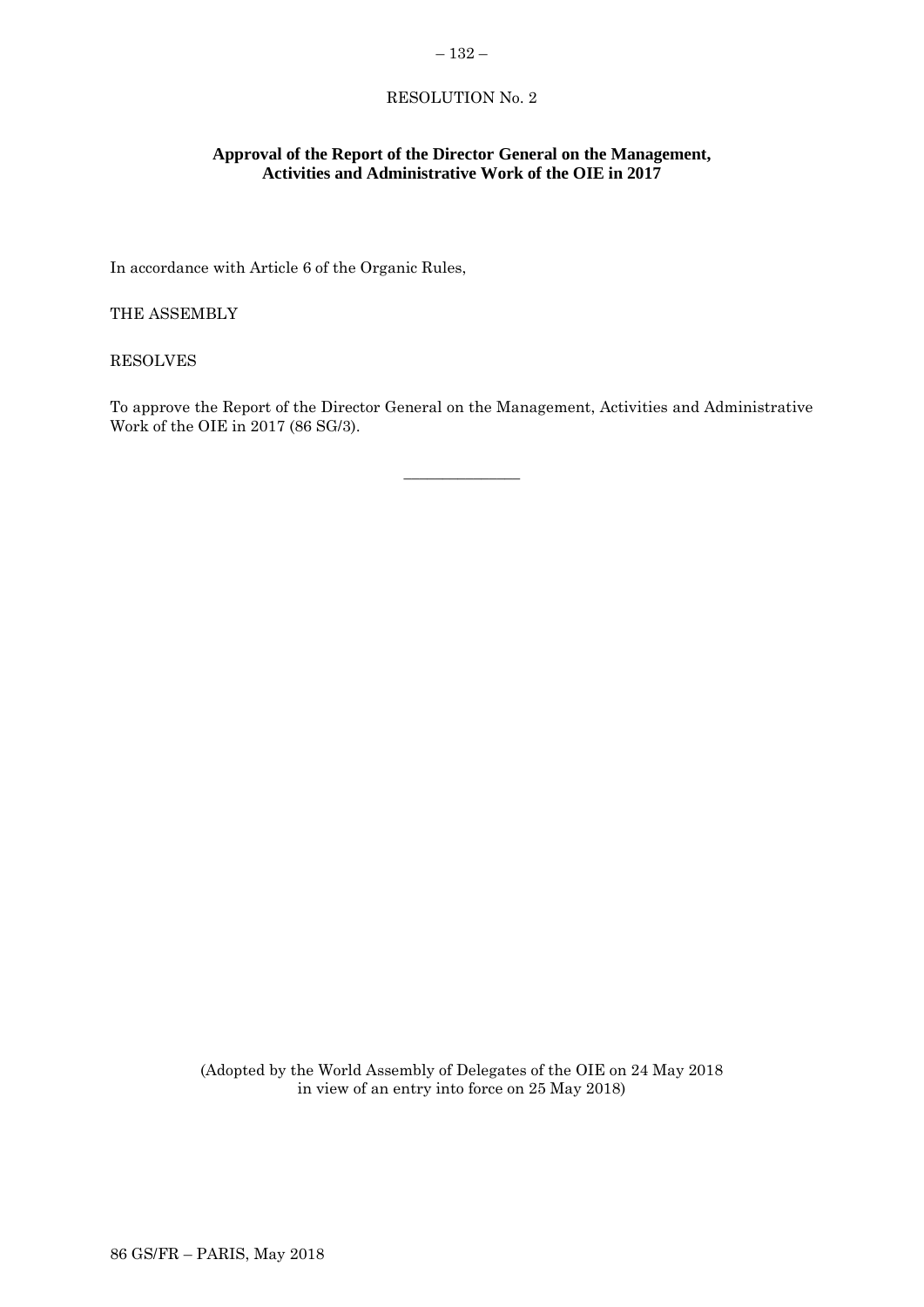# <span id="page-6-0"></span>– 133 – RESOLUTION No. 3

# **Approval of the Financial Report for the 91st Financial Year of the OIE (1 January – 31 December 2017)**

In application of Article 15 of the Organic Statutes and Article 6 of the Organic Rules of the OIE,

# THE ASSEMBLY

# RESOLVES

To approve the Financial Report for the 91st Financial Year of the OIE (1 January – 31 December 2017) (86 SG/4).

 $\overline{\phantom{a}}$  , where  $\overline{\phantom{a}}$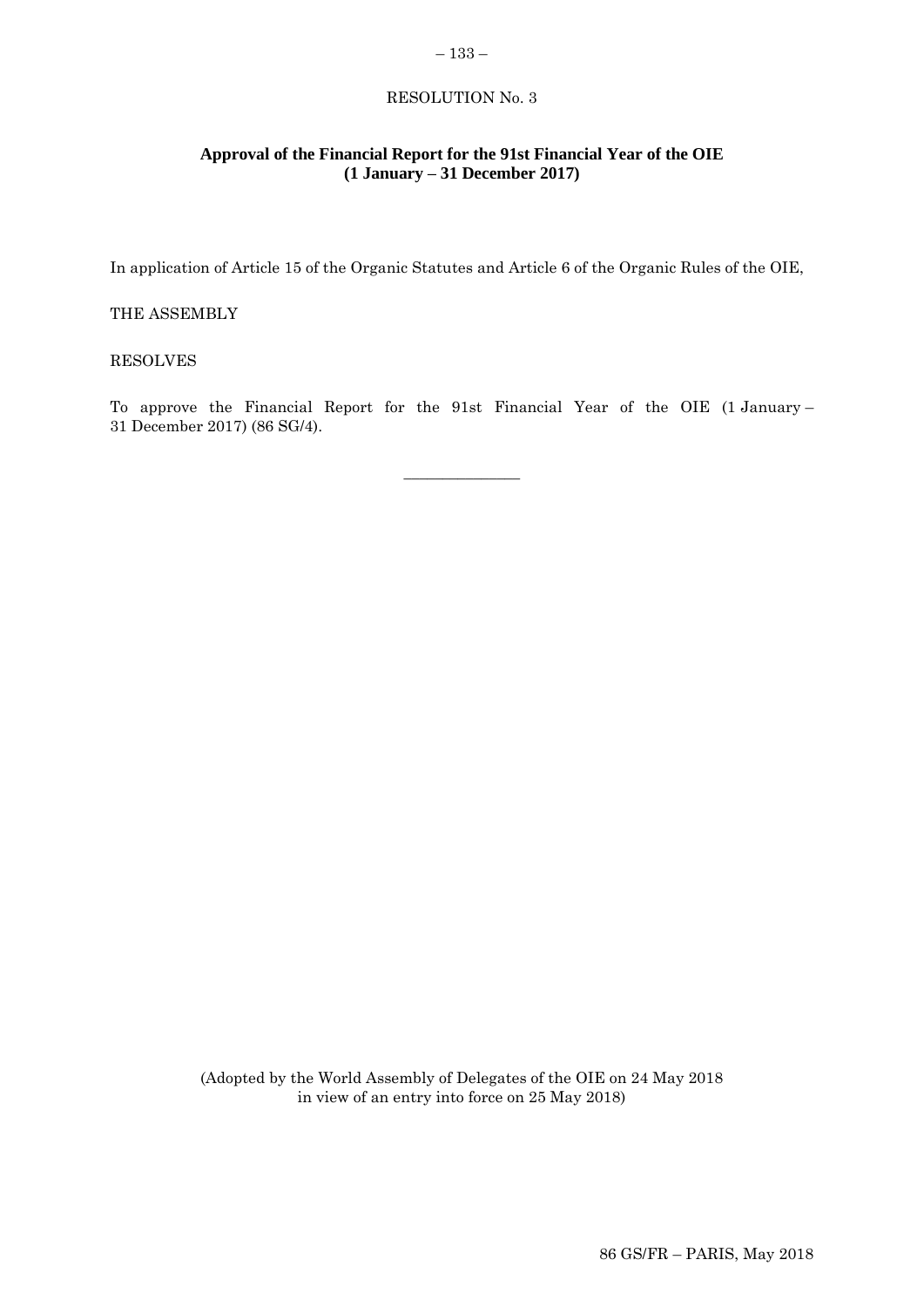#### <span id="page-7-0"></span>– 134 –

# RESOLUTION No. 4

# **Acknowledgements to the Members and Partners that made Voluntary Contributions or Subsidies to the OIE, or contributed in the Organisation of OIE Meetings and for the Provision of Personnel**

Having noted the voluntary contributions or subsidies received by the OIE in 2017 and the meetings organised by the OIE in 2017,

THE ASSEMBLY

REQUESTS

The Director General to sincerely thank:

1. Argentina, Australia, Canada, China (People's Rep. of), France, Germany, Iraq, Ireland, Italy, Japan, Jordan, Kazakhstan, Kenya, Lebanon, New Zealand, Oman, Panama, Qatar, Russia, Switzerland, United Kingdom (Fleming Fund), United States of America;

The European Union (European Commission and European Parliament), the Regional International Organization for Plant Protection and Animal Health (OIRSA), the World Health Organisation (WHO) and the World Bank;

The Bill and Melinda Gates Foundation, the Global Alliance for Livestock Veterinary Medicines (GALVmed), the Hashemite Fund, the International Horse Sports Confederation, the PEW Charitable Trusts, the Royal Society for the Prevention of Cruelty to Animals, the Royal Veterinary College, the St Jude Children's Hospital and the World Horse Welfare;

for their voluntary contributions or subsidies to support the execution of the programmes of the OIE in 2017.

2. Albania, Argentina, Austria, Belarus, Belgium, Bhutan, Bosnia-Herzegovina, Brunei, Bulgaria, Cambodia, Cameroon, Canada, China (People's Rep. of), Fiji, Former Yug. Rep. of Macedonia, Georgia, Guatemala, Indonesia, Japan, Jordan, Korea (Rep of), Kyrgyzstan, Laos, Latvia, Lebanon, Malaysia, Moldavia, Mongolia, Myanmar, Namibia, Panama, Paraguay, Philippines, Russia, Rwanda, Slovenia, South Africa, Swaziland, Switzerland, Tajikistan, Tanzania, Thailand, Togo, Tunisia, Turkey, United Arab Emirates, Uruguay, Uzbekistan and Zambia;

for their contribution to the organisation of OIE Regional Conferences, seminars and workshops that were held during 2017.

3. Argentina, Brazil, Canada, France, Italy, Korea (Rep. of), Norway, United Kingdom and United States of America;

for the provision of personnel paid directly by their country to support the implementation of the programmes of the OIE in 2017.

(Adopted by the World Assembly of Delegates of the OIE on 24 May 2018 in view of an entry into force on 25 May 2018)

 $\overline{\phantom{a}}$  , where  $\overline{\phantom{a}}$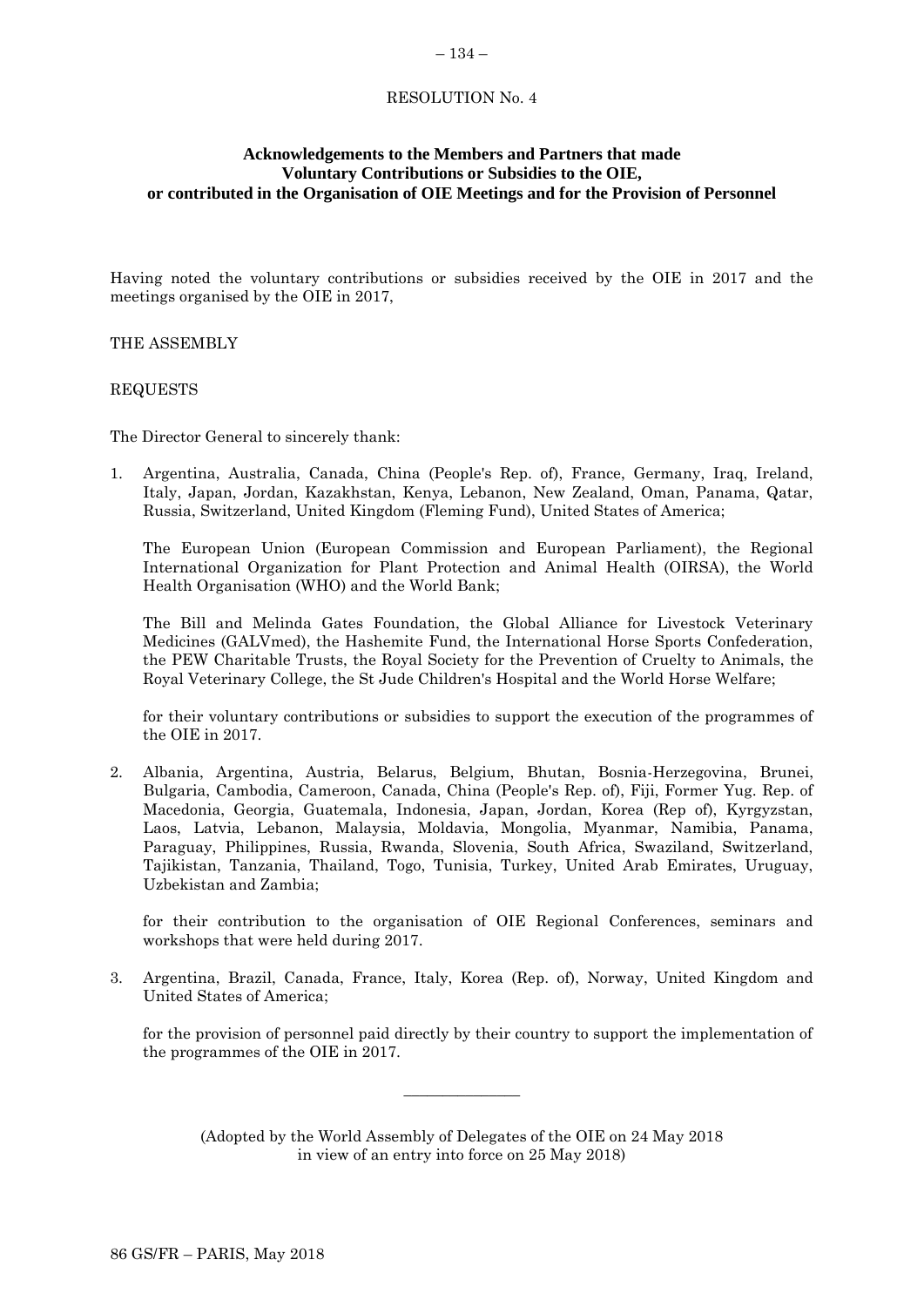### <span id="page-8-0"></span>RESOLUTION No. 5

# **Modification of the 2018 Budget**

In accordance with Article 15 of the Organic Statutes and Article 6 of the Organic Rules of the OIE,

Considering the variation in expenses and income for the 92nd Financial Year (1 January to 31 December 2018),

# THE ASSEMBLY

#### RESOLVES

To modify Resolution No. 6 of 26 May 2017 and replace paragraphs 1 and 2 of the said Resolution with the following paragraphs:

1. The budget of the 92nd Financial Year, corresponding to the period from 1 January to 31 December 2018, is set, on the basis of the following income and expenses, at an amount of EUR 12 637 000:

# **1.1. Income**

| <b>Sections</b> | Description                                                                                                                                                                                             | <b>Amount EUR</b> |
|-----------------|---------------------------------------------------------------------------------------------------------------------------------------------------------------------------------------------------------|-------------------|
| Section 1       | OIE Members' contributions established according to the<br>categories provided in Article 11 of the Organic Statutes<br>of the OIE and in accordance with Article 14 of the<br>Organic Rules of the OIE | 9 554 000         |
|                 | Extraordinary contributions                                                                                                                                                                             | 630 000           |
|                 | <b>Sub-total Section 1</b>                                                                                                                                                                              | 10 184 000        |
|                 | Registration fees (General Session, conferences)                                                                                                                                                        | 70 000            |
|                 | Publication sales                                                                                                                                                                                       | 30 000            |
|                 | Fees for evaluation of sanitary status applications                                                                                                                                                     | 100 000           |
| Section 2       | World Fund overheads                                                                                                                                                                                    | 530 000           |
|                 | Internal contributions                                                                                                                                                                                  | 560 000           |
|                 | Other operating income                                                                                                                                                                                  | 261 900           |
|                 | <b>Sub-total Section 2</b>                                                                                                                                                                              | 1551900           |
|                 | Investment income                                                                                                                                                                                       | 50 000            |
|                 | Extraordinary income                                                                                                                                                                                    | 260               |
| Section 3       | Recovery of subsidies                                                                                                                                                                                   | 607 840           |
|                 | Cancellation of provisions                                                                                                                                                                              | 243 000           |
|                 | <b>Sub-total Section 3</b>                                                                                                                                                                              | 901 100           |
|                 | TOTAL                                                                                                                                                                                                   | 12 637 000        |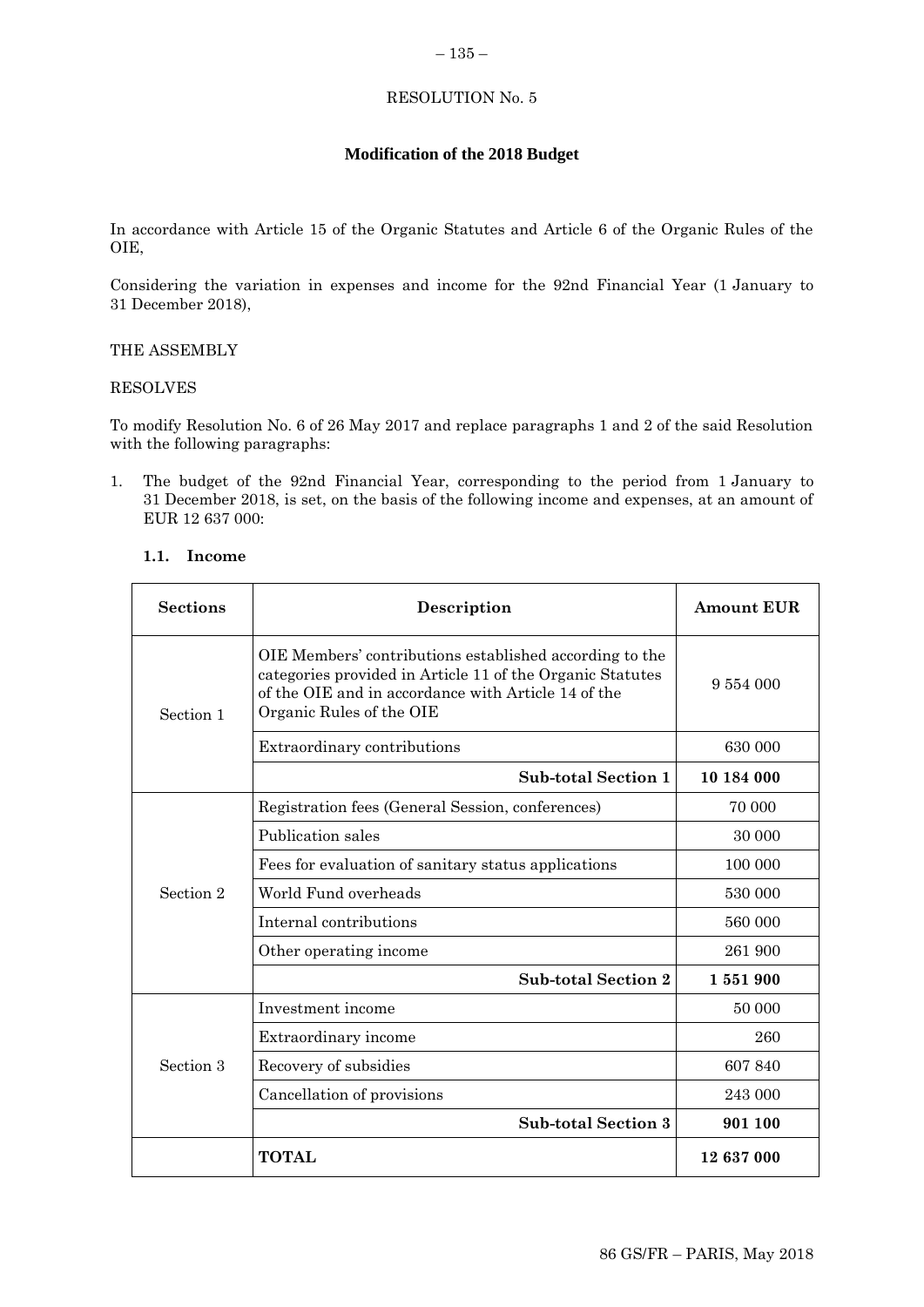# **1.2. Expenses**

1.2.1 Expenses by budgetary section

| <b>Budgetary section</b>                         | <b>Amount EUR</b> |
|--------------------------------------------------|-------------------|
| 1. Purchases                                     | 246 200           |
| 2. Outside services                              | 3915500           |
| $3_{-}$<br>Taxes                                 | 17 000            |
| 4. Staff costs                                   | 7 037 300         |
| 5. Administrative expenses and financial charges | 215 900           |
| 6. Extraordinary expenses                        | 100               |
| 7. Depreciation and amortisation expenses        | 1 205 000         |
| <b>TOTAL</b>                                     | 12 637 000        |

# 1.2.2 Expenses by field of activity

|     | <b>Field of Activity</b>               | <b>Amount EUR</b> |
|-----|----------------------------------------|-------------------|
| 1.  | Assembly and Council                   | 938 000           |
| 2.  | General Directorate and Administration | 3 091 000         |
| 3.  | Communication                          | 462 000           |
| 4.  | Animal Health Information              | 1 289 200         |
| 5.  | Publications                           | 595 000           |
| 6.  | International Standards and Science    | 2 966 300         |
| 7.  | <b>Regional Activities</b>             | 875 500           |
| 8.  | Miscellaneous missions and meetings    | 250 500           |
| 9.  | General expenses                       | 964 500           |
| 10. | Depreciation and amortisation expenses | 1 205 000         |
|     | TOTAL                                  | 12 637 000        |

(Adopted by the World Assembly of Delegates of the OIE on 24 May 2018 in view of an entry into force on 25 May 2018)

 $\overline{\phantom{a}}$  , where  $\overline{\phantom{a}}$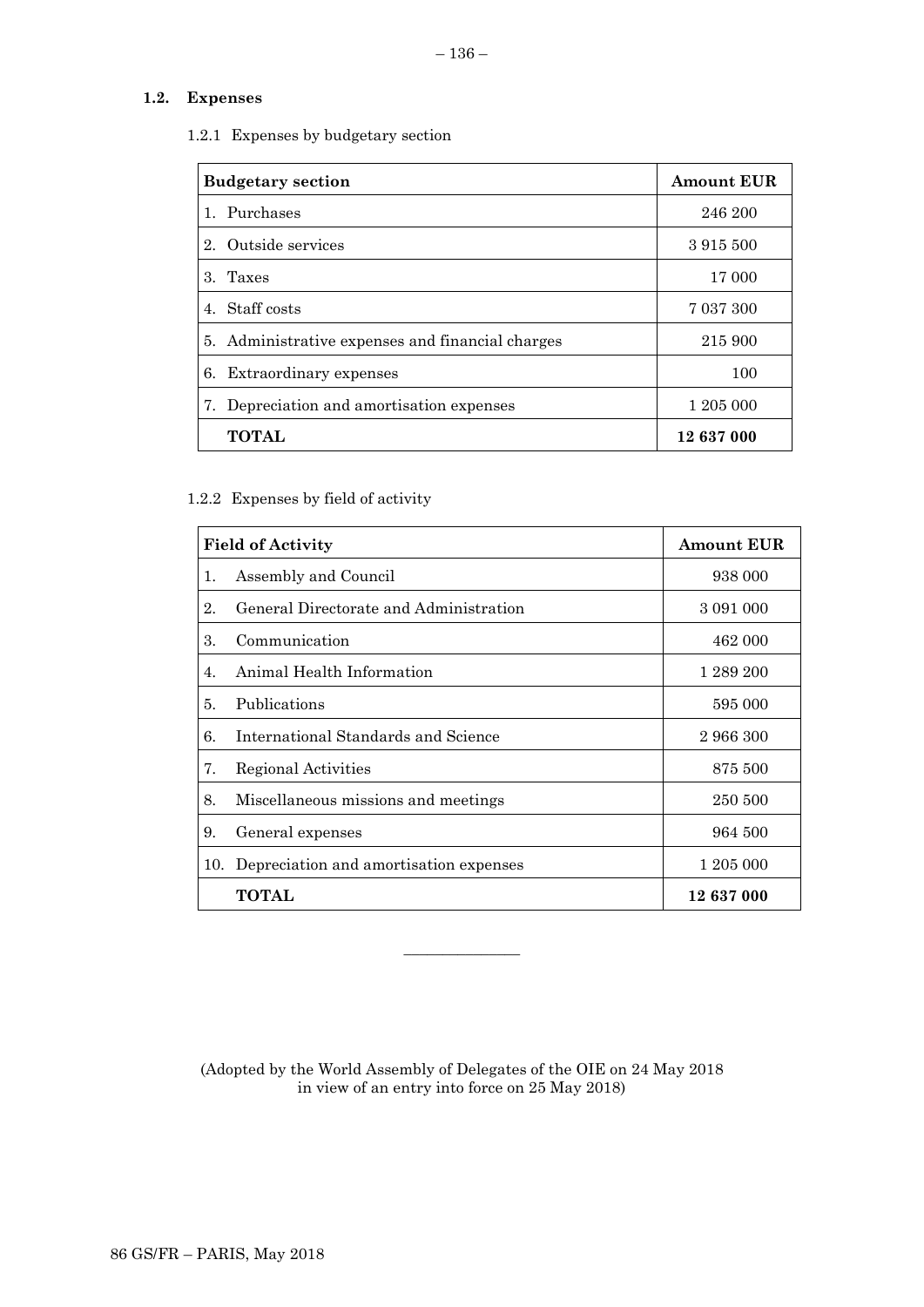# <span id="page-10-0"></span> $-137-$

# RESOLUTION No. 6

# **OIE Budgetary Income and Expenses for the 93rd Financial Year (1 January to 31 December 2019)**

In accordance with Article 15 of the Organic Statutes and Article 6.h of the Organic Rules of the OIE,

# THE ASSEMBLY

# DECIDES

That the budget for the 93rd Financial Year, corresponding to the period from 1 January to 31 December 2019, shall be set in terms of income and expenses at an amount of EUR 12 770 000, established as follows:

#### 1. **Income**

| <b>Sections</b> | Description                                                                                                                                                                                             | <b>Amount EUR</b> |
|-----------------|---------------------------------------------------------------------------------------------------------------------------------------------------------------------------------------------------------|-------------------|
| Section 1       | OIE Members' contributions established<br>according to the categories provided in Article 11<br>of the Organic Statutes of the OIE and in accordance<br>with Article 14 of the Organic Rules of the OIE | 9 773 000         |
|                 | Extraordinary contributions                                                                                                                                                                             | 621 550           |
|                 | <b>Sub-total Section 1</b>                                                                                                                                                                              | 10 394 550        |
|                 | Registration fees (General Session, conferences)                                                                                                                                                        | 70 000            |
|                 | Publication sales                                                                                                                                                                                       | 30 000            |
|                 | Fees for evaluation of sanitary status applications                                                                                                                                                     | 100 000           |
| Section 2       | World Fund overheads                                                                                                                                                                                    | 530 000           |
|                 | Internal contributions                                                                                                                                                                                  | 578 000           |
|                 | Other operating income                                                                                                                                                                                  | 175 000           |
|                 | <b>Sub-total Section 2</b>                                                                                                                                                                              | 1483000           |
|                 | Investment income                                                                                                                                                                                       | 50 000            |
|                 | Extraordinary income                                                                                                                                                                                    | 1 350             |
| Section 3       | Recovery of subsidies                                                                                                                                                                                   | 575 100           |
|                 | Cancellation of provisions                                                                                                                                                                              | 266 000           |
|                 | <b>Sub-total Section 3</b>                                                                                                                                                                              | 892 450           |
|                 | <b>TOTAL</b>                                                                                                                                                                                            | 12 770 000        |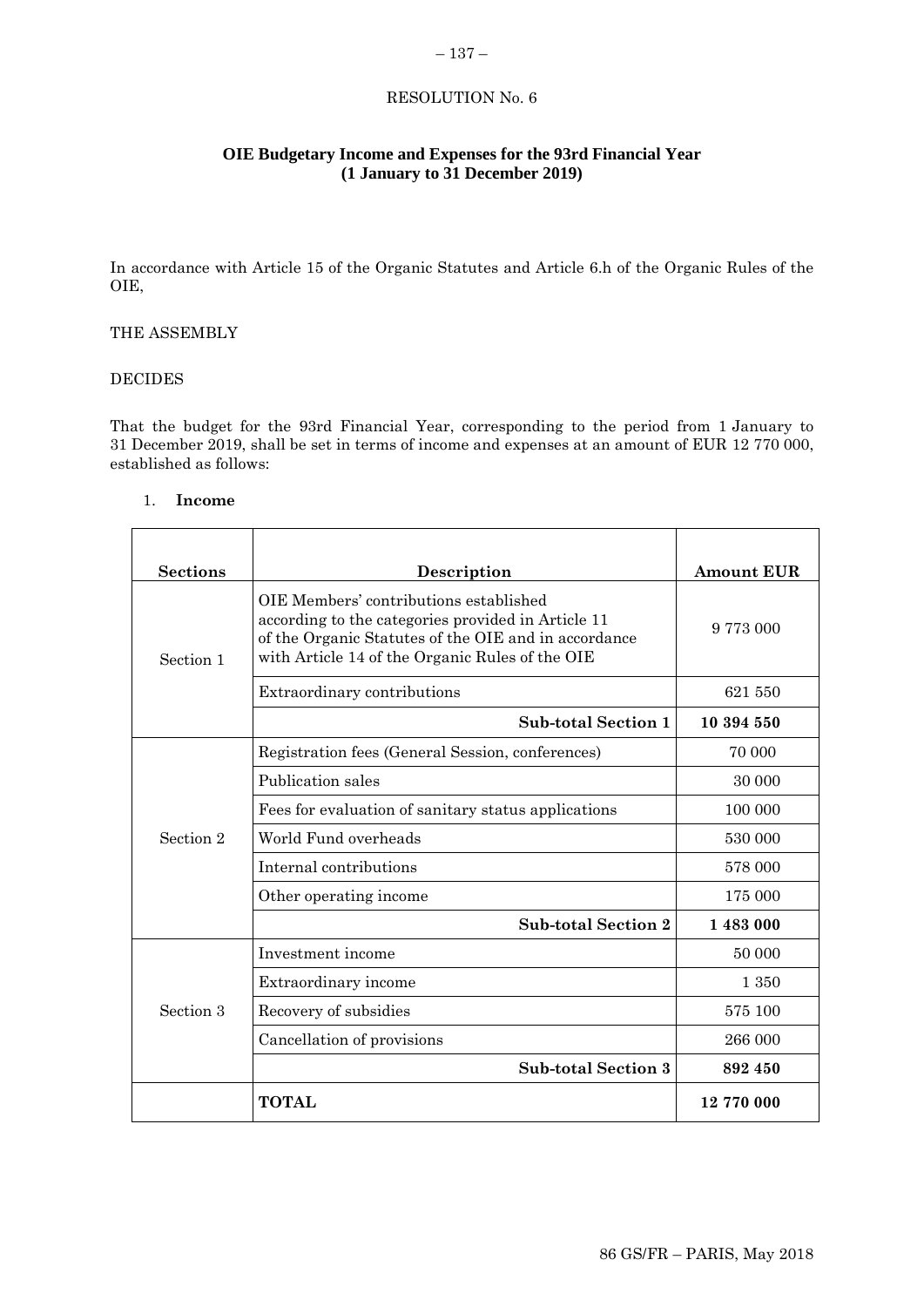# **2. Expenses**

2.1. Expenses by budgetary section

| <b>Budgetary section</b>                         | <b>Amount EUR</b> |
|--------------------------------------------------|-------------------|
| Purchases                                        | 219 000           |
| Outside services<br>$2_{-}$                      | 3 8 3 5 8 0 0     |
| 3. Taxes                                         | 17 000            |
| 4. Staff costs                                   | 7 349 400         |
| 5. Administrative expenses and financial charges | 185 000           |
| Extraordinary expenses<br>6.                     | 200               |
| Depreciation and amortisation expenses<br>7.     | 1 163 600         |
| <b>TOTAL</b>                                     | 12 770 000        |

2.2. Expenses by field of activity

|    | <b>Field of Activity</b>                   | <b>Amount EUR</b> |
|----|--------------------------------------------|-------------------|
| 1. | Assembly and Council                       | 938 000           |
| 2. | General Directorate and Administration     | 3 1 3 5 5 0 0     |
| 3. | Communication                              | 442 000           |
| 4. | Animal Health Information                  | 1 295 500         |
| 5. | Publications                               | 607 800           |
| 6. | International Standards and Science        | 3 119 900         |
| 7. | Regional Activities                        | 919 000           |
| 8. | Miscellaneous missions and meetings        | 261 000           |
| 9. | General expenses                           | 889 700           |
|    | 10. Depreciation and amortisation expenses | 1 163 600         |
|    | TOTAL                                      | 12 770 000        |

(Adopted by the World Assembly of Delegates of the OIE on 24 May 2018 in view of an entry into force on 25 May 2018)

\_\_\_\_\_\_\_\_\_\_\_\_\_\_\_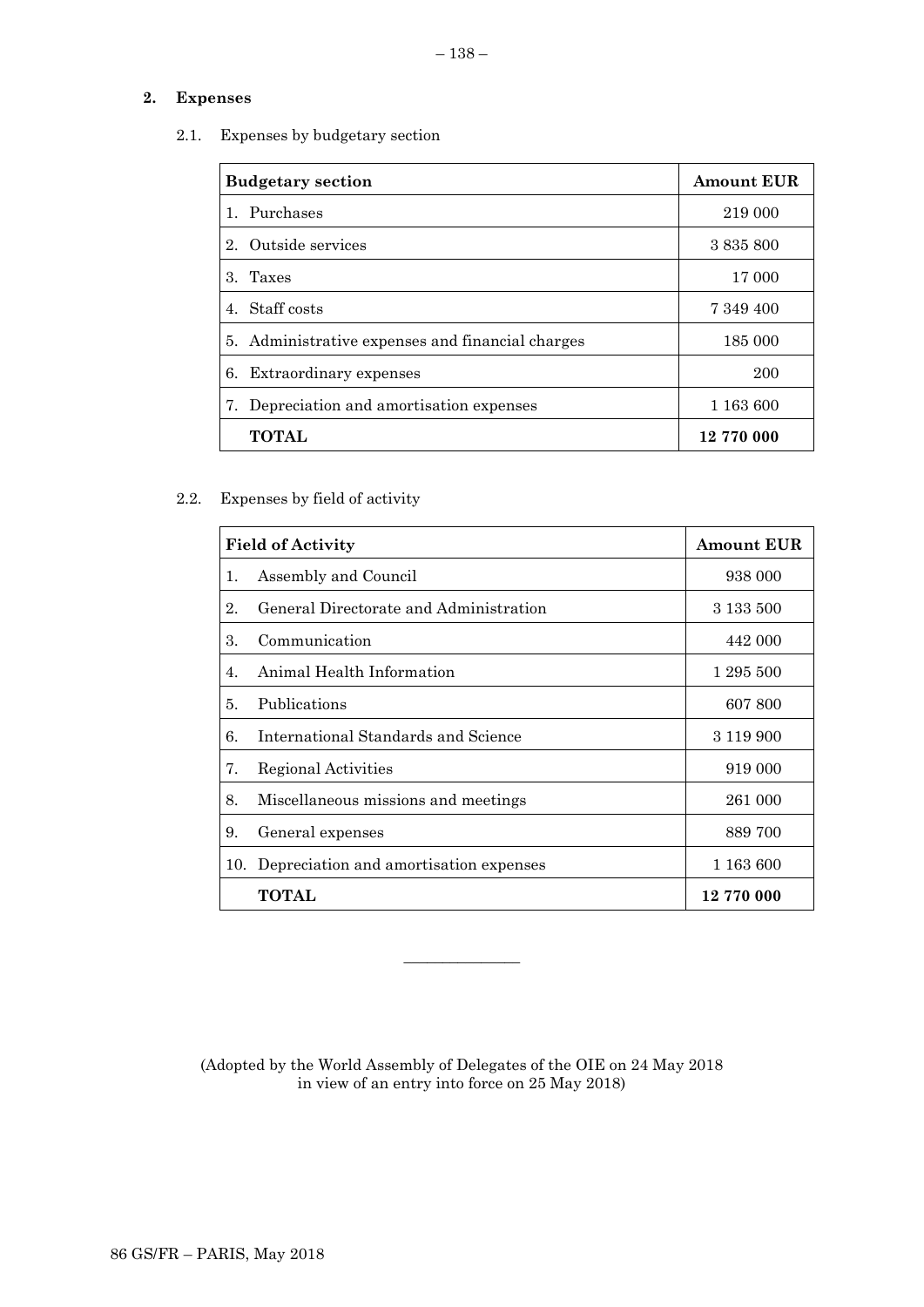#### <span id="page-12-0"></span>– 139 –

# RESOLUTION No. 7

### **Financial contributions from OIE Members for 2019**

In accordance with Article 11 of the Organic Statutes and Article 14 of the Organic Rules,

#### CONSIDERING

The need to meet the budgetary expenses of the OIE for 2019,

Resolution No. 8 dated 1 June 2001 related to contributions by the Least Developed Countries (LDC),

Resolution No. 11 of 30 May 2014 creating two categories of extraordinary contributions,

Resolution No. 15 of 24 May 2018 related to taking an annual price index into account when calculating the annual contributions of OIE Members,

#### THE ASSEMBLY

#### DECIDES

1) that the annual contributions from Members of the OIE be established for the 2019 Financial Year as follows:

| Category     | <b>Annual total contribution</b> |  |
|--------------|----------------------------------|--|
| 1st category | 210 250 EUR                      |  |
| 2nd category | 168 200 EUR                      |  |
| 3rd category | 126 150 EUR                      |  |
| 4th category | 84 100 EUR                       |  |
| 5th category | 42 050 EUR                       |  |
| 6th category | 25 230 EUR                       |  |

that the OIE will call for only 50% of the total contributions due, in accordance with the sixcategory scale, from the Members classified as LDCs (Least Developed Countries) by the Economic and Social Council of the United Nations.

2) that Members, while retaining the choice of category in which they are registered, may if they wish opt for one of the two extraordinary categories for 2019, in which case, the Members concerned shall be exempt from their statutory contribution for the year in question.

The two extraordinary categories of contribution of a lump sum are as follows:

Category A: EUR 500 000 minimum Category B: EUR 300 000 minimum

(Adopted by the World Assembly of Delegates of the OIE on 24 May 2018 in view of an entry into force on 25 May 2018)

 $\overline{\phantom{a}}$  , where  $\overline{\phantom{a}}$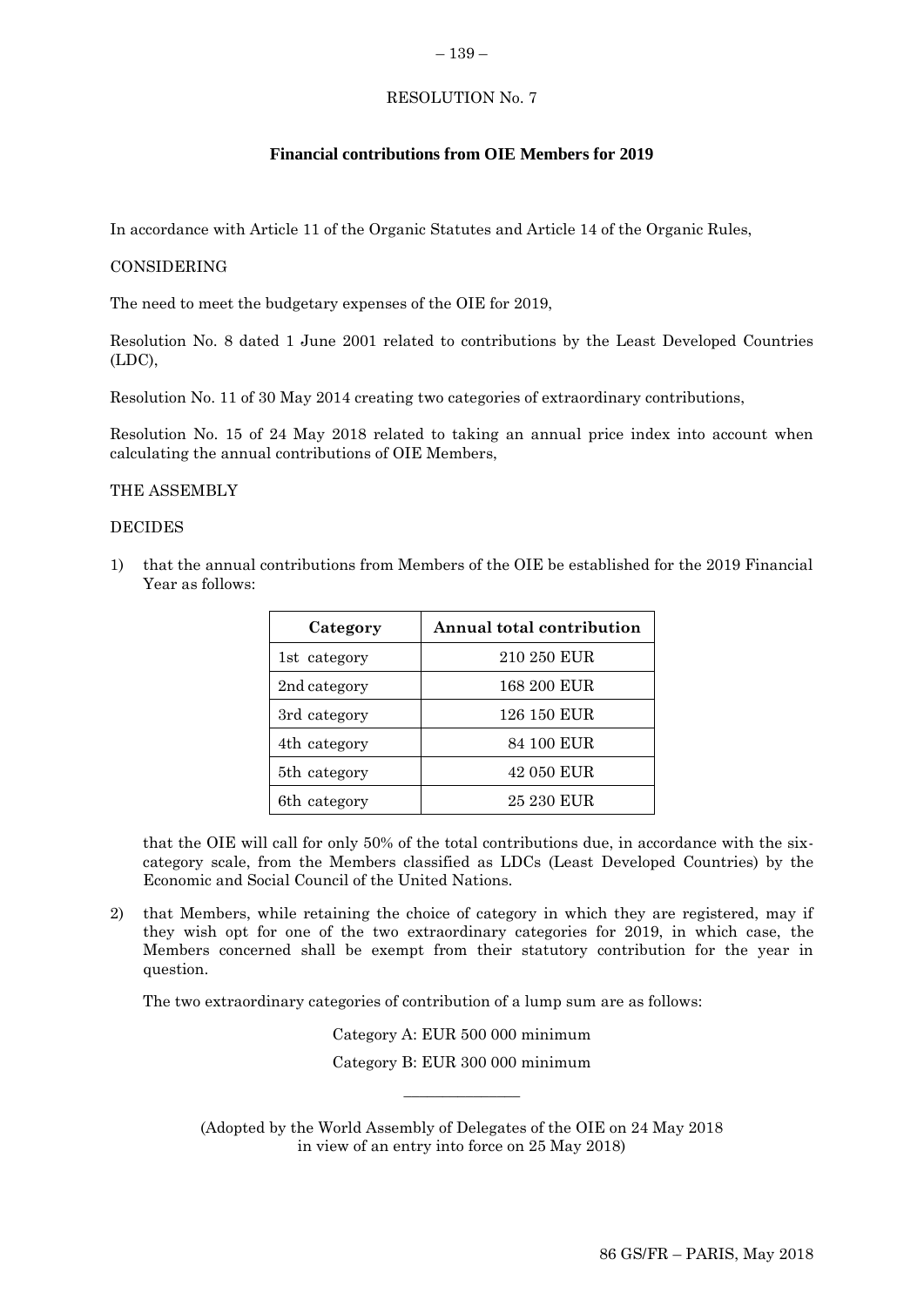# <span id="page-13-0"></span>RESOLUTION No. 8

# **Planned Work Programme for 2018-2019**

Considering the Sixth Strategic Plan of the OIE, established for the 2016-2020 period,

THE ASSEMBLY, ON THE PROPOSAL OF THE COUNCIL

# 1) DECIDES

To approve the Planned Work Programme for 2018-2019 (86 SG/6-A), subject to prioritisation by the Council to ensure that expenditure remains within the allotted budget.

# 2) RECOMMENDS THAT

Members provide the necessary support to allow the Planned Work Programme to be carried out, in the form of payment of both regular contributions and, when possible, voluntary contributions to the Regular Budget and/or to the World Animal Health and Welfare Fund, or any other form of support to OIE activities.

 $\overline{\phantom{a}}$  , where  $\overline{\phantom{a}}$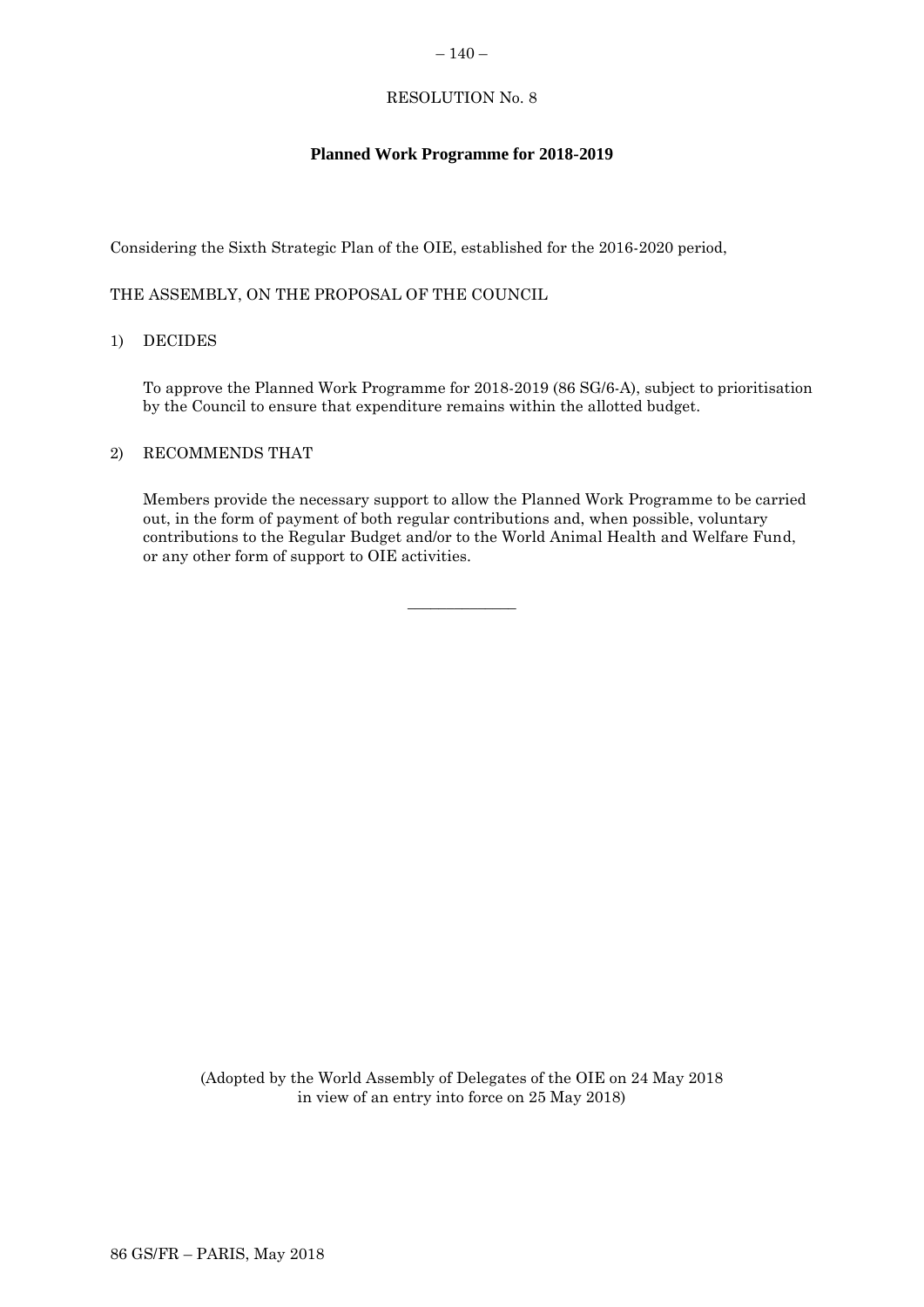# <span id="page-14-0"></span> $-141-$

# RESOLUTION No. 9

# **Renewal of the Appointment of the External Auditor**

In accordance with Article 12.1. of the Financial Regulations concerning the appointment of the External Auditor and the renewal of his mandate,

THE ASSEMBLY

RESOLVES

To renew for a period of 1 year (2018) the appointment of Mr Didier Selles as External Auditor of OIE Accounts.

 $\overline{\phantom{a}}$  , where  $\overline{\phantom{a}}$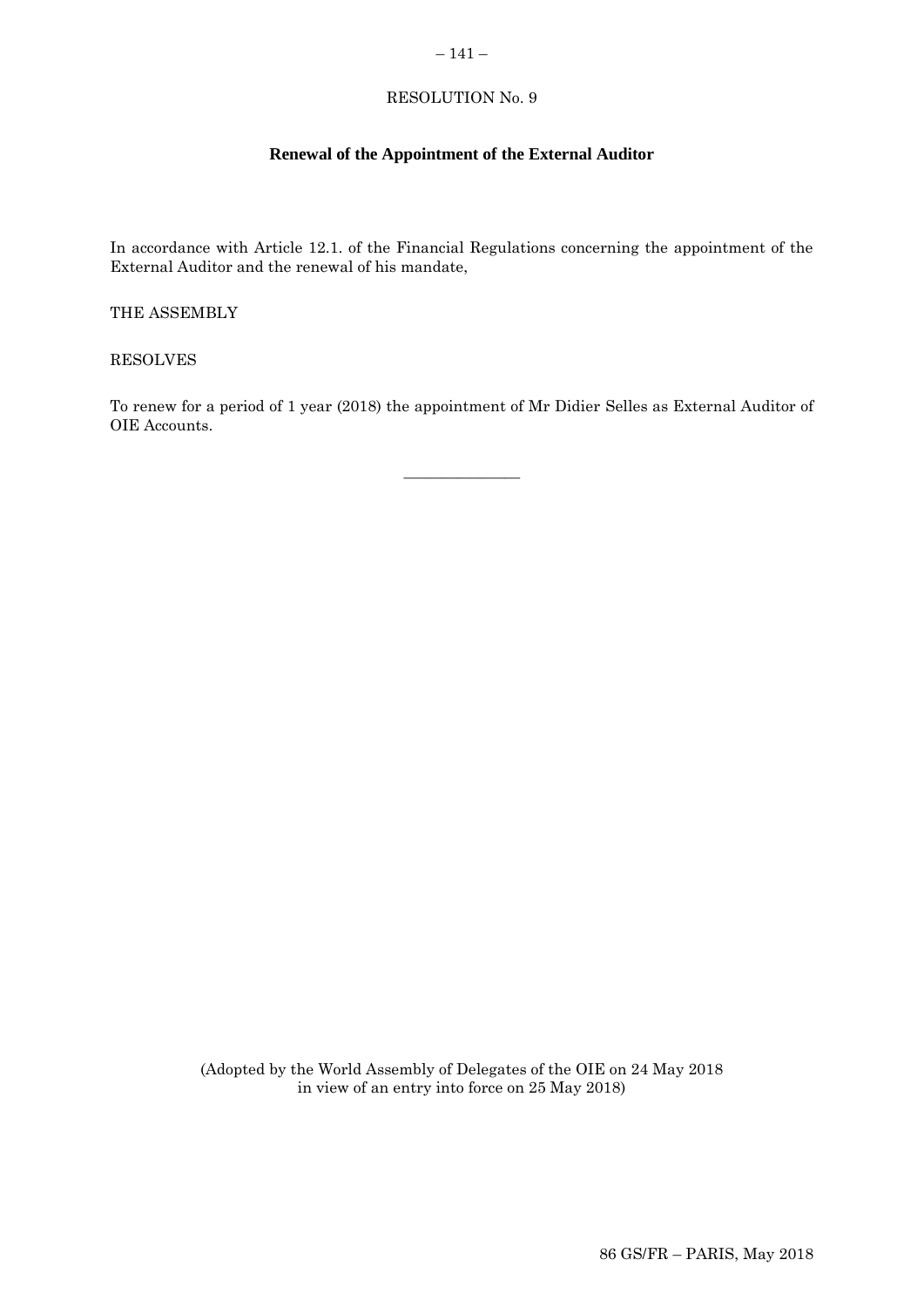#### $-142-$

# RESOLUTION No. 11

# <span id="page-15-0"></span>**Memorandum of Understanding between the World Organisation for Animal Health (OIE) and the International Coalition for Animal Welfare (ICFAW)**

### CONSIDERING

That it is desirable, in the general interest of all concerned, that cooperation be established between the World Organisation for Animal Health (OIE) and the International Coalition for Animal Welfare (ICFAW),

That the Memorandum of Understanding between the OIE and the ICFAW was approved following the deliberations of the Council on 1 March 2018 (86 SG/19),

# THE ASSEMBLY

### DECIDES

To approve the terms of this Memorandum of Understanding and its signature by the Director General on behalf of the OIE.

\_\_\_\_\_\_\_\_\_\_\_\_\_\_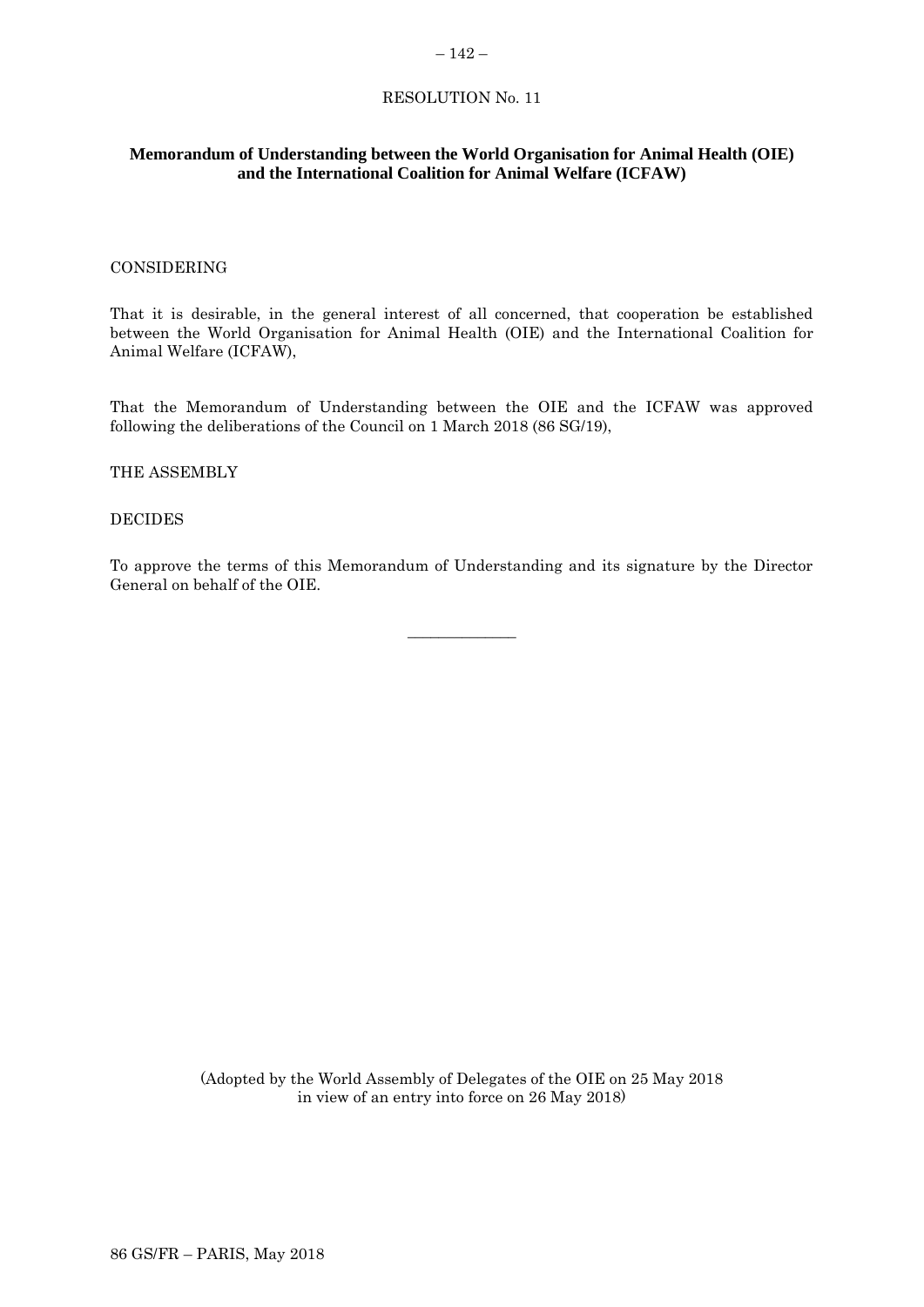#### <span id="page-16-0"></span> $-143-$

# RESOLUTION No. 12

# **Memorandum of Understanding between the World Organisation for Animal Health (OIE) and the Common Market for Eastern and Southern Africa (COMESA)**

### CONSIDERING

That it is desirable, in the general interest of all concerned, that cooperation be established between the World Organisation for Animal Health (OIE) and the Common Market for Eastern and Southern Africa (COMESA),

That the Memorandum of Understanding between the OIE and the COMESA was approved following the deliberations of the Council on 1 March 2018 (86 SG/20),

#### THE ASSEMBLY

### DECIDES

To approve the terms of this Memorandum of Understanding and its signature by the Director General on behalf of the OIE.

\_\_\_\_\_\_\_\_\_\_\_\_\_\_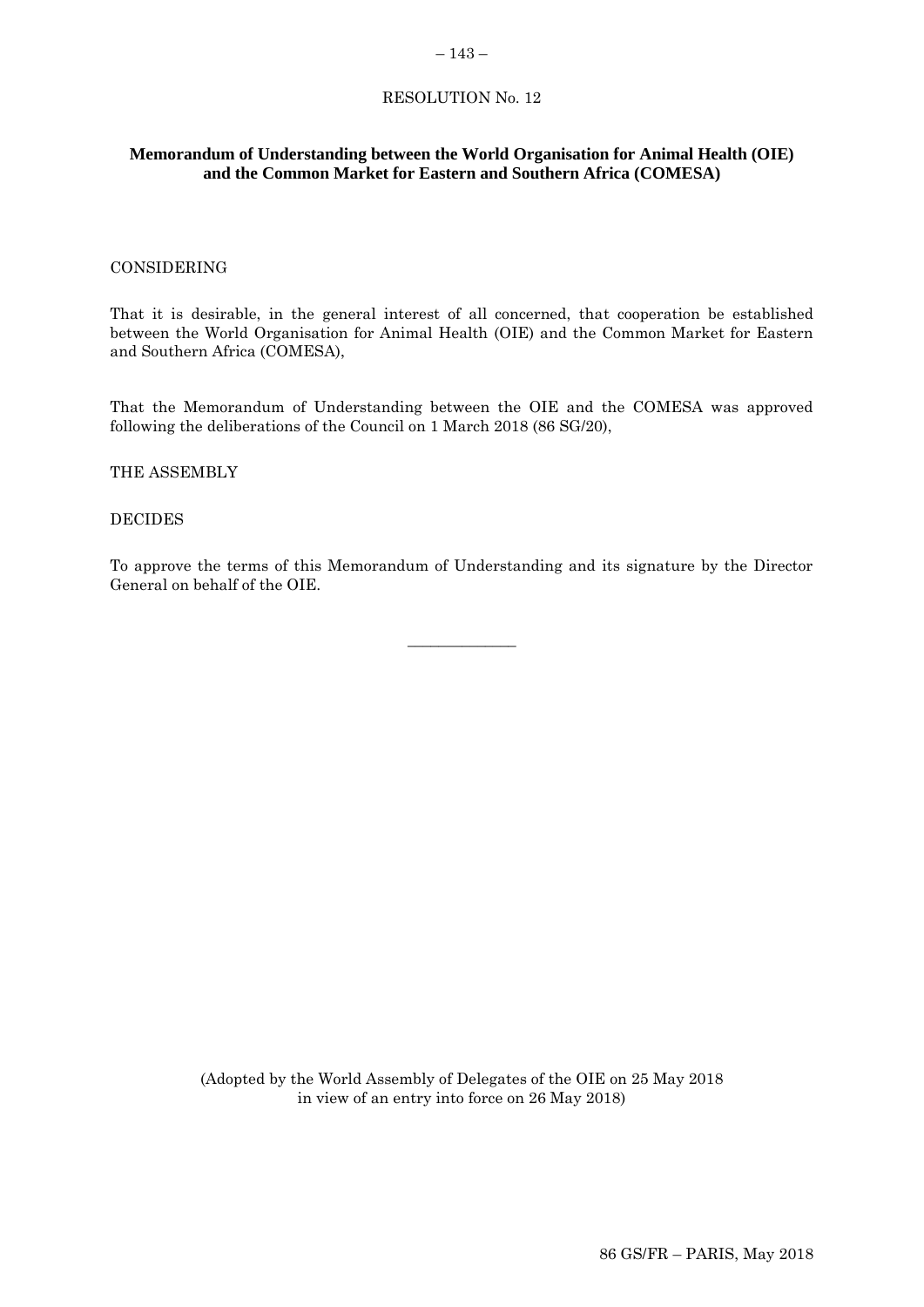### <span id="page-17-0"></span>RESOLUTION No. 13

# **Accession of Saint Lucia to the OIE**

# HAVING REGARD TO

Article 6 of the International Agreement,

The Organic Rules, particularly article 3 designating the organs in charge of the operation of the Organisation, and article 5 stating that the OIE is under the authority and the control of the Assembly,

The General Rules, particularly article 1 stating that the Assembly is the highest authority of the OIE and that its wishes shall be expressed by Resolutions, as well as article 50 stating that, except as elsewhere provided in the Organic Rules or in these General Rules, decisions shall be based on a simple majority,

Resolution No. 11 of 31 May 2013 establishing a procedure for the examination of applications for accession to the OIE, applicable only to membership applications received after 31 May 2013,

The application of 10 October 2017 sent by Saint Lucia,

#### CONSIDERING

The decision of the Council at its meeting held on 27 February 2018, which was expressed unanimously in favour of the accession of Saint Lucia to the OIE,

THE ASSEMBLY

RESOLVES

To accept the application for accession of Saint Lucia to become a Member of the OIE.

(Adopted by the World Assembly of Delegates of the OIE on 25 May 2018 in view of an entry into force on 26 May 2018)

\_\_\_\_\_\_\_\_\_\_\_\_\_\_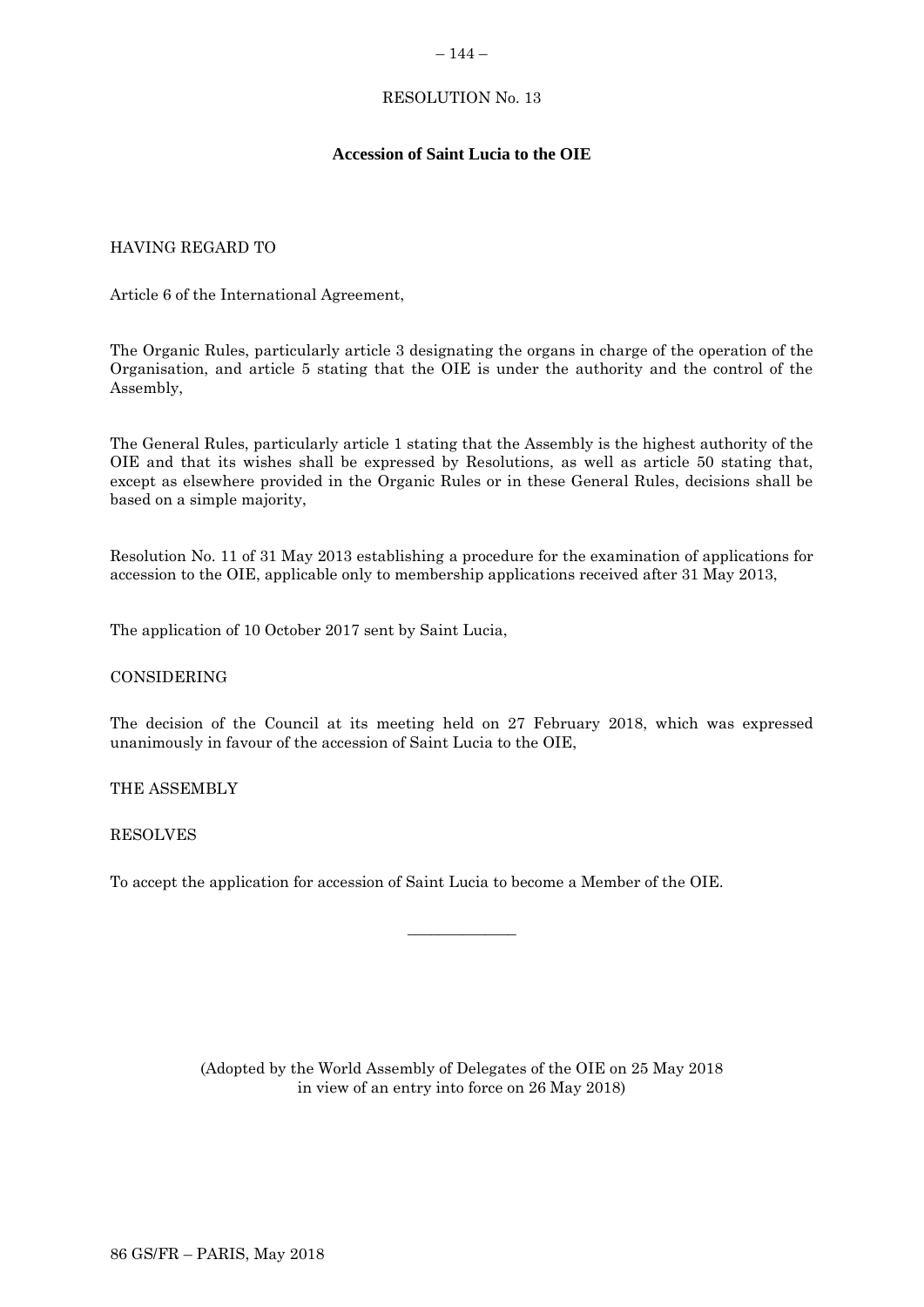#### $-145-$

#### RESOLUTION No. 14

### **Amendments to the** *Manual of Diagnostic Tests and Vaccines for Terrestrial Animals*

# CONSIDERING THAT

- 1. The *Manual of Diagnostic Tests and Vaccines for Terrestrial Animals* (*Terrestrial Manual*), like the *Terrestrial Animal Health Code*, is an important contribution to the international harmonisation of sanitary standards related to terrestrial animals and animal products,
- 2. Member Countries were asked for the comments of their specialists for each new or revised chapter of the *Terrestrial Manual* before it was finalised by the Biological Standards Commission,

### THE ASSEMBLY

### RESOLVES

1. To adopt the following texts for the *Terrestrial Manual*:

Glossary

- 1.1.3. Transport of biological materials
- 1.1.8. Principles of veterinary vaccine production
- 2.1.1. Anthrax
- 2.1.2. Aujeszky's disease (infection with Aujeszky's disease virus)
- 2.1.9. Heartwater
- 2.1.16. Q fever (vaccine section)
- 2.1.17. Rabies (infection with rabies virus)

With the amendments approved by the Assembly:

Regarding Table 1. Test methods available for the diagnosis of rabies and their purpose:

- i) to delete the RIAD test [rabies immunoperoxidase antigen detection];
- ii) to delete the Sellers staining;
- iii) to downgrade the MIT [mouse inoculation test] from  $++$  to  $+$ ;
- iv) to reinstate the ranking "not applicable" for the ELISA for the purpose "Individual animal freedom from infection prior to movement.

Regarding the text of the chapter:

- i) to delete the RIAD;
- ii) to clarify that the ELISA is not applicable for testing for international movement of animals or trade.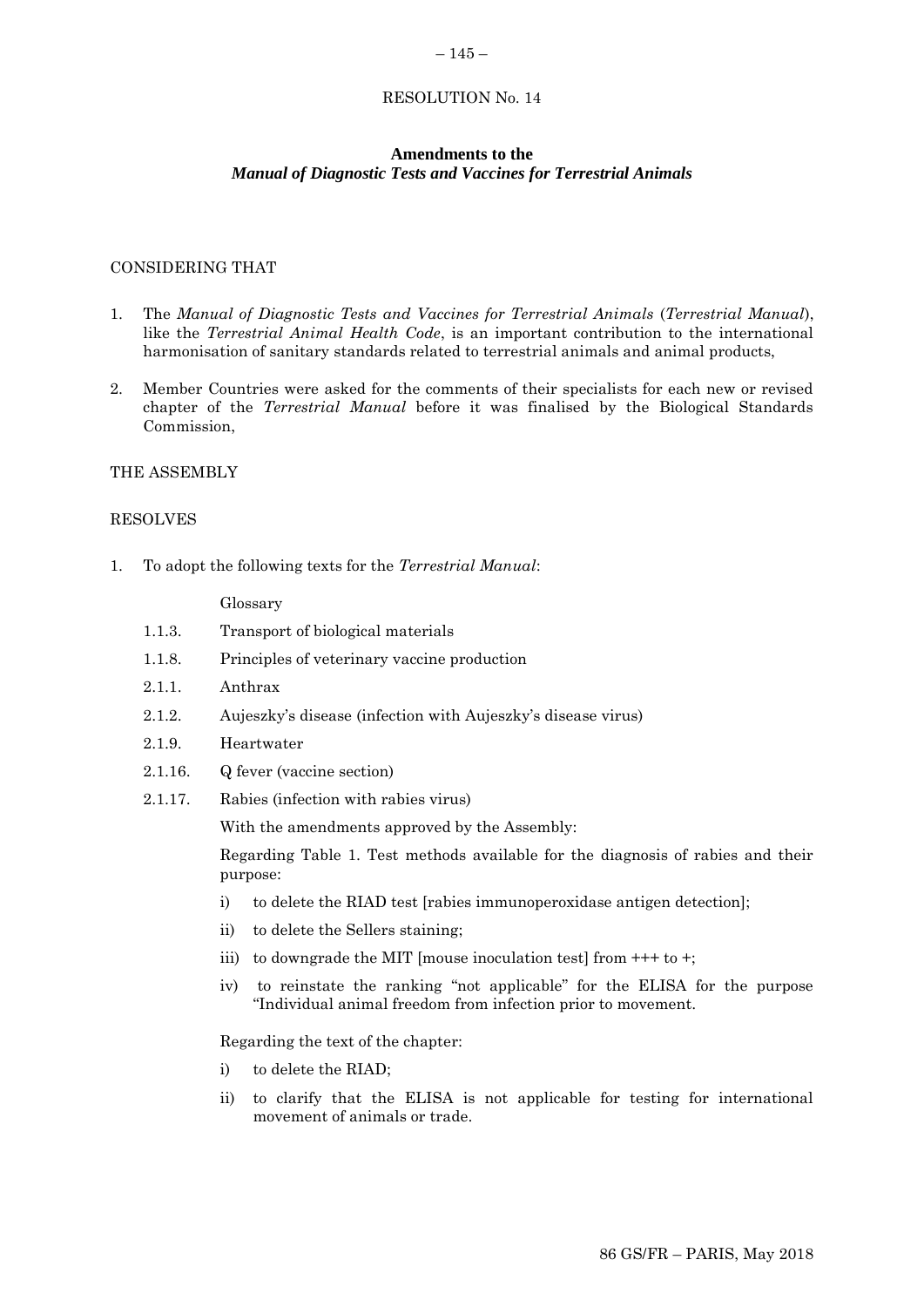- 2.1.19. Rinderpest (infection with rinderpest virus)
- 2.1.24. West Nile fever
- 2.2.5. Infestation with *Aethina tumida* (small hive beetle)
- 2.2.6. Infestation of honey bees with *Tropilaelaps* spp.
- 2.3.1. Avian chlamydiosis
- 2.3.2. Avian infectious bronchitis
- 2.3.7. Duck virus enteritis
- 2.3.11. Fowl typhoid and Pullorum disease
- 2.4.10. Enzootic bovine leukosis
- 2.4.14. Malignant catarrhal fever
- 2.4.15. Theileriosis
- 2.4.16. Trichomonosis
- 2.4.17. Animal trypanosomoses (including Tsetse-transmitted, but excluding surra and dourine)
- 2.5.2. Contagious equine metritis
- 2.5.4. Epizootic lymphangitis
- 2.5.11. Glanders and Melioidosis
- 2.7.4. Contagious agalactia
- 2.7.6. Enzootic abortion of ewes (Ovine chlamydiosis)
- 2.8.2. Atrophic rhinitis of swine
- 2.8.8. Swine vesicular disease
- 3.4. The role of official bodies in the international regulation of veterinary biologicals
- 3.7.2. Minimum requirements for the production and quality control of vaccines
- 2. To request the Director General to publish the adopted texts in the on-line version of the *Terrestrial Manual*.

 $\overline{\phantom{a}}$  , where  $\overline{\phantom{a}}$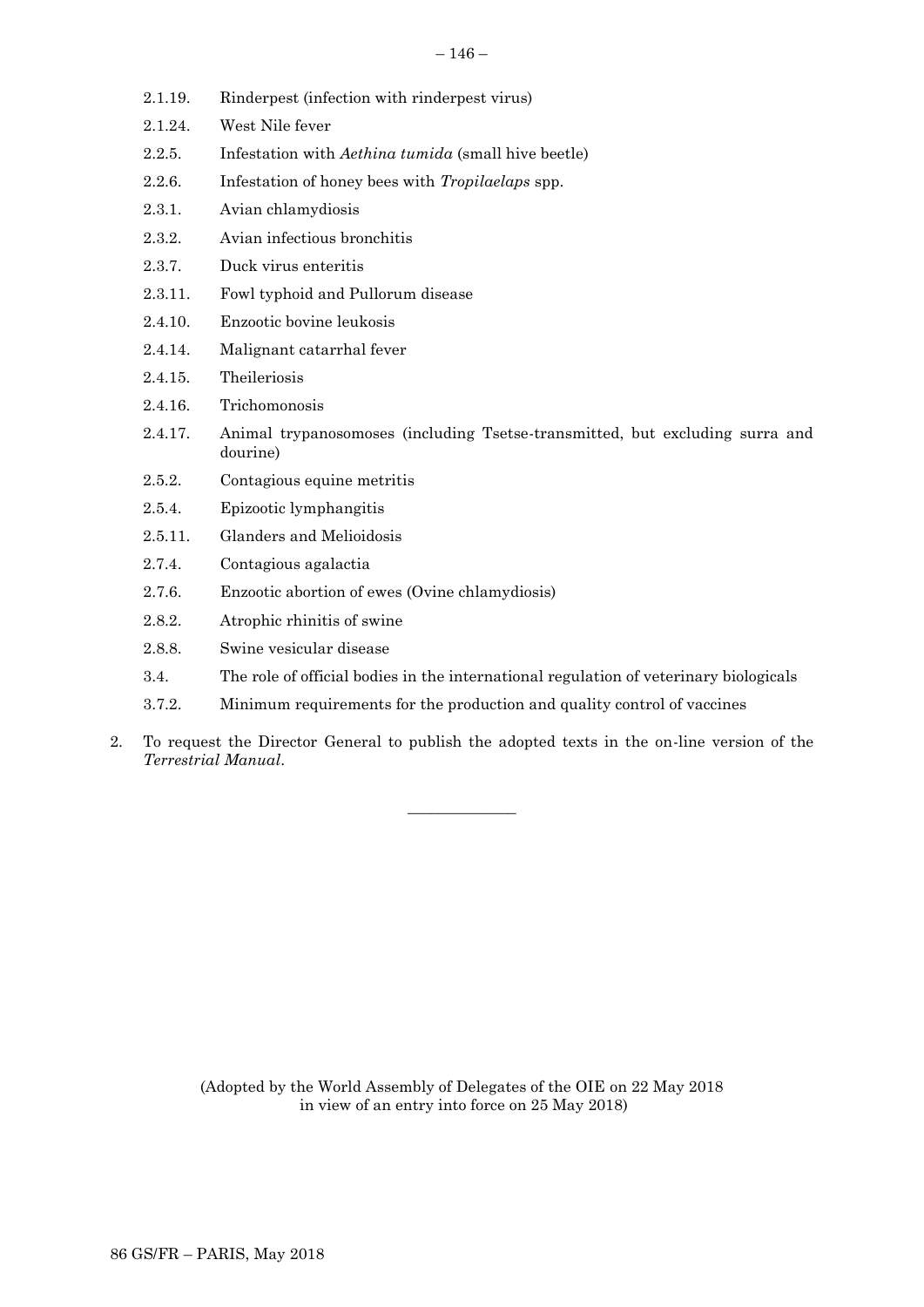# <span id="page-20-0"></span> $-147-$

# RESOLUTION No. 15

# **Taking an annual price index into account when calculating the annual contributions of OIE Members**

# HAVING REGARD TO

Article 11 of the Organic Statutes of the OIE establishing six (6) categories of annual contribution to cover the expenses required for the functioning of the Organisation,

Article 14 of the Organic Rules of the OIE defining the financial participations of OIE Members,

Article 5 of the Financial Regulations,

#### CONSIDERING

Resolution No. 8 of 1 June 2001 relating to the contributions from Least Developed Countries (LDCs),

The development of OIE activities and the need to ensure they can be funded by the Regular Budget, and

That the Organisation for Economic Co-operation and Development (OECD) produces an annual consumer price index ("OECD-Total" CPI), which measures the general trend in prices, and that this indicator is expressed as an annual rate of increase,

THE ASSEMBLY

#### DECIDES

That, each year, the Resolution relating to the financial contributions of OIE Members will take into account the annual Consumer Price Index ("OECD-Total" CPI) of the Organisation for Economic Co-operation and Development (OECD) for the previous year, when calculating the financial contributions of OIE Members for the following year,

That this provision shall apply with effect from May 2018 ("OECD-Total" CPI for 2017 to be taken into account when calculating the contributions for 2019),

That this provision does not preclude other increases in the financial contributions of OIE Members necessary for the development of OIE activities,

That the OIE will call for only 50% of the total contributions due, in accordance with the sixcategory scale, from the Members classified as LDCs (Least Developed Countries) by the Economic and Social Council of the United Nations.

> (Adopted by the World Assembly of Delegates of the OIE on 24 May 2018 in view of an entry into force on 25 May 2018)

 $\overline{\phantom{a}}$  , where  $\overline{\phantom{a}}$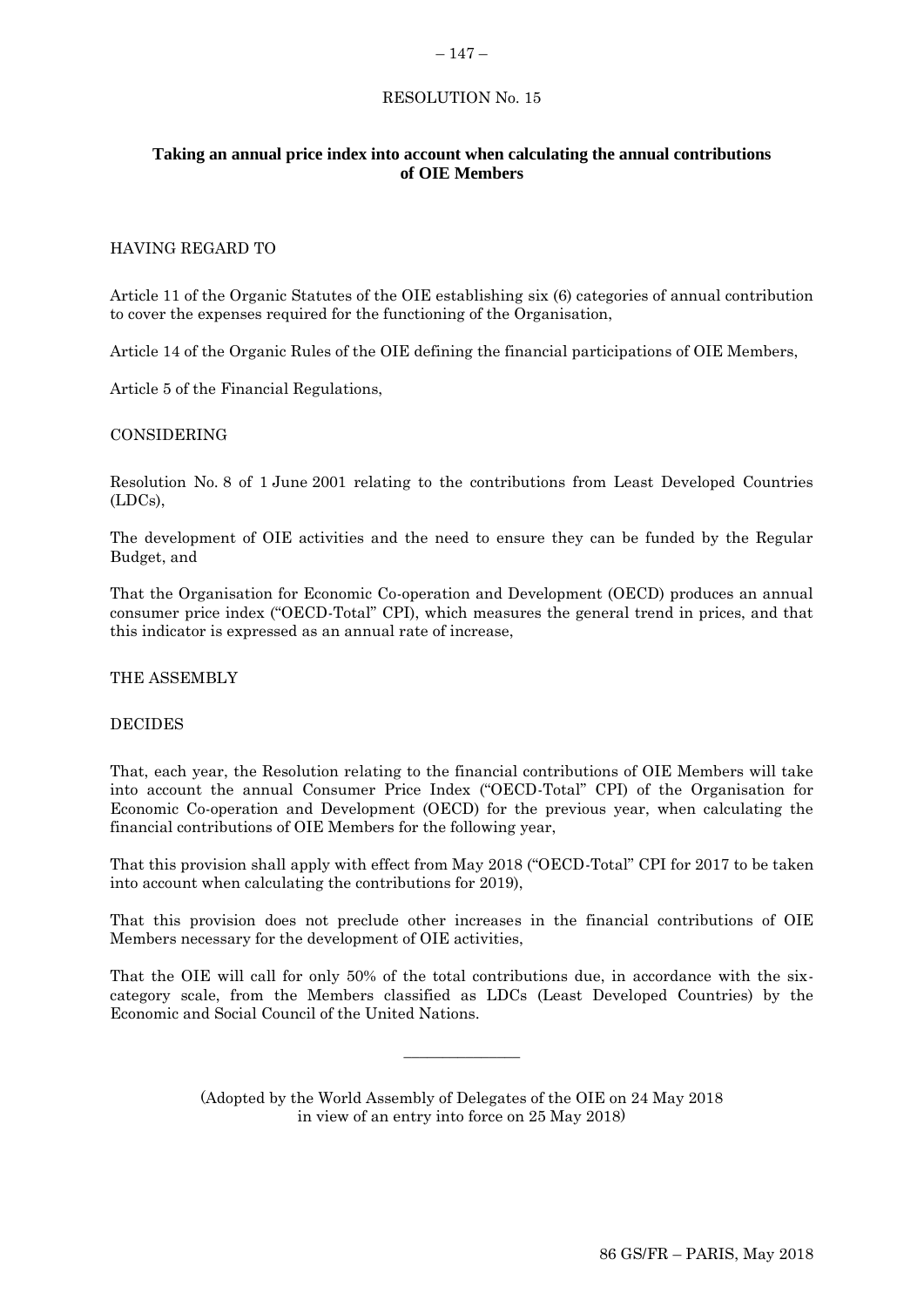#### <span id="page-21-0"></span> $-148-$

# RESOLUTION No. 16

# **Designation of OIE Reference Laboratories for terrestrial animal diseases**

# CONSIDERING THAT

- 1. The OIE's *Basic Texts* provide the Terms of Reference, designation criteria, and internal rules for OIE Reference Laboratories,
- 2. The Terms of Reference of the OIE Biological Standards Commission include the responsibility to examine applications from Member Countries relating to the creation of new OIE Reference Laboratories with activities corresponding to the Commission's scientific mandate and report its findings to the Director General,
- 3. All OIE Reference Laboratory applications are assessed by the OIE Biological Standards Commission using standardised criteria that include: the institution's ability, capacity and readiness to provide services; the scientific and technical standing of the institution concerned at the national and international levels; the quality of its scientific and technical leadership including internationally recognised expertise; the institution's prospective stability in terms of personnel, activity and funding; and the technical and geographical relevance of the institution and its activities to OIE's programme priorities,
- 4. Details of the applicant laboratories that have been assessed by the OIE Biological Standards Commission are published in the reports of the meeting of the Commission,
- 5. All Reference Laboratory applications are endorsed by the OIE Council,
- 6. Proposals for a major change in an OIE Reference Laboratory follow the same procedure,
- 7. Article 4 of the Internal Rules for OIE Reference Centres states that "Applications endorsed by the Council shall be presented to the Assembly for approval",

#### THE ASSEMBLY

#### RESOLVES

To designate the following new OIE Reference Laboratories for terrestrial animal diseases and add them to the list of OIE Reference Laboratories (available on the OIE web site):

#### OIE *Reference Laboratory for Infectious bursal disease*

Infectious Bursal Disease Laboratory, Harbin Veterinary Research Institute (HVRI), Chinese Academy of Agricultural Sciences (CAAS), Harbin, CHINA (PEOPLE'S REP. OF)

#### OIE *Reference Laboratory for Salmonellosis*

Animal and Plant Quarantine Agency (APQA), Ministry of Agriculture, Food and Rural Affairs (MAFRA), Gimcheon-si, Gyeongsangbuk-do, KOREA (REP. OF)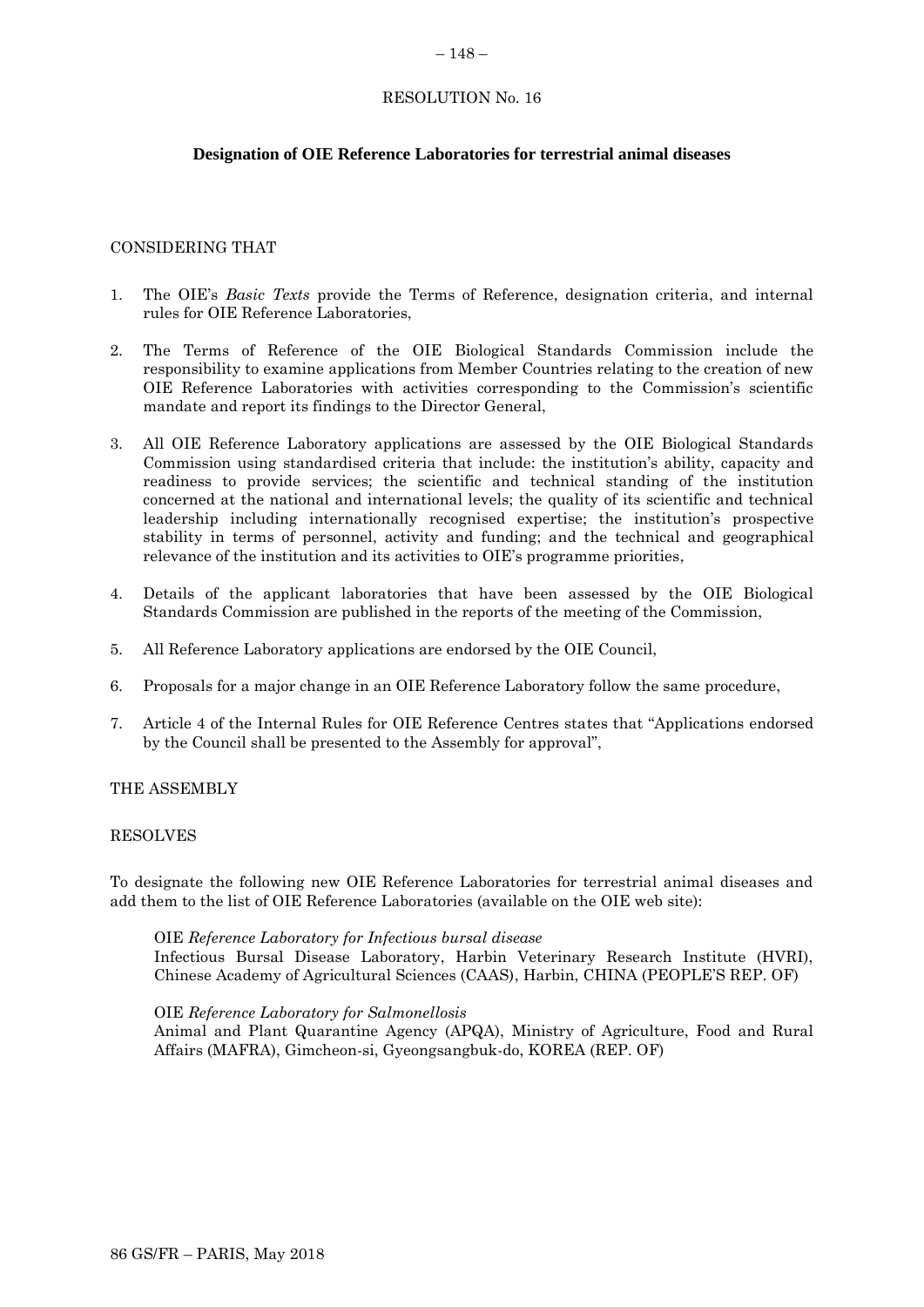OIE *Reference Laboratory for Highly pathogenic avian influenza and low pathogenic avian influenza* (*poultry*) Federal Centre for Animal Health (FGBI-ARRIAH), Vladimir, RUSSIA

 $\overline{\phantom{a}}$  ,  $\overline{\phantom{a}}$  ,  $\overline{\phantom{a}}$  ,  $\overline{\phantom{a}}$  ,  $\overline{\phantom{a}}$  ,  $\overline{\phantom{a}}$  ,  $\overline{\phantom{a}}$  ,  $\overline{\phantom{a}}$  ,  $\overline{\phantom{a}}$  ,  $\overline{\phantom{a}}$  ,  $\overline{\phantom{a}}$  ,  $\overline{\phantom{a}}$  ,  $\overline{\phantom{a}}$  ,  $\overline{\phantom{a}}$  ,  $\overline{\phantom{a}}$  ,  $\overline{\phantom{a}}$ 

OIE *Reference Laboratory for Newcastle disease* Federal Centre for Animal Health (FGBI-ARRIAH), Vladimir, RUSSIA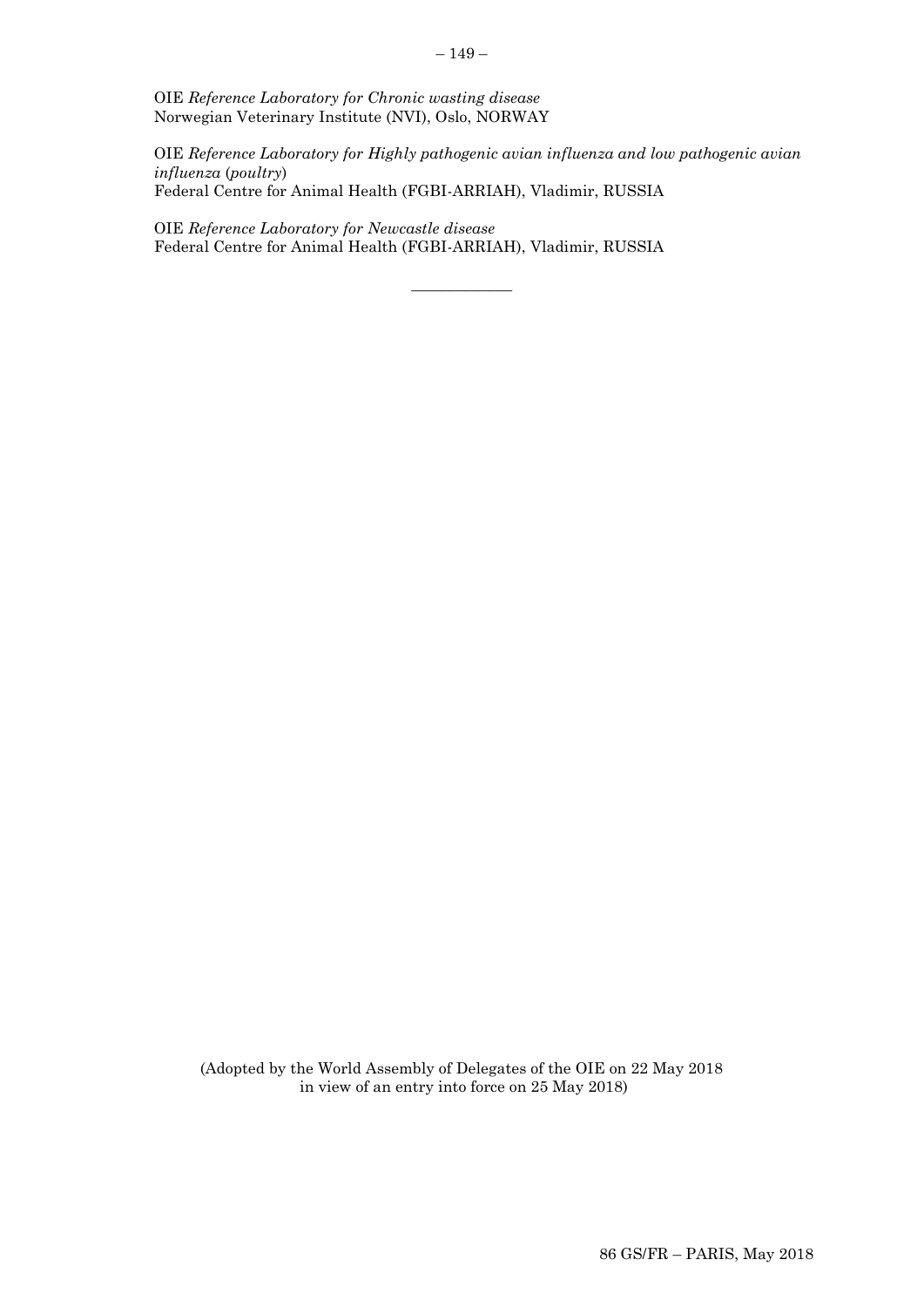#### <span id="page-23-0"></span> $-150-$

# RESOLUTION No. 17

# **Suspension of OIE Reference Laboratory status for terrestrial animal diseases**

# CONSIDERING THAT

- 1. The principal mandate of an OIE Reference Laboratory is to function as a world reference centre of expertise on designated pathogens or diseases,
- 2. The network of OIE Collaborating Centres and Reference Laboratories constitutes the core of OIE's scientific expertise and excellence; the on-going contribution of these institutes to the OIE work ensures, in particular, that the standards, guidelines and recommendations developed by the Specialist Commissions, adopted and published by the OIE are scientifically sound and up-to-date,
- 3. All OIE Reference Centre applications are assessed by the appropriate OIE Specialist Commission using standardised criteria that include: the institution's ability, capacity and readiness to provide services; the scientific and technical standing of the institution concerned at the national and international levels; the quality of its scientific and technical leadership including internationally recognised expertise; the institution's prospective stability in terms of personnel, activity and funding; and the technical and geographical relevance of the institution and its activities to OIE's programme priorities,
- 4. All Reference Laboratory applications are endorsed by the OIE Council, and all applications endorsed by the Council are presented to the Assembly for approval,
- 5. The OIE has made significant investment and effort to bring increased rigour to the approval and maintenance of OIE Reference Laboratory status to ensure the highest standards of services to OIE Member Countries,
- 6. At the 79th General Session in May 2011, the Assembly adopted Resolution No. 10 *Modernisation of the Basic Texts.* The Terms of Reference for OIE Reference Laboratories were amended to include the requirement to maintain a system of quality assurance. Since then, the importance and benefit of having a quality management system has been increasingly stressed by the Biological Standards Commission and the Aquatic Animal Health Standards Commission, particularly for confidence in test results,
- 7. At the Third Global Conference of OIE Reference Centres, held in Seoul, Korea (Rep. of) in October 2014, a deadline for achieving accreditation to ISO 17025 or equivalent quality management system was set: 31 December 2017,
- 8. At the 85th General Session in May 2017, the Assembly adopted Resolution No. 20 *Procedures for the designation of OIE Reference Laboratories*, which include as a performance criterion the necessity for OIE Reference Laboratories to be accredited to ISO 17025 or equivalent quality management system before the end of December 2017,
- 9. In accordance with these procedures, Reference Laboratories that did not meet the 31 December 2017 deadline for accreditation will be suspended with the possibility to be reinstated within 2 years should they achieve accreditation in that time. Laboratories that have still not achieved accreditation 2 years after suspension would have to re-apply for OIE Reference Laboratory status once accreditation is achieved,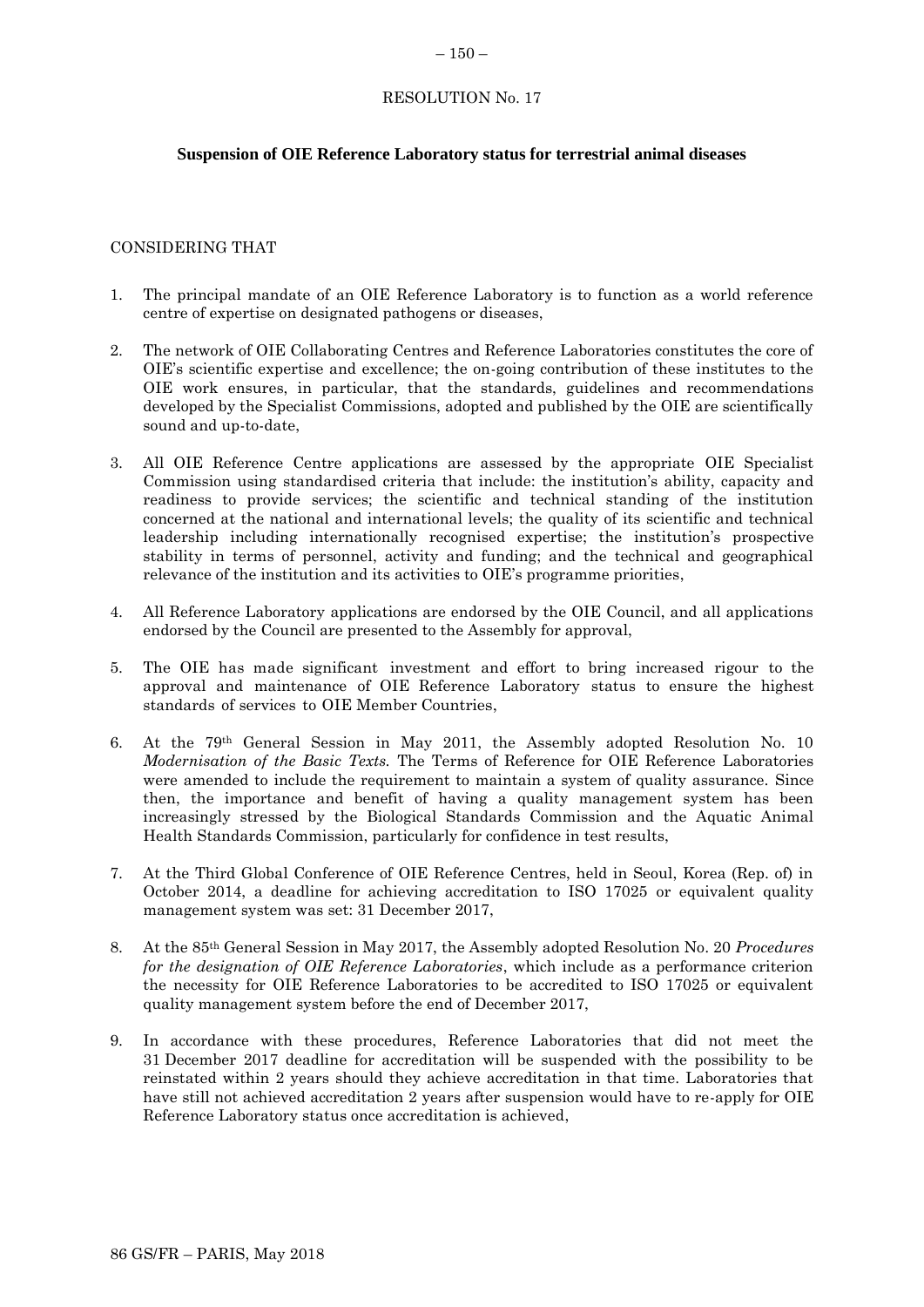10. The Biological Standards Commission, with the agreement of the Council and in consultation with the Delegate of the Member Country concerned, established a list of OIE Reference Laboratories that are not currently accredited to an appropriate quality management system as required by the Terms of Reference for OIE Reference Laboratories,

THE ASSEMBLY

#### RESOLVES

To suspend for a maximum of 2 years the OIE Reference Laboratory status of the following laboratories:

*OIE Reference Laboratory for Avian mycoplasmosis* (Mycoplasma gallisepticum, M. synoviae) University of Georgia, Athens, Georgia, UNITED STATES OF AMERICA

*OIE Reference Laboratory for Bovine spongiform encephalopathy* Instituto Nacional de Tecnología Agropecuaria (INTA), Buenos Aires, ARGENTINA

*OIE Reference Laboratory for Scrapie* Instituto Nacional de Tecnología Agropecuaria (INTA), Buenos Aires, ARGENTINA

*OIE Reference Laboratory for Dourine* All-Russian Research Institute for Experimental Veterinary Medicine (VIEV), Moscow, RUSSIA

*OIE Reference Laboratory for Echinococcosis* Institut Agronomique et Vétérinaire Hassan II, Rabat-Instituts, MOROCCO

*OIE Reference Laboratory for Echinococcosis* University of Salford, Salford, UNITED KINGDOM

*OIE Reference Laboratory for Equine rhinopneumonitis* All-Russian Research Institute for Experimental Veterinary Medicine (VIEV), Moscow, RUSSIA

*OIE Reference Laboratory for Equine piroplasmosis* Washington State University, Pullman, UNITED STATES OF AMERICA

*OIE Reference Laboratory for Enzootic bovine leukosis* Leipzig University, Leipzig, GERMANY

*OIE Reference Laboratory for Equine influenza* Free University of Berlin, Berlin, GERMANY

*OIE Reference Laboratory for Equine rhinopneumonitis* Free University of Berlin, Berlin, GERMANY

*OIE Reference Laboratory for Infectious bursal disease* (*Gumboro disease*) Food Animal Health Research Program, Ohio State University, Wooster, UNITED STATES OF AMERICA

*OIE Reference Laboratory for Marek's disease* United States Department of Agriculture, Agricultural Research Service, Avian Disease and Oncology Laboratory, East Lansing, Michigan, UNITED STATES OF AMERICA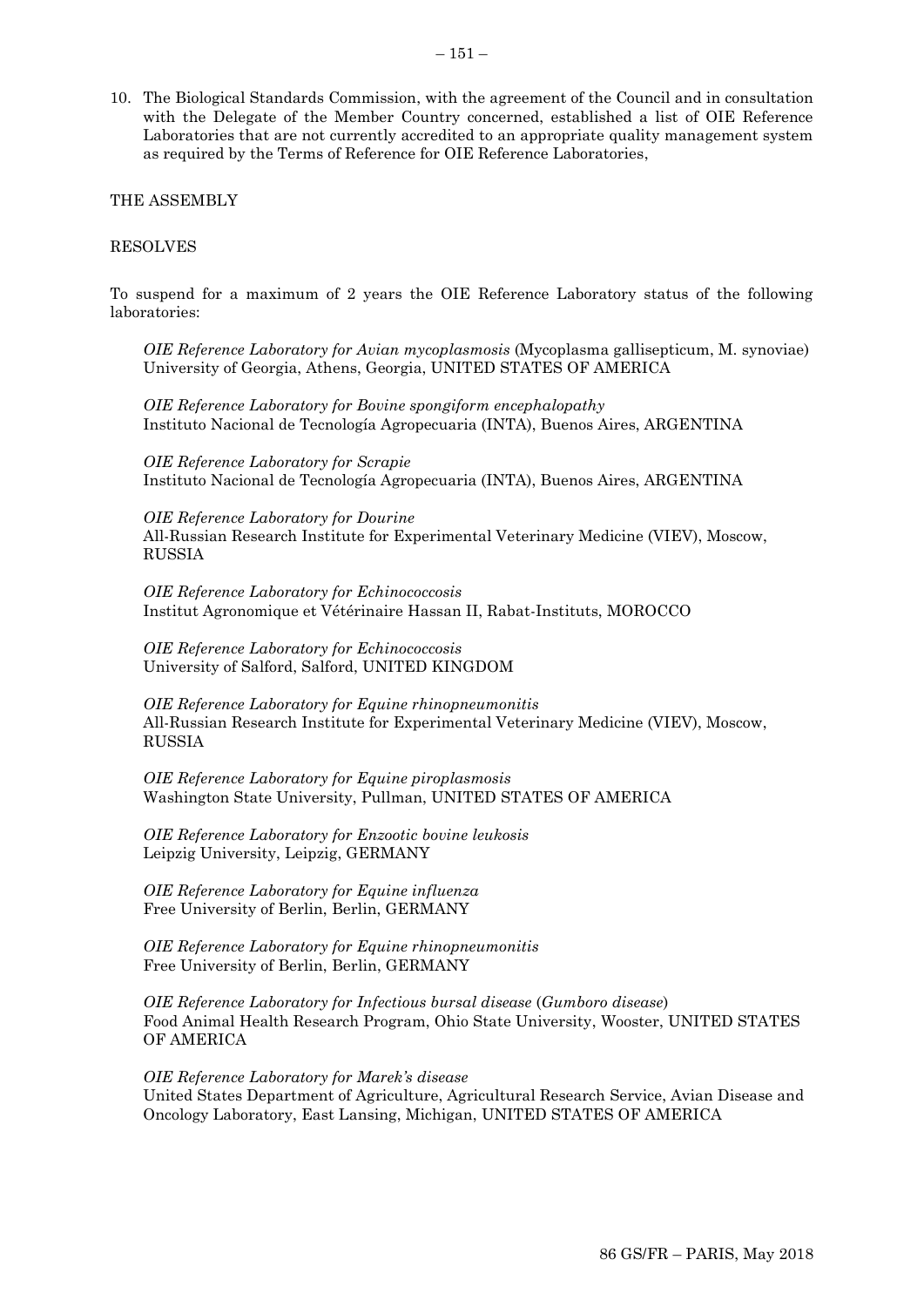*OIE Reference Laboratory for* New world screwworm (*Cochliomyia hominivorax*) COPEG (Panama–US Commission for the Eradication and Prevention of NWS), Panama, PANAMA

*OIE Reference Laboratory for Rabies* Changchun Veterinary Research Institute (CVRI), Chinese Academy of Agricultural Sciences (CAAS), Changchun, CHINA (PEOPLE'S REP. OF)

*OIE Reference Laboratory for* Swine streptococcosis Nanjing Agricultural University, Nanjing, Jiangsu province, CHINA (PEOPLE'S REP. OF)

*OIE Reference Laboratory for* Transmissible gastroenteritis Food Animal Health Research Program, Ohio State University, Wooster, UNITED STATES OF AMERICA

 $\overline{\phantom{a}}$  , where  $\overline{\phantom{a}}$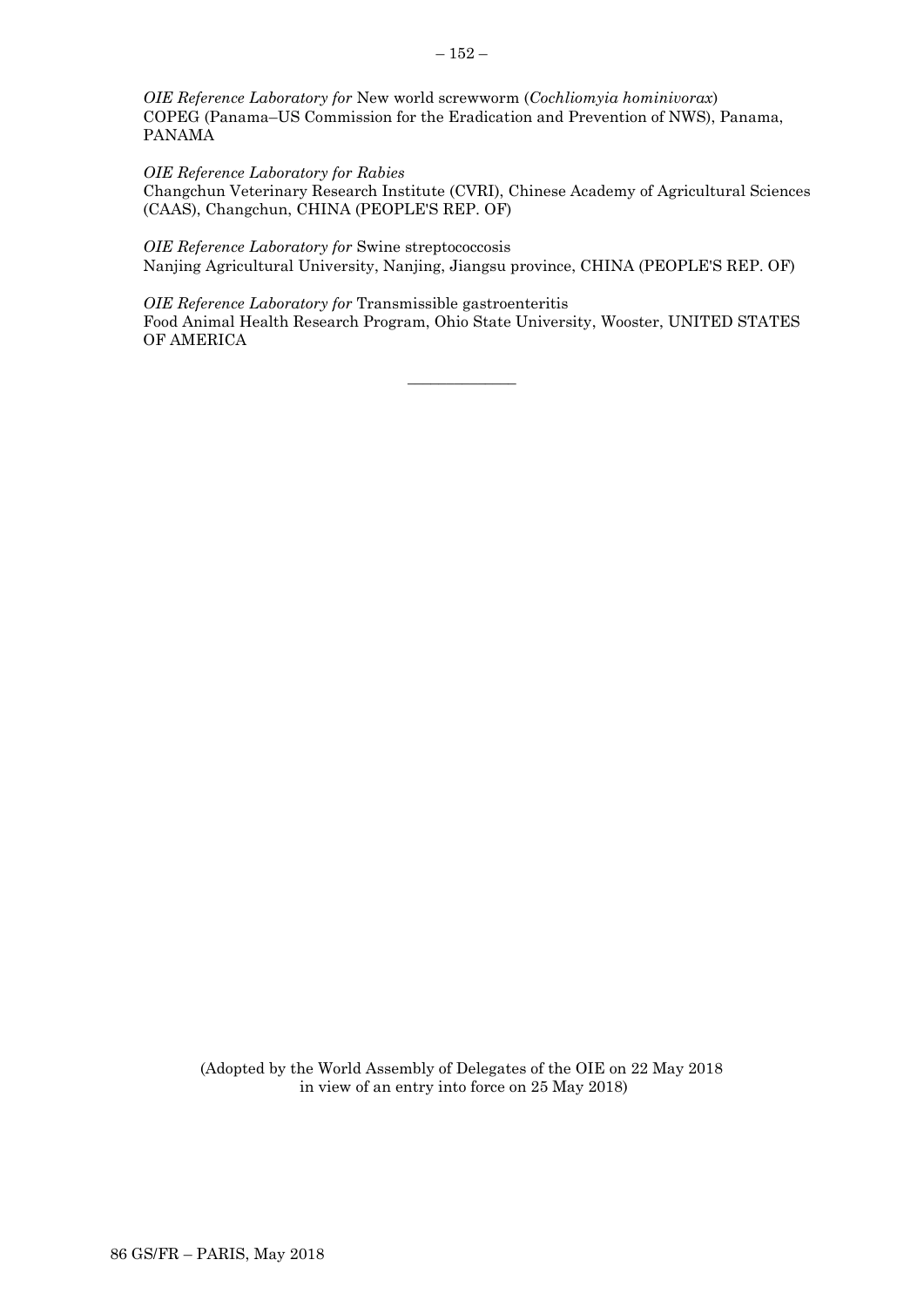#### <span id="page-26-0"></span> $-153-$

# RESOLUTION No. 18

# **Procedures for the designation of OIE Collaborating Centres**

# CONSIDERING THAT

- 1. At the 61st General Session in May 1993, the Assembly adopted a formal set of Mandates and Rules for OIE Collaborating Centres, and the Rules setting out the procedures for applications, designations, entitlements and obligations, which were included in the OIE's *Basic Texts,*
- 2. At the 79th General Session in May 2011, the Assembly adopted new Terms of Reference and Internal Rules for OIE Reference Centres,
- 3. The scientific integrity and credibility of the OIE relies heavily on this network of over 50 OIE Collaborating Centres,
- 4. All OIE Collaborating Centre applications are assessed using standardised criteria by the relevant Specialist Commission and endorsed by the relevant Regional Commission and once approved by the Council, proposed to the Assembly for adoption,
- 5. The need for clear criteria and procedures for designation and de-listing OIE Collaborating Centres has been identified,
- 6. The Biological Standards Commission, in consultation with the three other OIE Specialist Commissions, identified six main topics, each with a number of specific focus areas (Annex 3 of Doc. 86 SG/12/CS2 A) of strategic interest to the OIE for future Collaborating Centre applicants,
- 7. Existing Collaborating Centres will be asked where their core activities and expertise lies within this list so that they can retain their designation, when relevant by forming a consortium with Centres having the same specialty in the same region with the aim of having within 2–3 years, only OIE Collaborating Centres for defined focus areas of strategic interest to the OIE, creating greater opportunities for collaboration and networking; and improving Collaborating Centre support offered to the OIE and its Member Countries,
- 8. The Biological Standards Commission developed these procedures in consultation with the three other OIE Specialist Commissions,
- 9. The procedures were appended to the report of the meeting of the Biological Standards Commission February 2018 meeting (Annex 4 of Document 86 SG/12/CS2 B),
- 10. The procedures have been endorsed by the OIE Council,

#### THE ASSEMBLY

#### DECIDES

1. To adopt the procedures proposed in Annex 4 of Document 86 SG/12/CS2 B.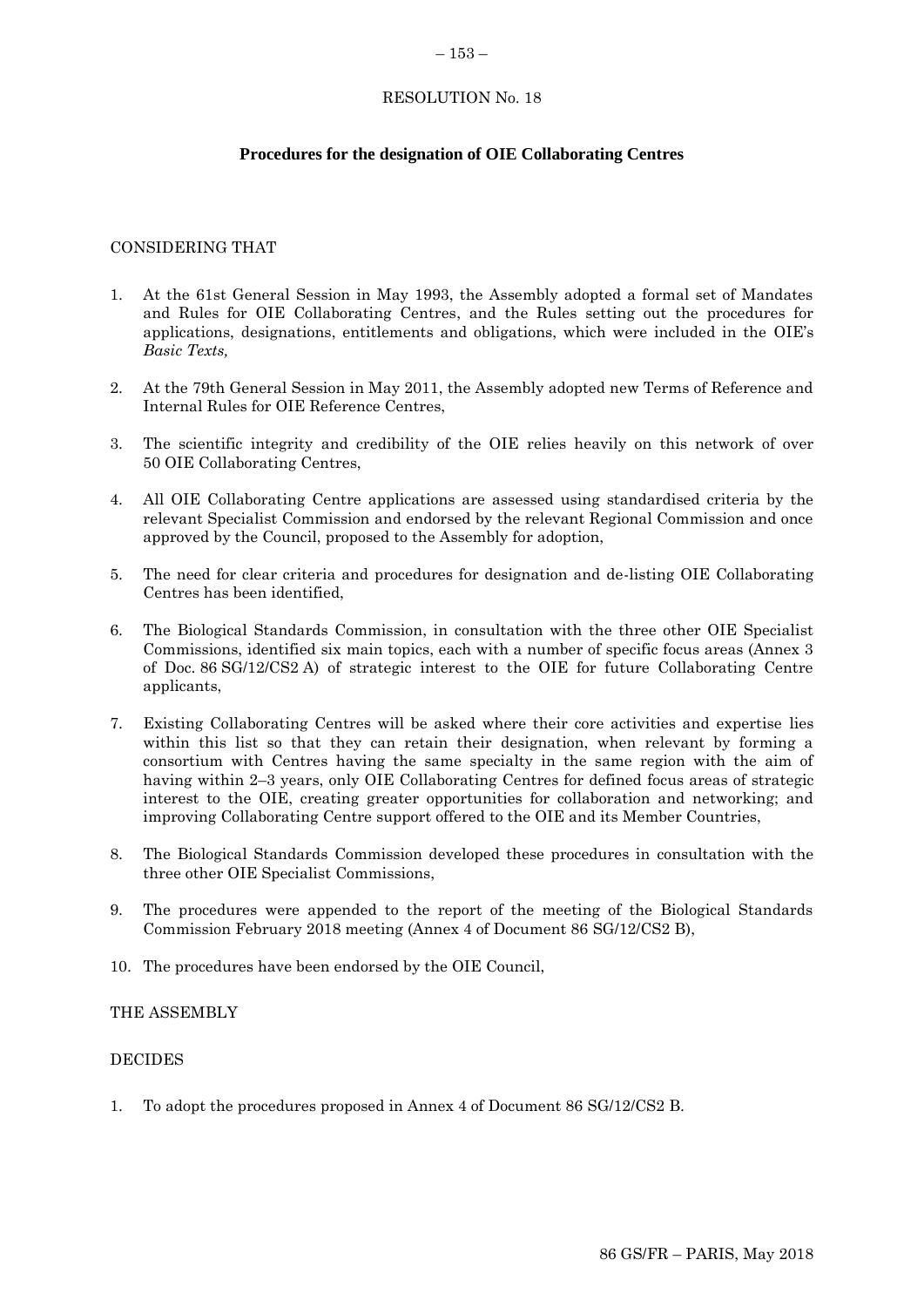- 2. To request that the Biological Standards Commission and the Aquatic Animal Health Standards Commission implement these procedures when reviewing OIE Collaborating Centre applications and evaluating their performance.
- 3. To ask the Director General to publish the adopted text on the OIE website and to ensure that the document is kept up-to-date through periodic review by the relevant Specialist Commissions.

 $\overline{\phantom{a}}$  , where  $\overline{\phantom{a}}$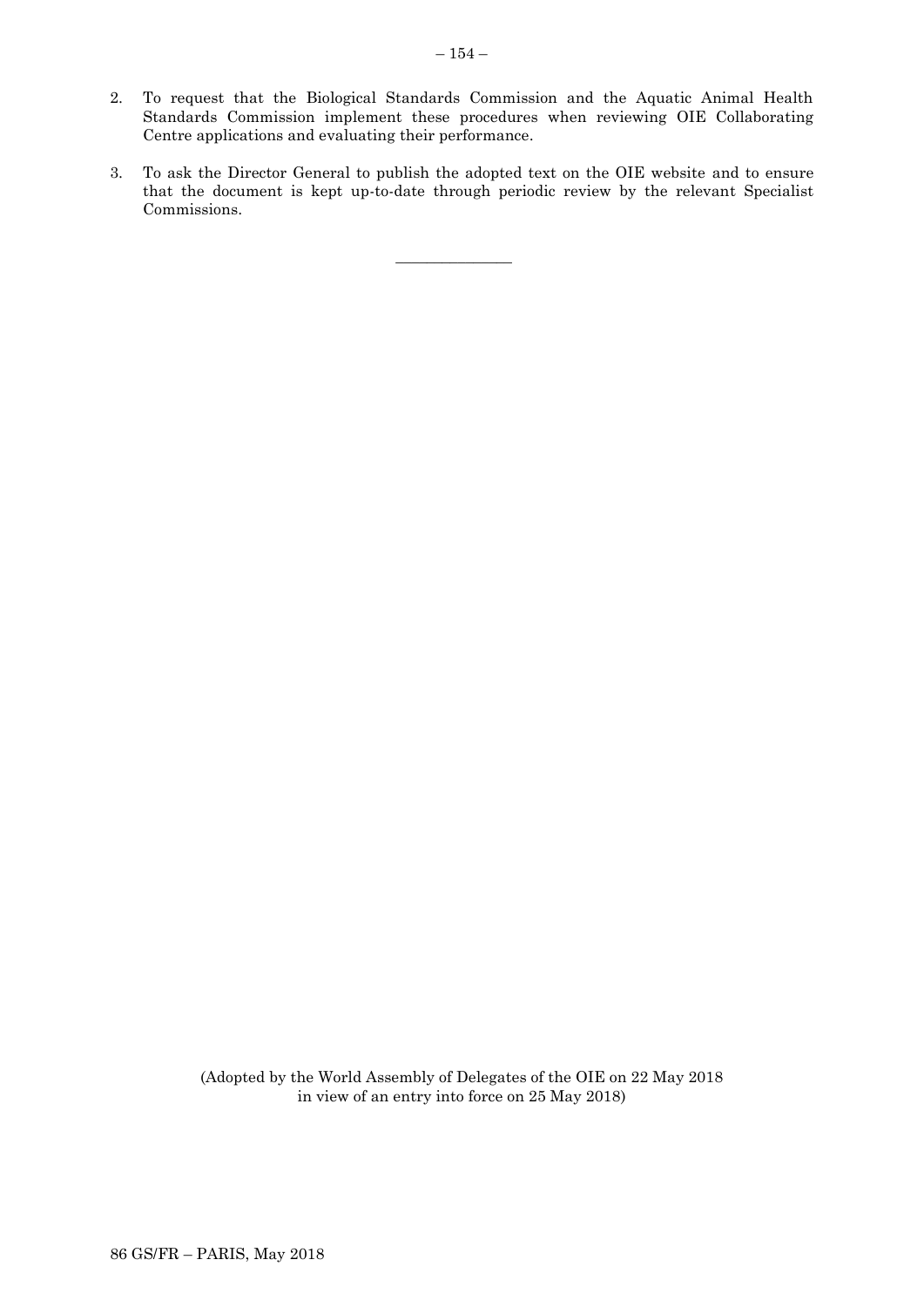#### <span id="page-28-0"></span> $-155-$

# RESOLUTION No. 19

# **Register of diagnostic kits validated and certified by the OIE**

# CONSIDERING THAT

- 1. During the 71st General Session of the OIE in May 2003, the Assembly adopted Resolution No. XXIX endorsing the principle of validation and certification of diagnostic assays for animal diseases by the OIE, and giving a mandate to the Director General of the OIE to set up the specific standard procedures to be used before the final decision on the validation and certification of a diagnostic kit is taken by the Assembly,
- 2. The Resolution has established that "fitness for purpose" should be used as a criterion for validation,
- 3. The aim of the OIE procedure for registration of diagnostic kits is to produce a register of recognised kits for OIE Member Countries and for diagnostic kit manufacturers,
- 4. OIE Member Countries need kits that are known to be validated according to OIE criteria in order to improve the quality of kits and to enhance confidence in kits,
- 5. The OIE register of recognised diagnostic kits provides greater transparency and clarity of the validation process, and a means for recognising those manufacturers that produce validated and certified tests in kit format,
- 6. According to the OIE Standard Operating Procedure, registration of the diagnostic kits included in the OIE Register has to be renewed every five years,
- 7. During the 74th General Session of the OIE, the Assembly adopted Resolution No. XXXII on the importance of recognising and implementing OIE standards for the validation and registration of diagnostic assays by Member Countries,

# THE ASSEMBLY

# DECIDES THAT

1. In accordance with OIE procedure for registration of diagnostic kits and the recommendations of the OIE Biological Standards Commission and the Aquatic Animal Health Standards Commission, the Director General renews for a period of five additional years the inclusion in the OIE Register of the following diagnostic kits certified by the OIE as validated as fit for purpose:

| Name of the<br>diagnostic kit                   | Name of the<br>Manufacturer | <b>Fitness for purpose</b>                                                                                                           |
|-------------------------------------------------|-----------------------------|--------------------------------------------------------------------------------------------------------------------------------------|
| Avian Influenza<br>Disease Antibody Test<br>Kit | BioChek UK Ltd              | Fit for serological diagnosis of type A avian influenza<br>in chickens (specific to IgG in serum) and for the<br>following purposes: |
|                                                 |                             | 1. To demonstrate historical freedom from infection<br>in a defined population<br>(country/zone/compartment/herd);                   |
|                                                 |                             | 2. To demonstrate re-establishment of freedom after<br>outbreaks in a defined population<br>(country/zone/compartment/herd);         |
|                                                 |                             | 3. To confirm diagnosis of suspect or clinical cases;                                                                                |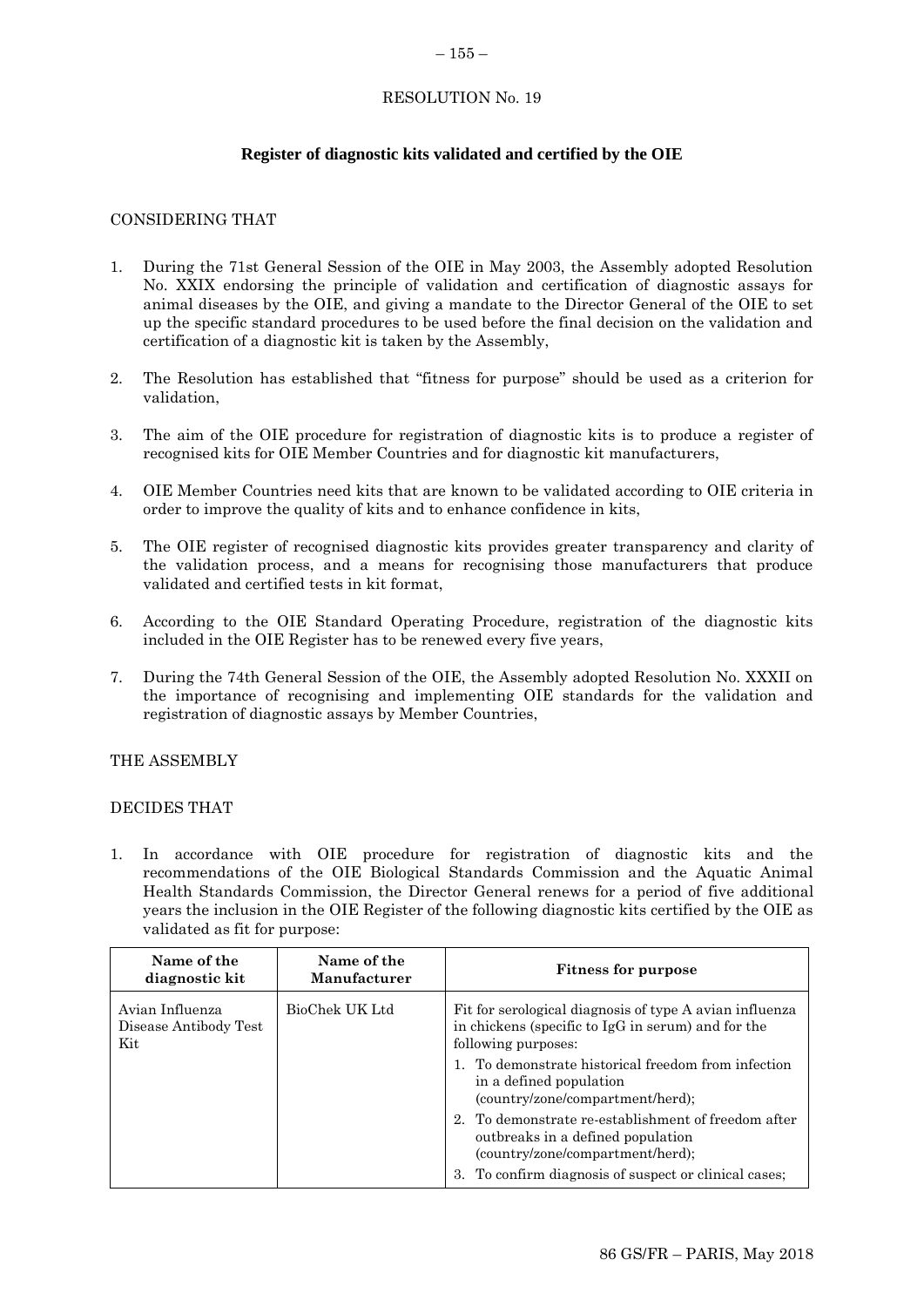|                                                      |                                           | 4. To estimate prevalence of infection to facilitate<br>risk analysis in non-vaccinated populations<br>(surveys/herd health schemes/disease control);<br>To determine immune status in individual<br>5.<br>animals or populations (post-vaccination).                  |
|------------------------------------------------------|-------------------------------------------|------------------------------------------------------------------------------------------------------------------------------------------------------------------------------------------------------------------------------------------------------------------------|
| Prionics®-Check<br><b>WESTERN</b>                    | Prionics AG                               | Fit for the post-mortem diagnosis of bovine<br>spongiform encephalopathy in cattle and for the<br>following purposes:                                                                                                                                                  |
|                                                      |                                           | 1. To confirm diagnosis of suspect or clinical cases<br>(includes confirmation of a positive screening<br>test);                                                                                                                                                       |
|                                                      |                                           | To estimate prevalence of infection to facilitate<br>2.<br>risk analysis (surveys/herd health<br>schemes/disease control, e.g. surveys,<br>implementation of disease control measures) and<br>to assist in the demonstration of the efficiency of<br>control policies; |
|                                                      |                                           | To confirm a non-negative test result obtained<br>3.<br>during active surveillance with a different type of<br>test.                                                                                                                                                   |
| IQ 2000TM WSSV<br>Detection and                      | GeneReach<br>Biotechnology                | Fit for the diagnosis of white spot disease in<br>crustaceans and for the following purposes:                                                                                                                                                                          |
| Prevention System                                    | Corporation                               | To certify freedom from infection (<10)<br>ı.<br>virions/sample) in individual animals or products<br>for trade/movement purposes;                                                                                                                                     |
|                                                      |                                           | To confirm diagnosis of suspect or clinical cases<br>2.<br>(confirmation of a diagnosis by histopathology or<br>clinical signs);                                                                                                                                       |
|                                                      |                                           | To estimate prevalence of infection to facilitate<br>3.<br>risk analysis (surveys/herd health<br>schemes/disease control).                                                                                                                                             |
| IQ Plus <sup>TM</sup> WSSV Kit<br>with POCKIT System | GeneReach<br>Biotechnology<br>Corporation | Fit for the detection of white spot disease in target<br>tissues (Shrimp tissue of ectodermal and mesodermal<br>origin) of Litopenaeus vannamei and for the following<br>purposes:                                                                                     |
|                                                      |                                           | 1. To certify freedom from infection (<10<br>virions/reaction) in individual animals or<br>products for trade/movement purposes;                                                                                                                                       |
|                                                      |                                           | 2. To confirm diagnosis of suspect or clinical cases<br>(confirmation of a diagnosis by histopathology or<br>clinical signs);                                                                                                                                          |
|                                                      |                                           | To estimate prevalence of infection to facilitate<br>3.<br>risk analysis (surveys/herd health<br>schemes/disease control).                                                                                                                                             |

(Adopted by the World Assembly of Delegates of the OIE on 22 May 2018 in view of an entry into force on 25 May 2018)

 $\overline{\phantom{a}}$  , where  $\overline{\phantom{a}}$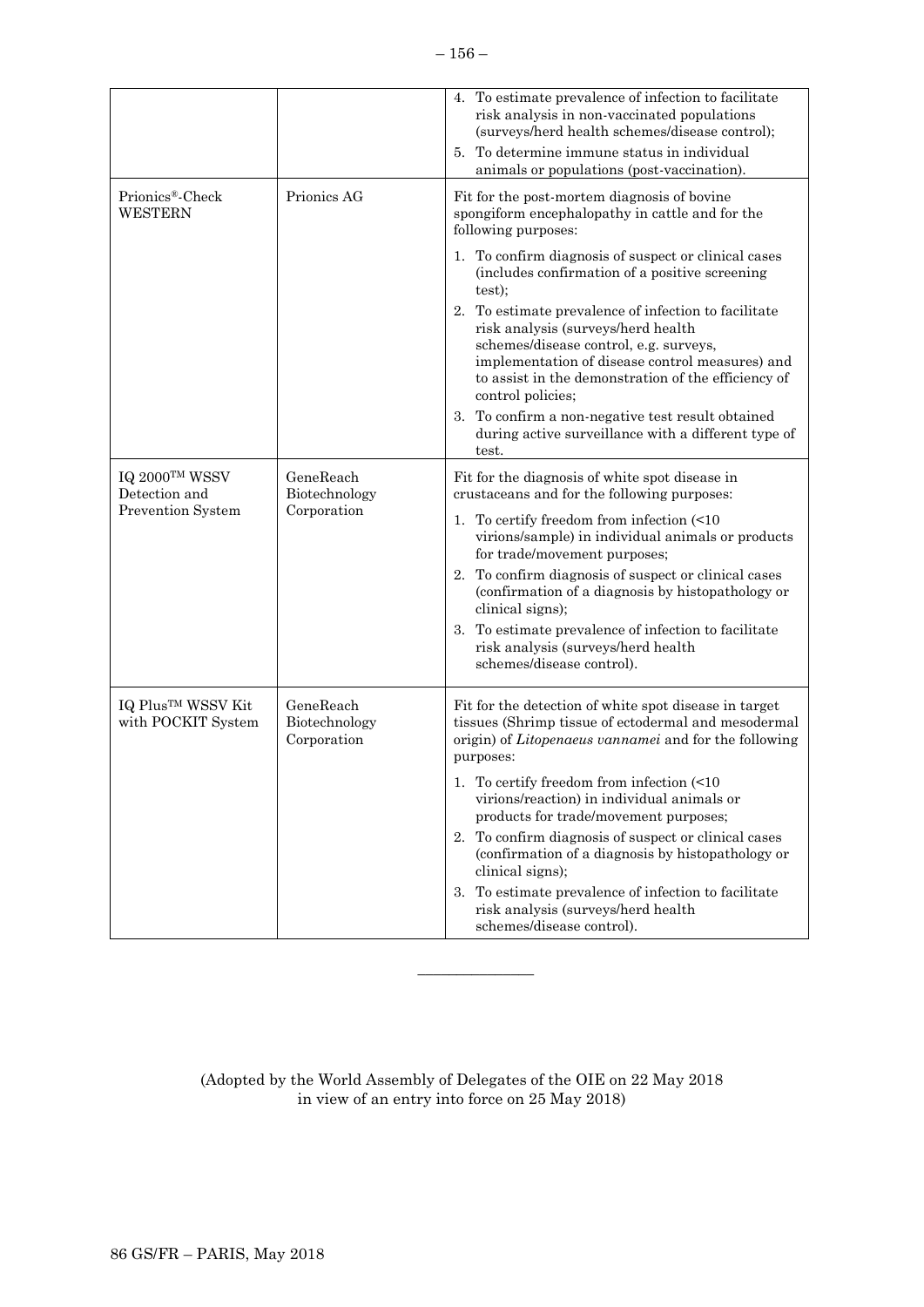# RESOLUTION No. 20

# **Designation of facilities as approved for holding rinderpest virus containing material**

### CONSIDERING THAT

- 1. Resolution No. 23 (2014) adopted by the OIE Member Countries at the 82nd General Session requested the Director General to put in place, jointly with FAO, a system to designate, inspect, monitor and evaluate approved Facilities Holding Rinderpest Virus Containing Material and, when not compliant with the mandate, to temporarily or permanently remove their approved status according to the seriousness of the non-compliance,
- 2. The mandate provided under Resolution No. 23 of the 82nd General Session (hereinafter 'the Mandate') for Facilities Holding Rinderpest Virus Containing Material (hereinafter 'Rinderpest Holding Facilities') provides designation criteria, and describes the purpose of the two categories of Rinderpest Holding Facility as:
	- A) Rinderpest Holding Facility for storing rinderpest virus containing material, excluding vaccine stocks,
	- B) Rinderpest Vaccine Holding Facility for storing only manufactured vaccines, vaccine stocks and material solely for their production,
- 3. All applications of institutes wishing to be approved as FAO-OIE Rinderpest Holding Facility are assessed by the FAO-OIE Rinderpest Joint Advisory Committee (hereinafter 'the Committee'),
- 4. Details of the applicant facilities that have been assessed by the Committee are published in their meeting reports,
- 5. Applicant facilities assessed by the Committee and recommended for inspection are subject to a formal detailed on-site evaluation by a team comprised of international experts, to determine their capacity and compliance with expected norms for bio-safety and bio-security with respect to the storing of rinderpest stocks and the Mandate,
- 6. The report and findings of the expert on-site evaluation team are reviewed and evaluated against the Mandate by the Committee and their recommendations are endorsed by the respective internal procedures of the FAO and OIE,
- 7. Resolution No. 25 (2015) by the OIE Member Countries at the 83nd General Session states that facilities approved for holding rinderpest virus containing material are subject to reevaluation every 3 years,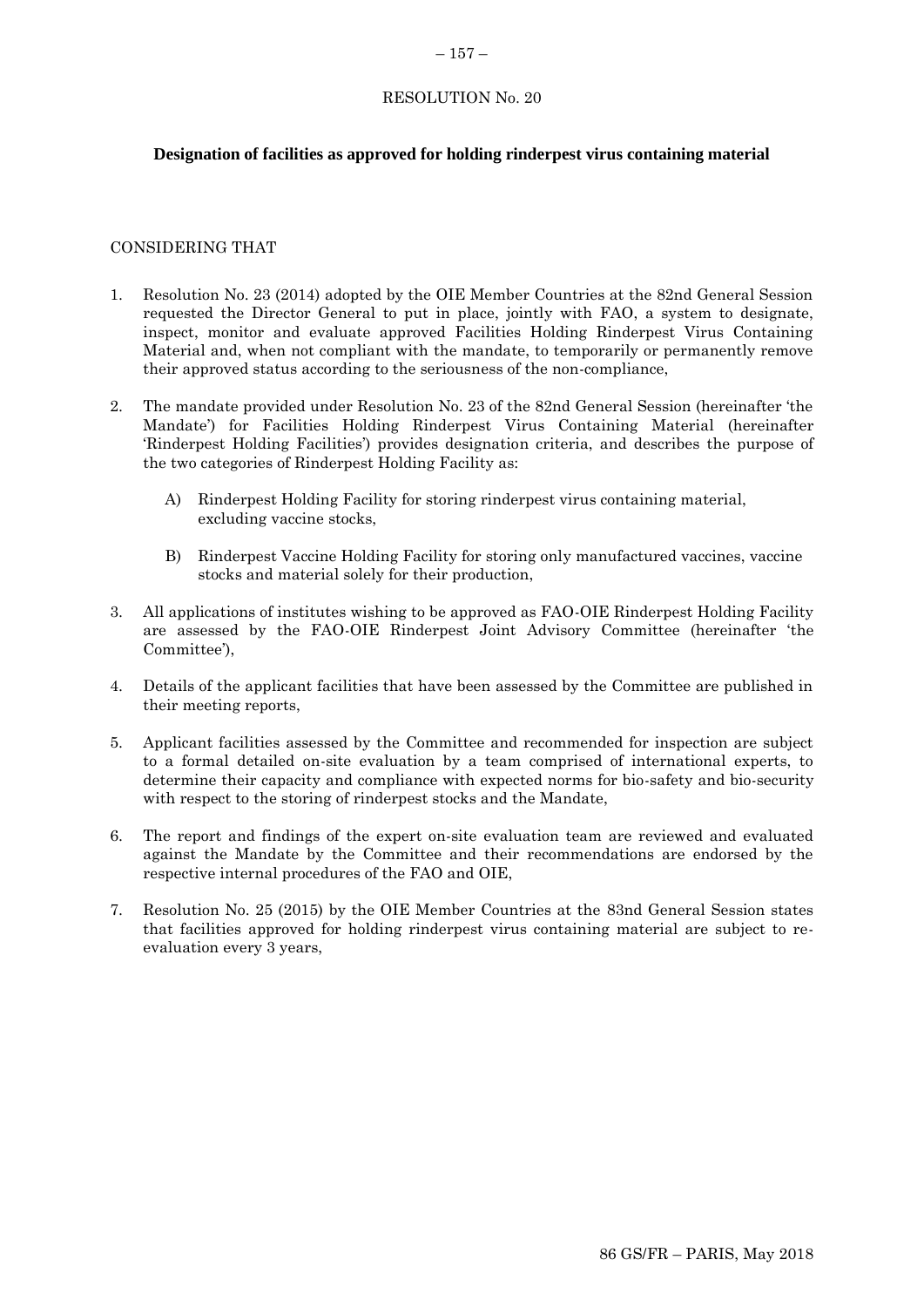# THE ASSEMBLY

### RESOLVES

1. To re-evaluate, jointly with the FAO, the five Rinderpest Holding Facilities that were designated in 2015 through the approval by the World Assembly of Delegates of Resolution No. 25, during the period 2018-2019, through a consistent review process considered adequate by the OIE and the FAO, under recommendations from the FAO-OIE Rinderpest Joint Advisory Committee, and subject to on-site inspections whenever deemed necessary by the organisations.

#### **A) Rinderpest Holding Facility for storing rinderpest virus containing material, excluding vaccine stocks**

- 1. African Union Pan African Veterinary Vaccine Centre (AU-PANVAC), Debre-Zeit, Ethiopia.
- 2. High Containment Facilities of Exotic Diseases Research Station, National Institute of Animal Health, Kodaira, Tokyo, Japan.
- 3. USDA-APHIS, Foreign Animal Disease Diagnostic Laboratory (FADDL), Plum Island, New York, United States of America.
- 4. The Pirbright Institute, United Kingdom.

#### **B) Rinderpest Vaccine Holding Facility for storing only manufactured vaccines, vaccine stocks and material solely for their production:**

 $\overline{\phantom{a}}$  , where  $\overline{\phantom{a}}$ 

- 1. African Union Pan African Veterinary Vaccine Centre (AU-PANVAC), Debre-Zeit, Ethiopia.
- 2. Building for Safety Evaluation Research, Production Center for Biologicals; Building for Biologics Research and Development (storage), National Institute of Animal Health, Tsukuba, Ibaraki, Japan.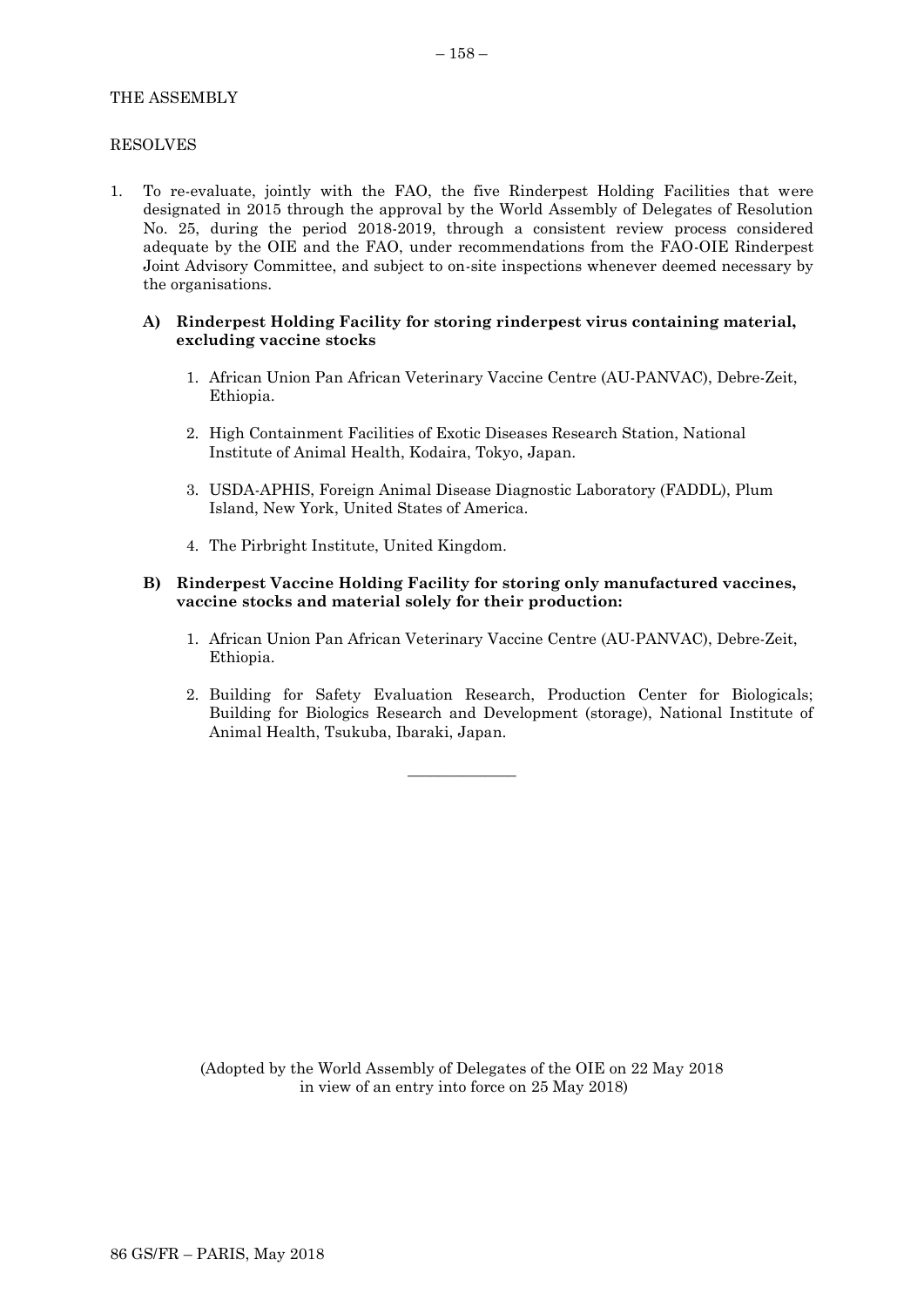#### $-159-$

# RESOLUTION No. 21

# **List of antimicrobial agents of veterinary importance**

# CONSIDERING THAT

- 1. *Antimicrobial agent* is defined in the Glossary of the OIE *Terrestrial Animal Health Code* as "a naturally occurring, semi-synthetic or synthetic substance that exhibits antimicrobial activity (kill or inhibit the growth of micro-organisms) at concentrations attainable *in vivo*. Anthelmintics and substances classed as disinfectants or antiseptics are excluded from this definition",
- 2. At the 74th General Session of the OIE in May 2006, the Assembly adopted Resolution No. XXXIII. This Resolution allowed the publication of a preliminary List of antimicrobial agents of veterinary importance based on the list compiled by the OIE from the answers received to the questionnaire sent to OIE Member Countries, and requested the OIE Director General to further refine the list and consider breaking it down into subcategories according to type of usage,
- 3. At the 75th General Session of the OIE in May 2007, the Assembly adopted Resolution No. XXVIII, which approved the List of antimicrobial agents of veterinary importance (OIE List) and mentioned that the OIE List will be regularly updated in accordance with new scientific information,
- 4. At the 81st General Session of the OIE in May 2013, the Assembly adopted Resolution No. 16 which approved the updated OIE List,
- 5. In 2015, the OIE List was updated by the OIE *ad hoc* Group on Antimicrobial Resistance the aim of which was to be consistent with the WHO List on *Critically important antimicrobials for human medicine* regarding the classification of antimicrobial agents and to specify, for some antimicrobial agents, the species for which they are currently used,
- 6. Revision of the recommendations of the OIE List was suggested by the OIE *ad hoc* Group on Antimicrobial Resistance and endorsed by the Scientific Commission for Animal Diseases at its February 2018 meeting to be proposed for adoption to the World Assembly of Delegates during the 86th General Session,

#### THE ASSEMBLY

#### RESOLVES

- 1. To adopt the revised List of antimicrobial agents of veterinary importance presented as Appendix III of Annex 16 of the report of the meeting of the OIE Scientific Commission for Animal Diseases, February 2018 (Doc. 86 SG/12/CS3 B).
- 2. To request the Director General to publish the adopted OIE List on the OIE website.

(Adopted by the World Assembly of Delegates of the OIE on 22 May 2018 in view of an entry into force on 25 May 2018)

 $\overline{\phantom{a}}$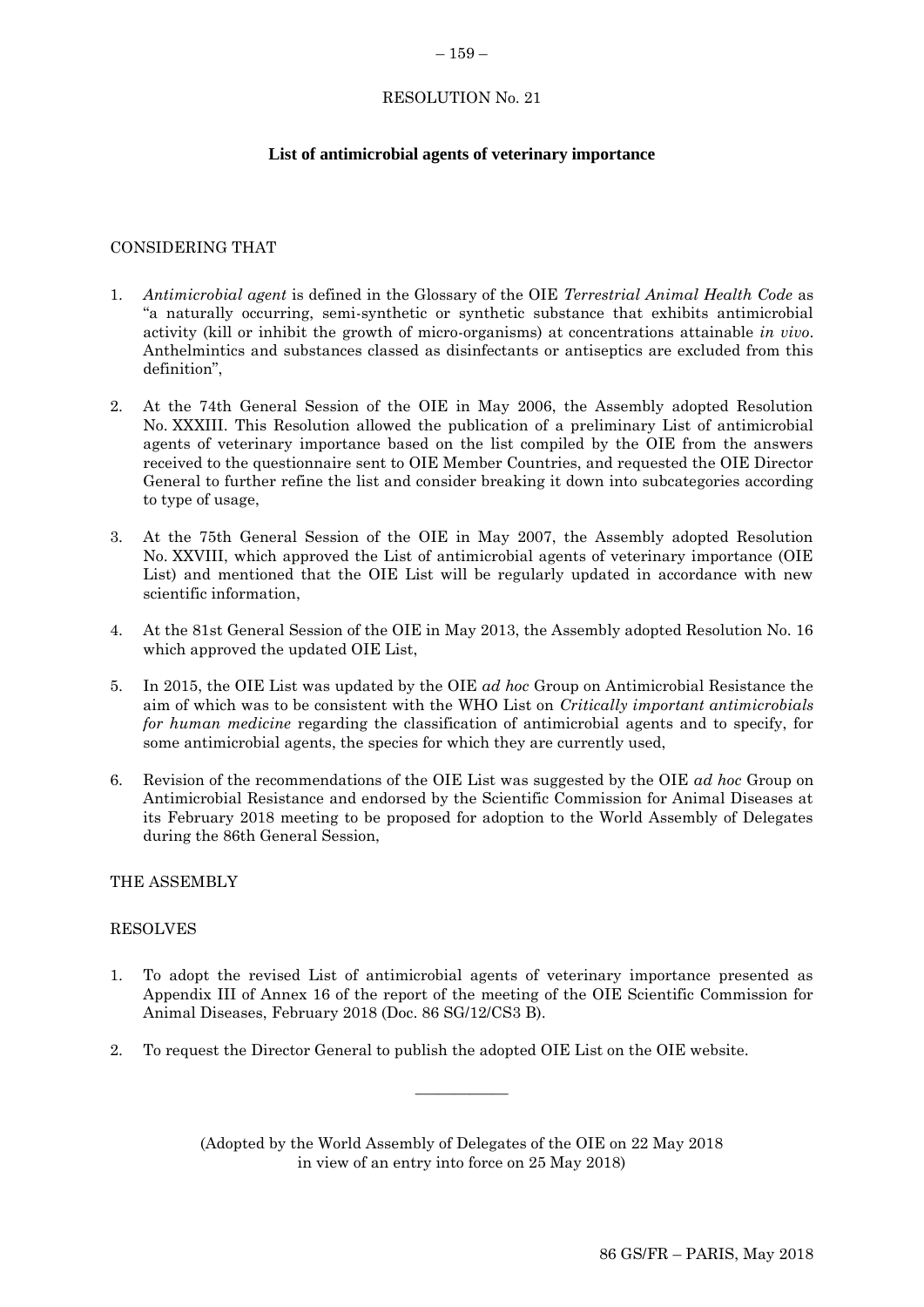# <span id="page-33-0"></span> $-160-$

# RESOLUTION No. 22

# **1. Recognition of the Foot and Mouth Disease Status of Members**

### CONSIDERING THAT

- 1. During the 62nd General Session, the OIE World Assembly of Delegates (the Assembly) established a procedure for annually updating a List of Members and zones recognised as free from foot and mouth disease (FMD) according to the provisions of the *Terrestrial Animal Health Code* (*Terrestrial Code*),
- 2. During the 83rd General Session, the Assembly adopted Resolution No. 15, which specified and updated the procedure for Members to follow to achieve official recognition and maintenance of status for certain animal diseases, including FMD,
- 3. During the 83rd General Session, the Assembly adopted Resolution No. 16, which specified and updated the financial implications for Members applying for evaluation of official recognition of disease status to meet part of the costs defrayed by the OIE in the evaluation process,
- 4. During the 79th General Session, the Assembly noted that an explanatory document outlining the standard operating procedures for official disease status evaluations had been compiled by the OIE Headquarters for the benefit of Members,
- 5. During the 85th General Session, the Assembly noted a complete revision of the standard operating procedures providing further details on the process of official status recognition. The document has been published on the OIE website,
- 6. Information published by the OIE is derived from declarations made by the OIE Delegates of Members. The OIE is not responsible for publication and maintenance of countries' or zonal disease free status based on inaccurate information or untimely reporting to the OIE Headquarters of changes in epidemiological status or other significant events subsequent to the time of declaration of freedom from FMD,

#### THE ASSEMBLY

#### RESOLVES THAT

1. The Director General publish the following List of Members recognised as FMD free where vaccination is not practised, according to the provisions of Chapter 8.8. of the *Terrestrial Code*:

| Albania                | Dominican Republic            | Japan         | Portugal                 |
|------------------------|-------------------------------|---------------|--------------------------|
| Australia              | El Salvador                   | Latvia        | Romania                  |
| Austria                | Estonia                       | Lesotho       | San Marino               |
| Belarus                | Finland                       | Lithuania     | Serbia <sup>32</sup>     |
| Belgium                | Former Yug. Rep. of Macedonia | Luxembourg    | Singapore                |
| Belize                 | France                        | Madagascar    | Slovakia                 |
| Bosnia and Herzegovina | Germany                       | Malta         | Slovenia                 |
| Brunei                 | Greece                        | Mexico        | Spain                    |
| Bulgaria               | Guatemala                     | Montenegro    | Suriname                 |
| Canada                 | Guyana                        | New Caledonia | Swaziland                |
| Chile                  | Haiti                         | New Zealand   | Sweden                   |
| Costa Rica             | Honduras                      | Nicaragua     | Switzerland              |
| Croatia                | Hungary                       | Norway        | The Netherlands          |
| Cuba                   | Iceland                       | Panama        | Ukraine                  |
| Cyprus                 | Indonesia                     | Peru          | United Kingdom           |
| Czech Republic         | Ireland                       | Philippines   | United States of America |
| Denmark                | Italy                         | Poland        | Vanuatu                  |
|                        |                               |               |                          |

<sup>32</sup> Excluding Kosovo administered by the United Nations.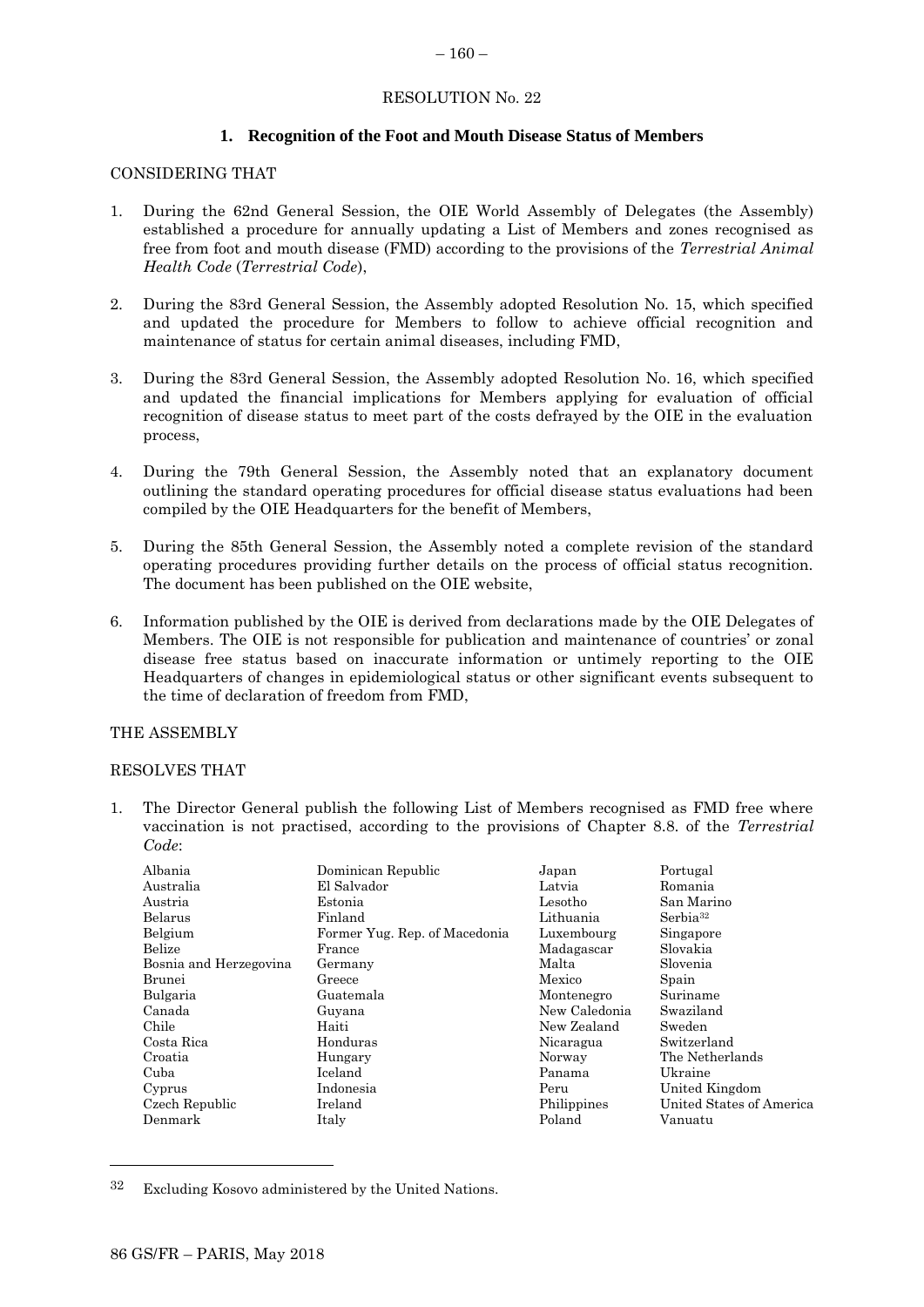2. The Director General publish the following List of Members recognised as FMD free where vaccination is practised, according to the provisions of Chapter 8.8. of the *Terrestrial Code*:

Paraguay, Uruguay

- 3. The Director General publish the following List of Members having FMD free zones<sup>33</sup> where vaccination is not practised, according to the provisions of Chapter 8.8. of the *Terrestrial Code*:
	- Argentina: one zone designated by the Delegate of Argentina in a document addressed to the Director General in January 2007; the summer pasture zone in the Province of San Juan as designated by the Delegate of Argentina in a document addressed to the Director General in April 2011; Patagonia Norte A as designated by the Delegate of Argentina in a document addressed to the Director General in October 2013; Bolivia: one zone in the Macro-region of the Altiplano designated by the Delegate of Bolivia in documents addressed to the Director General in November 2011; Botswana: four zones designated by the Delegate of Botswana in documents addressed to the Director General in August and November 2014 as follows: - one zone consisting of Zones 3c (Dukwi), 4b, 5, 6a, 8, 9, 10, 11, 12 and 13; - one zone consisting of Zone 3c (Maitengwe); - one zone covering Zone 4a; - one zone covering Zone 6b; one zone covering Zone 3b designated by the Delegate of Botswana in a document addressed to the Director General in August 2016; Brazil: State of Santa Catarina designated by the Delegate of Brazil in a document addressed to the Director General in February 2007; Colombia: one zone designated by the Delegate of Colombia in documents addressed to the Director General in November 1995 and in April 1996 (Area I - Northwest region of Chocó Department); one zone designated by the Delegate of Colombia in documents addressed to the Director General in January 2008 (Archipelago de San Andrés and Providencia); Ecuador: one zone consisting of the insular territory of the Galapagos, as designated by the Delegate of Ecuador in a document addressed to the Director General in August 2014; Kazakhstan: one zone consisting of the regions of Akmola, Aktobe, Atyrau, West Kazakhstan, Karaganda, Kostanay, Mangystau, Pavlodar and North Kazakhstan, as designated by the Delegate of Kazakhstan in a document addressed to the Director General in August 2014; Malaysia: one zone covering the provinces of Sabah and Sarawak as designated by the Delegate of Malaysia in a document addressed to the Director General in December 2003;

<sup>33</sup> For detailed information on the delimitation of zones of Members recognised as FMD free, enquiries should be addressed to the Director General of the OIE.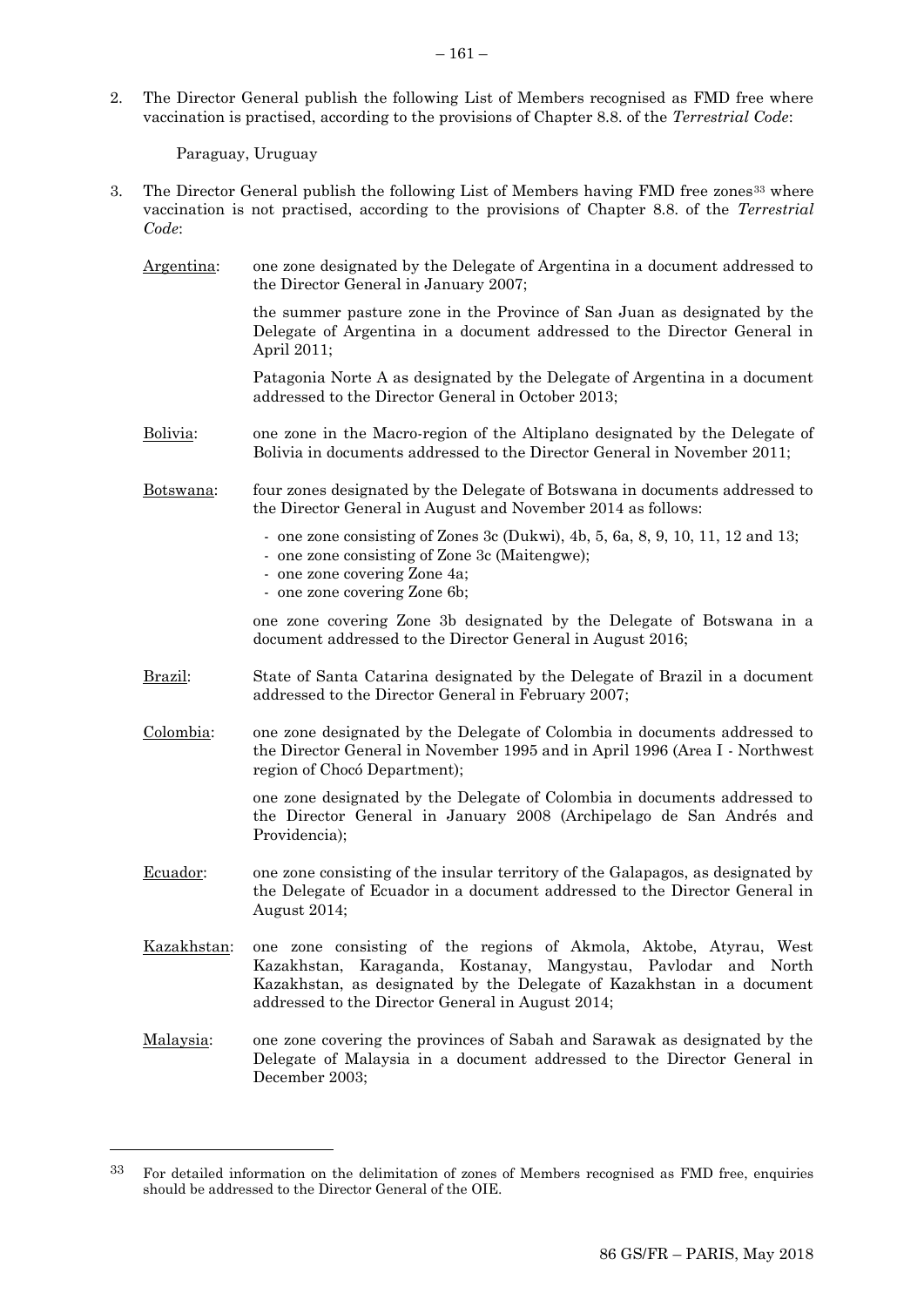- Moldova: one zone designated by the Delegate of Moldova in a document addressed to the Director General in July 2008;
- Namibia: one zone designated by the Delegate of Namibia in a document addressed to the Director General in February 1997;
- South Africa: one zone designated by the Delegate of South Africa in documents addressed to the Director General in May 2005 and January 2014.
- 4. The Director General publish the following List of Members having FMD free zones<sup>34</sup> where vaccination is practised, according to the provisions of Chapter 8.8. of the *Terrestrial Code*:
	- Argentina: two separate zones designated by the Delegate of Argentina in documents addressed to the Director General in March 2007 and October 2013, and in August 2010 and February 2014;
	- Bolivia: one zone consisting of four merged zones covering the regions of Amazonas, Chaco, Chiquitania, Valles and part of Altiplano as designated by the Delegate of Bolivia in documents addressed to the Director General in January 2003 and March 2007, in August 2010, in August 2012 and in October 2013 and February 2014;
	- Brazil: one zone covering the territory of State of Rio Grande do Sul (documentation of September 1997);

one zone in State of Mato Grosso do Sul as designated by the Delegate of Brazil in documents addressed to the Director General in August 2010;

one extended zone designated by the Delegate of Brazil in a document addressed to the Director General in September 2017, composed of the States of Amapá, Roraima, Amazonas, Pará, Rondônia, Acre, Espírito Santo, Minas Gerais, Rio de Janeiro, Sergipe, Distrito Federal, Goiás, Mato Grosso, Paraná, São Paulo, Bahia, Tocantins, Alagoas, Ceará, Maranhão, Paraíba, Pernambuco, Piauí, Rio Grande do Norte, and parts of Mato Grosso do Sul;

Chinese Taipei: one zone covering Taiwan, Penghu and Matsu areas, as designated by the Delegate of Chinese Taipei in a document addressed to the Director General in August 2016;

> one zone consisting of Kinmen County as designated by the Delegate of Chinese Taipei in a document addressed to the OIE Director General in September 2017;

- Colombia35: one zone consisting of five merged zones designated by the Delegate of Colombia in documents addressed to the Director General in January 2003, in December 2004 (two zones), in January 2007 and in January 2009;
- Ecuador: one zone consisting of the continental Ecuador, as designated by the Delegate of Ecuador in a document addressed to the Director General in August 2014;

 $34$  For detailed information on the delimitation of zones of Members recognised as FMD free, enquiries should be addressed to the Director General of the OIE.

<sup>35</sup> With the exclusion of the containment zone.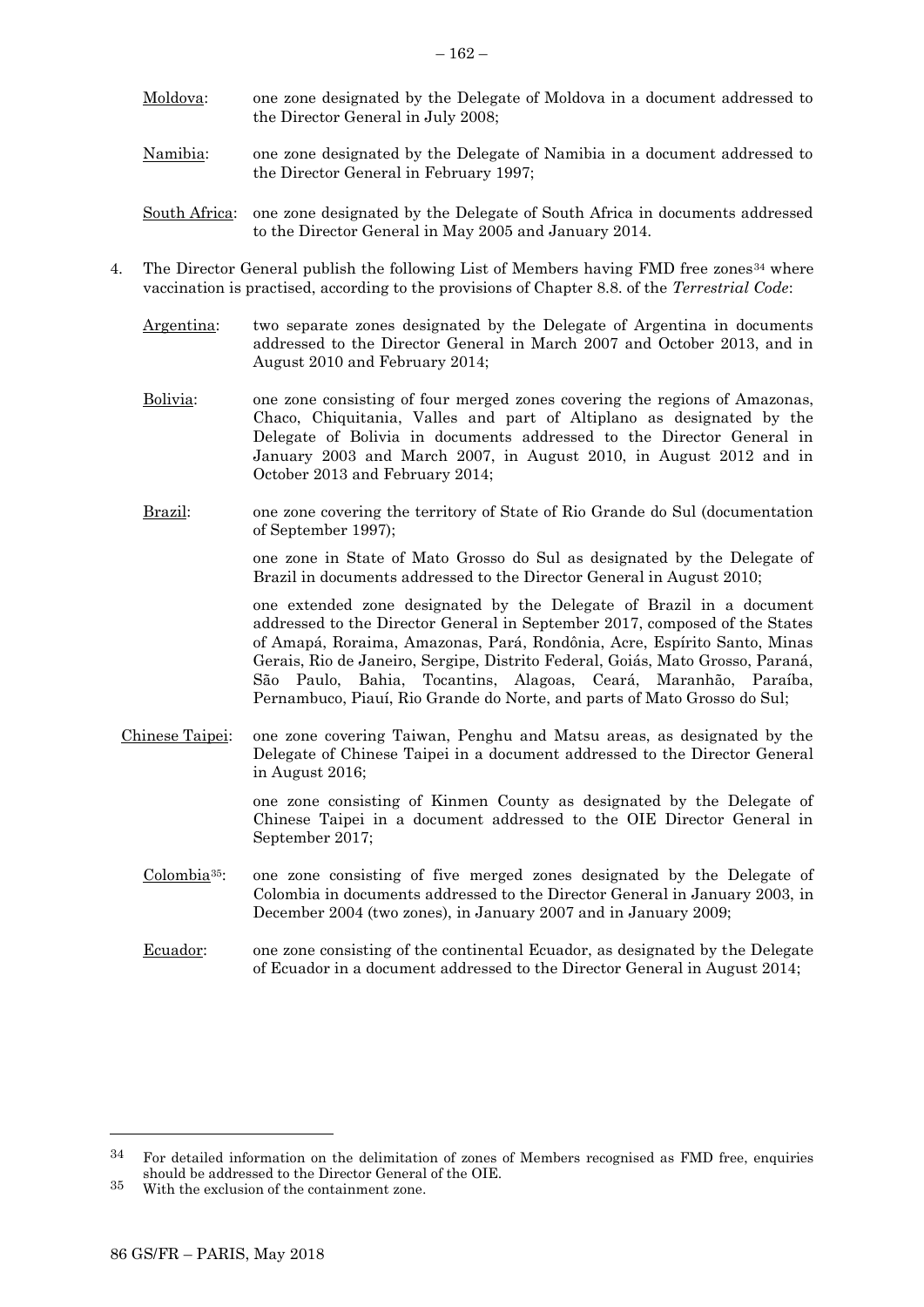| Kazakhstan: | five separate zones designated by the Delegate of Kazakhstan in documents<br>addressed to the Director General in August 2016 as follows:                 |  |
|-------------|-----------------------------------------------------------------------------------------------------------------------------------------------------------|--|
|             | one zone consisting of Almaty region;<br>$\blacksquare$                                                                                                   |  |
|             | one zone consisting of East Kazakhstan region;                                                                                                            |  |
|             | one zone including part of Kyzylorda region, northern part of South<br>$\blacksquare$<br>Kazakhstan region, northern and central parts of Zhambyl region; |  |
|             | - one zone including southern part of Kyzylorda region and south-<br>western part of South Kazakhstan region;                                             |  |
|             | - one zone including south-eastern part of South Kazakhstan region and<br>southern part of Zhambyl region;                                                |  |
| Turkev:     | one zone designated by the Delegate of Turkey in a document addressed to<br>the Director General in November 2009.                                        |  |

AND

5. The Delegates of these Members shall immediately notify the OIE Headquarters if FMD occurs in their countries or free zones within their territories.

 $\overline{\phantom{a}}$  , where  $\overline{\phantom{a}}$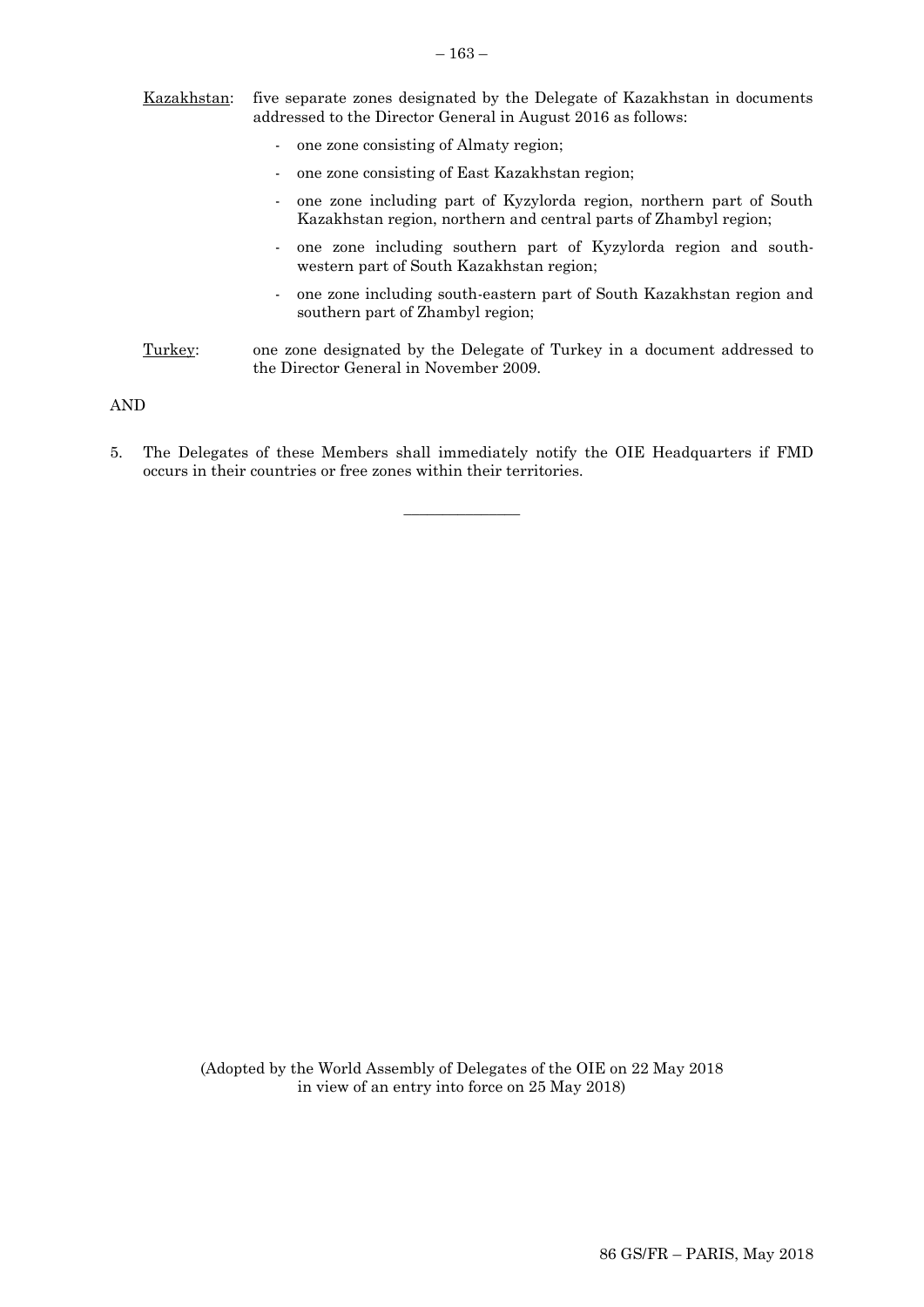#### <span id="page-37-0"></span>– 164 –

# RESOLUTION No. 23

# **Endorsement of Official Control Programmes for Foot and Mouth Disease of Members**

# CONSIDERING THAT

- 1. During the 79th General Session, the OIE World Assembly of Delegates (the Assembly) adopted Resolution No. 19 establishing a new step in the procedure for recognising the foot and mouth disease (FMD) status of a Member, namely the endorsement by the OIE of a national official control programme for FMD being in compliance with the provisions of the chapter on FMD in the *Terrestrial Animal Health Code* (*Terrestrial Code*),
- 2. During the 83rd General Session, the Assembly adopted Resolution No. 15, which specified and updated the procedure for Members to follow to achieve endorsement of their official control programme for FMD,
- 3. During the 83rd General Session, the Assembly adopted Resolution No. 16, which specified and updated the financial implications for Members applying for endorsement of their official control programme for FMD to meet part of the costs defrayed by the OIE in the evaluation process,
- 4. During the 79th General Session, the Assembly noted that an explanatory document outlining the standard operating procedures for official disease status evaluations had been compiled by the OIE Headquarters for the benefit of Members,
- 5. During the 85th General Session, the Assembly noted a complete revision of the standard operating procedures providing further details on the process of official status recognition. The document has been published on the OIE website,
- 6. Information published by the OIE is derived from declarations made by the OIE Delegates of Members. The OIE is not responsible for publication and maintenance of the endorsement of Members' official control programme for FMD based on inaccurate information or nonreporting to the OIE Headquarters of significant changes in the implementation of relevant measures in the country subsequent to the time of endorsement of the official control programme for FMD,

# THE ASSEMBLY

#### RESOLVES THAT

1. The Director General publish the following List of Members with an endorsed official control programme for FMD, according to the provisions of Chapter 8.8. of the *Terrestrial Code*:

| China (People's Rep. of) | Mongolia | Namibia  |
|--------------------------|----------|----------|
| India                    | Morocco  | Thailand |

2. The Delegates of these Members shall notify the OIE Headquarters the occurrence of FMD in their countries or territories in accordance with Chapter 1.1. of the *Terrestrial Code*.

\_\_\_\_\_\_\_\_\_\_\_\_\_\_\_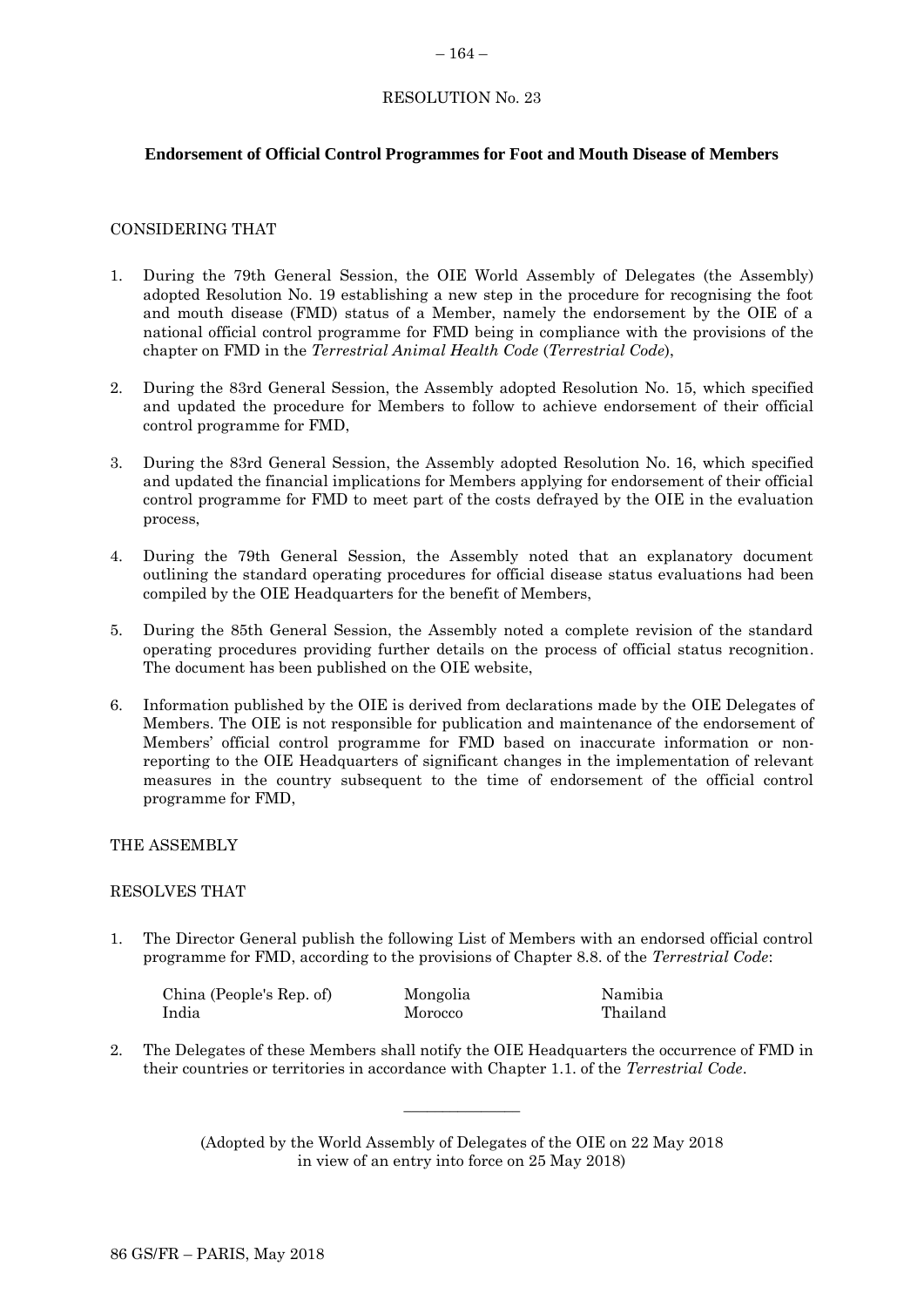#### <span id="page-38-0"></span> $-165-$

# RESOLUTION No. 24

# **Recognition of the Contagious Bovine Pleuropneumonia Status of Members**

### CONSIDERING THAT

- 1. During the 71st General Session, the OIE World Assembly of Delegates (the Assembly) established a procedure for annually updating a List of Members and zones, recognised as free from contagious bovine pleuropneumonia (CBPP) according to the provisions of the *Terrestrial Animal Health Code* (*Terrestrial Code*),
- 2. During the 83rd General Session, the Assembly adopted Resolution No. 15, which specified and updated the procedure for Members to follow to achieve official recognition and maintenance of status for certain diseases, including CBPP,
- 3. During the 83rd General Session, the Assembly adopted Resolution No. 16, which specified and updated the financial implications for Members applying for evaluation of official recognition of disease status to meet part of the costs defrayed by the OIE in the evaluation process,
- 4. During the 79th General Session, the Assembly noted that an explanatory document outlining the standard operating procedures for official disease status evaluations had been compiled by the OIE Headquarters for the benefit of Members,
- 5. During the 85th General Session, the Assembly noted a complete revision of the standard operating procedures providing further details on the process of official status recognition. The document has been published on the OIE website,
- 6. Information published by the OIE is derived from declarations made by the OIE Delegates of Members. The OIE is not responsible for publication and maintenance of countries' or zonal disease free status based on inaccurate information or untimely reporting to the OIE Headquarters of changes in epidemiological status or other significant events subsequent to the time of declaration of freedom from CBPP,

### THE ASSEMBLY

#### RESOLVES THAT

- 1. The Director General publish the following List of Members recognised as CBPP free according to the provisions of Chapter 11.5. of the *Terrestrial Code*:
	- Argentina Australia Botswana Brazil Canada China (People's Rep. of)

France India Mexico New Caledonia Portugal

Singapore South Africa Swaziland Switzerland United States of America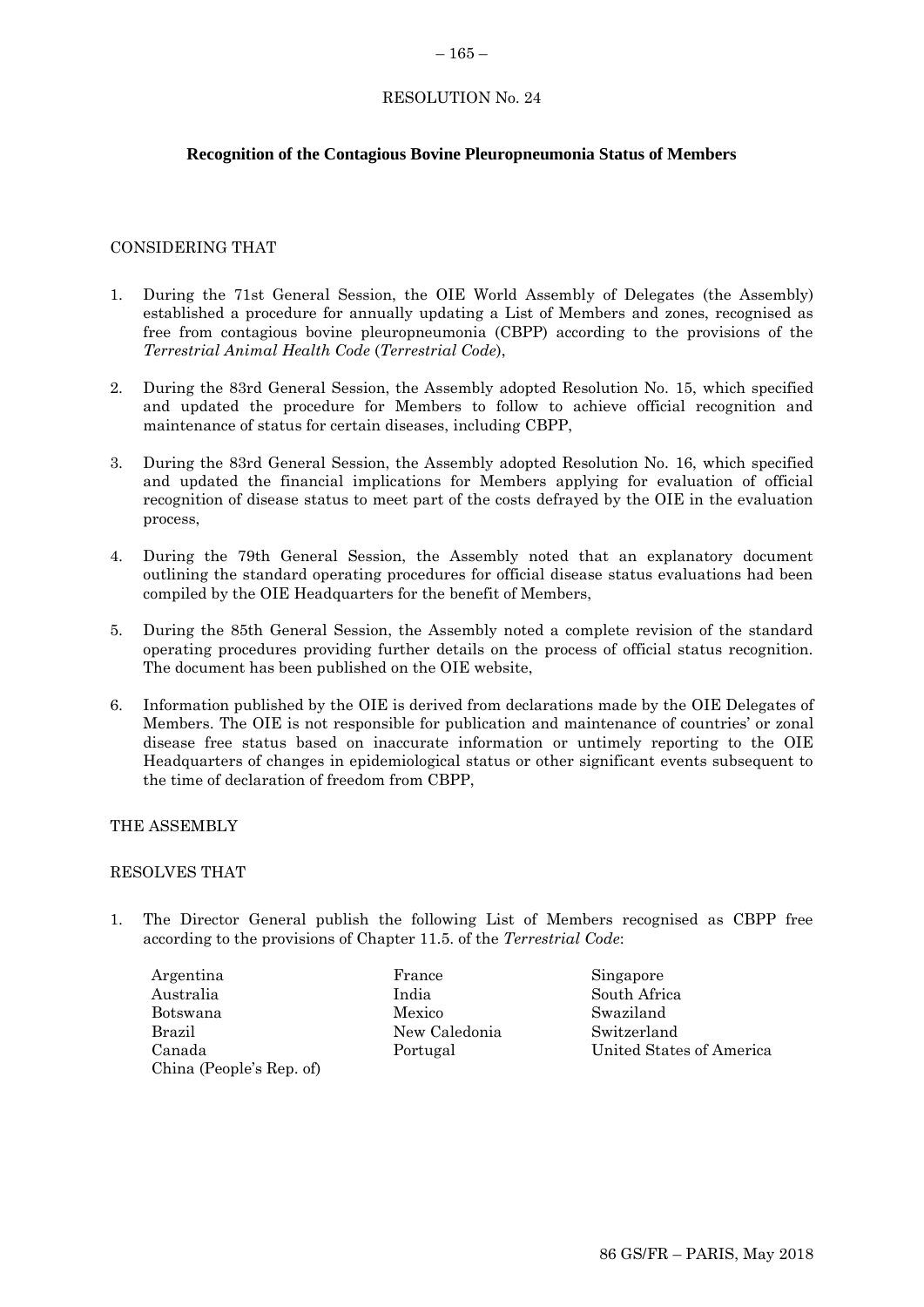- 2. The Director General publish the following List of Members having a CBPP free zone<sup>36</sup> according to the provisions of Chapter 11.5. of the *Terrestrial Code*:
	- Namibia: one zone located south to the Veterinary Cordon Fence, designated by the Delegate of Namibia in a document addressed to the Director General in October 2015.

AND

3. The Delegates of these Members shall immediately notify the OIE Headquarters if CBPP occurs in their countries or free zone within their territories.

\_\_\_\_\_\_\_\_\_\_\_\_\_\_\_

(Adopted by the World Assembly of Delegates of the OIE on 22 May 2018 in view of an entry into force on 25 May 2018)

<sup>36</sup> For detailed information on the delimitation of the zone of the Member recognised as CBPP free, enquiries should be addressed to the Director General of the OIE.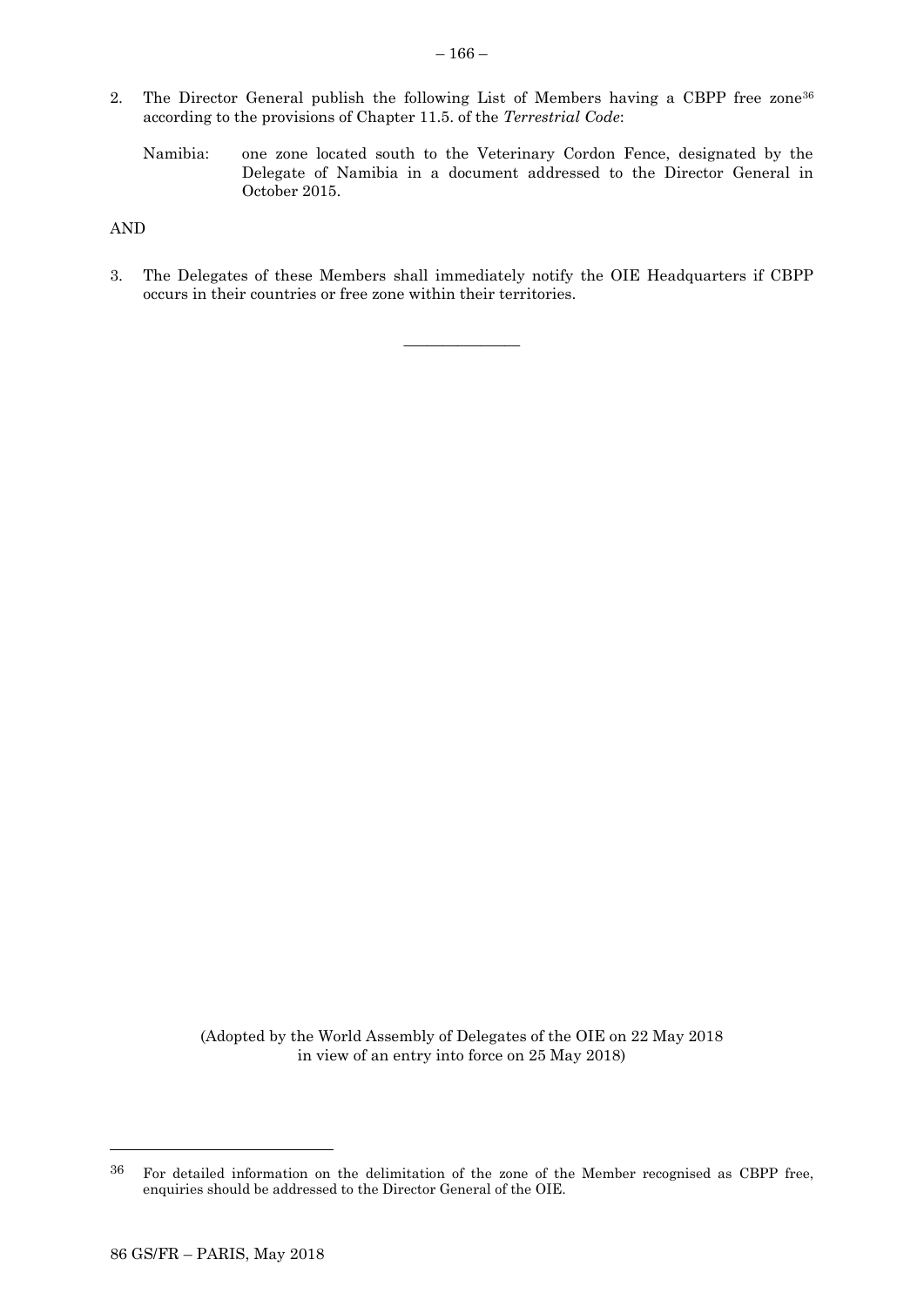#### <span id="page-40-0"></span> $-167-$

#### RESOLUTION No. 25

# **Endorsement of Official Control Programmes for Contagious Bovine Pleuropneumonia of Members**

# CONSIDERING THAT

- 1. During the 82nd General Session, the OIE World Assembly of Delegates (the Assembly) adopted Resolution No. 31 establishing the endorsement by the OIE of a national official control programme for contagious bovine pleuropneumonia (CBPP), in accordance with the relevant provisions of the chapter on CBPP in the *Terrestrial Animal Health Code* (*Terrestrial Code*),
- 2. During the 83rd General Session, the Assembly adopted Resolution No. 15, which specified and updated the procedure for Members to follow to achieve endorsement of their official control programme for CBPP,
- 3. During the 83rd General Session, the Assembly adopted Resolution No. 16, which specified the financial implications for Members applying for endorsement of their official control programme for CBPP to meet part of the costs defrayed by the OIE in the evaluation process,
- 4. During the 79th General Session, the Assembly noted that an explanatory document outlining the standard operating procedures for official disease status evaluations had been compiled by the OIE Headquarters for the benefit of Members,
- 5. During the 85th General Session, the Assembly noted a complete revision of the standard operating procedures providing further details on the process of official status recognition. The document has been published on the OIE website,
- 6. Information published by the OIE is derived from declarations made by the OIE Delegates of Members. The OIE is not responsible for publication and maintenance of the endorsement of Members' official control programme for CBPP based on inaccurate information or nonreporting to the OIE Headquarters of significant changes in the implementation of relevant measures in the country subsequent to the time of endorsement of the official control programme for CBPP,

THE ASSEMBLY

### RESOLVES THAT

1. The Director General publish the following List of Members with an endorsed official control programme for CBPP, according to the provisions of Chapter 11.5. of the *Terrestrial Code*:

Namibia.

2. The Delegate of this Member shall notify the OIE Headquarters the occurrence of CBPP in its country or territory in accordance with Chapter 1.1. of the *Terrestrial Code*.

> (Adopted by the World Assembly of Delegates of the OIE on 22 May 2018 in view of an entry into force on 25 May 2018)

\_\_\_\_\_\_\_\_\_\_\_\_\_\_\_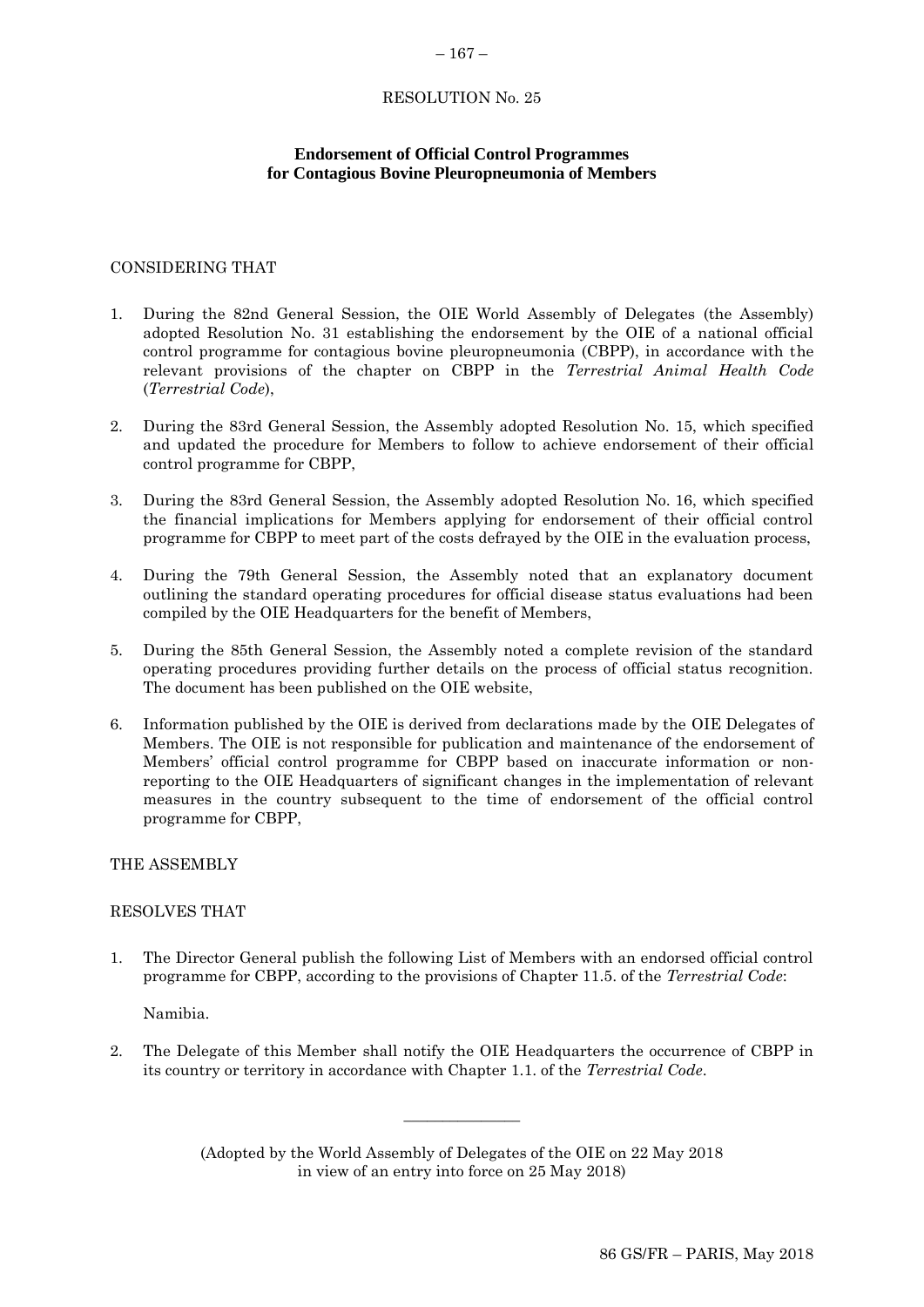#### <span id="page-41-0"></span> $-168-$

# RESOLUTION No. 26

# **Recognition of the Bovine Spongiform Encephalopathy Risk Status of Members**

# CONSIDERING THAT

- 1. During the 67th General Session, the OIE World Assembly of Delegates (the Assembly) established a procedure for annually updating a List of Members and zones, categorised by their bovine spongiform encephalopathy (BSE) risk according to the provisions of the *Terrestrial Animal Health Code* (*Terrestrial Code*),
- 2. During the 83rd General Session, the Assembly adopted Resolution No. 15, which specified and updated the procedure for Members to follow to achieve official recognition and maintenance of status of certain diseases, including BSE risk status,
- 3. During the 83rd General Session, the Assembly adopted Resolution No. 16, which specified and updated the financial implications for Members applying for evaluation of official recognition of BSE risk status to meet part of the costs defrayed by the OIE in the evaluation process,
- 4. During the 79th General Session, the Assembly noted that an explanatory document outlining the standard operating procedures for official disease status evaluations had been compiled by the OIE Headquarters for the benefit of Members,
- 5. During the 85th General Session, the Assembly noted a complete revision of the standard operating procedures providing further details on the process of official status recognition. The document has been published on the OIE website,
- 6. Information published by the OIE is derived from declarations made by the OIE Delegates of Members. The OIE is not responsible for publication and maintenance of countries' or zonal risk status based on inaccurate information or untimely reporting to the OIE Headquarters of changes in epidemiological status or other significant events subsequent to the time of declaration of the BSE risk status,

# THE ASSEMBLY

# RESOLVES THAT

1. The Director General publish the following List of Members recognised as having a negligible BSE risk in accordance with Chapter 11.4. of the *Terrestrial Code*:

| Argentina      | Denmark         | Liechtenstein | Poland                   |
|----------------|-----------------|---------------|--------------------------|
| Australia      | Estonia         | Lithuania     | Portugal                 |
| Austria        | Finland         | Luxembourg    | Romania                  |
| Belgium        | Germany         | Malta         | Singapore                |
| <b>Brazil</b>  | Hungary         | Mexico        | Slovakia                 |
| Bulgaria       | Iceland         | Namibia       | Slovenia                 |
| Chile          | India           | New Zealand   | Spain                    |
| Colombia       | Israel          | Nicaragua     | Sweden                   |
| Costa Rica     | Italy           | Norway        | Switzerland              |
| Croatia        | Japan           | Panama        | The Netherlands          |
| Cyprus         | Korea (Rep. of) | Paraguay      | United States of America |
| Czech Republic | Latvia          | Peru          | Uruguay                  |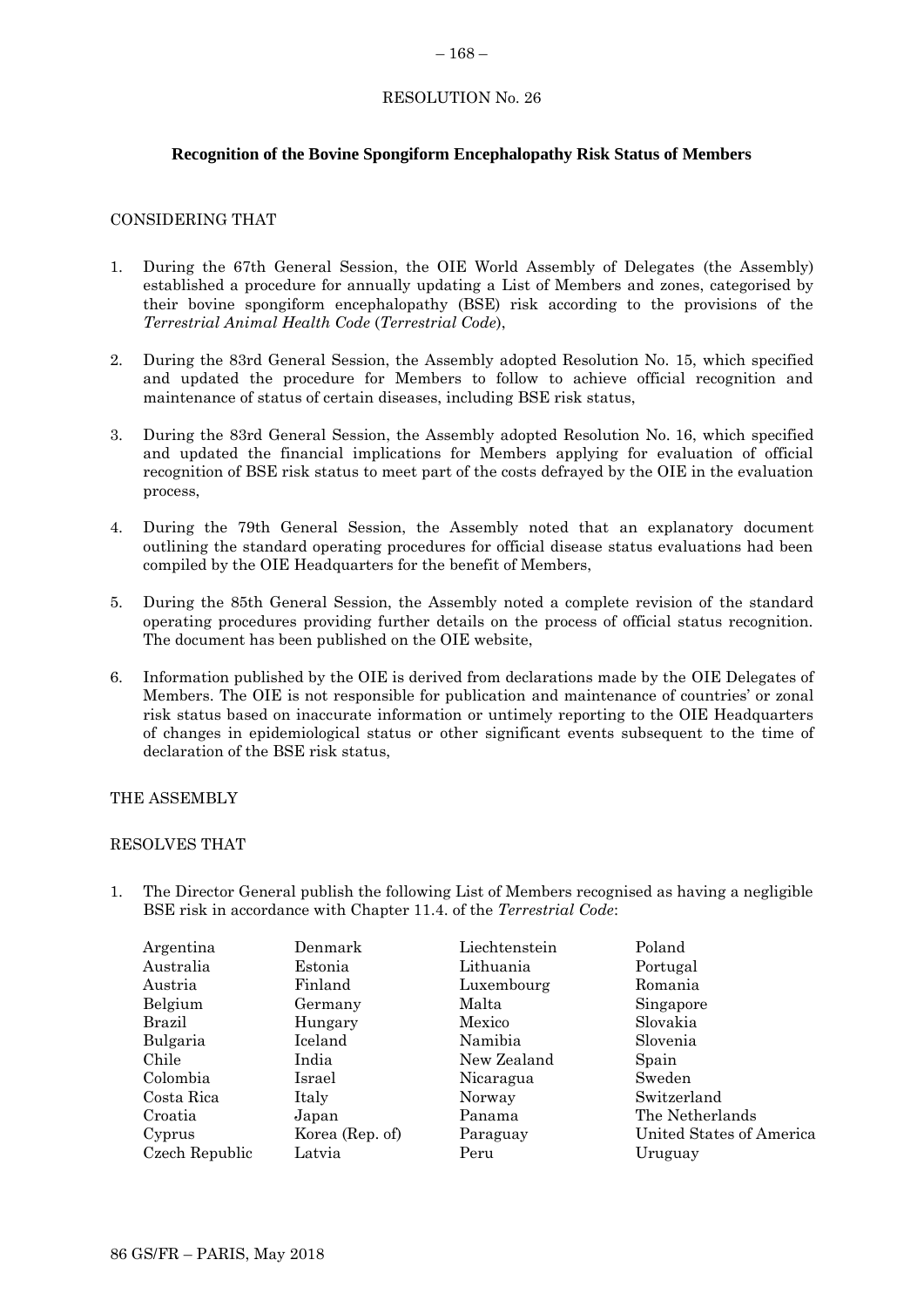2. The Director General publish the following List of Members recognised as having a controlled BSE risk in accordance with Chapter 11.4. of the *Terrestrial Code*:

| Canada         | France | Ireland |
|----------------|--------|---------|
| Chinese Taipei | Greece |         |

3. The Director General publish the following List of Members having zones  $37 \text{ recognized as}$ having a negligible BSE risk in accordance with Chapter 11.4. of the *Terrestrial Code*:

China (People's Rep. of): a zone designated by the Delegate of China in a document addressed to the Director General in November 2013, consisting of the People's Republic of China with the exclusion of Hong Kong and Macau;

- United Kingdom: two zones consisting of Northern Ireland and Scotland, as designated by the Delegate of the United Kingdom in documents addressed to the Director General respectively in September and October 2016.
- 4. The Director General publish the following List of Members having a zone<sup>6</sup> recognised as having a controlled BSE risk in accordance with Chapter 11.4. of the *Terrestrial Code*:

United Kingdom: a zone consisting of England and Wales as designated by the Delegate of the United Kingdom in documents addressed to the Director General in September and October 2016.

# AND

l

5. The Delegates of these Members shall immediately notify the OIE Headquarters if BSE occurs in their countries or their territories.

\_\_\_\_\_\_\_\_\_\_\_\_\_\_\_

<sup>37</sup> For detailed information on the delimitation of the zones of the Members recognised as having a negligible or controlled BSE risk, enquiries should be addressed to the Director General of the OIE.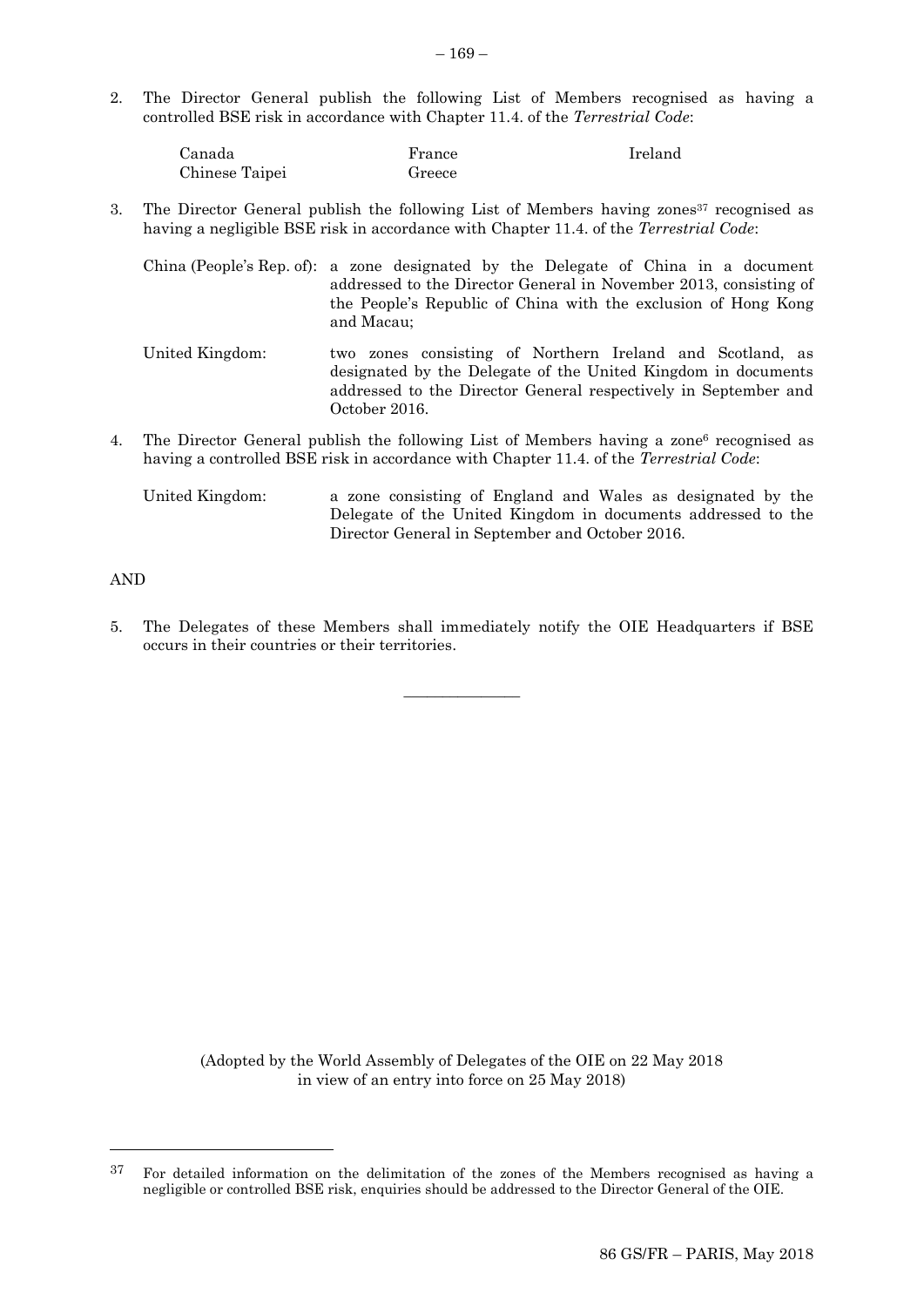#### <span id="page-43-0"></span> $-170-$

# RESOLUTION No. 27

### **Recognition of the African Horse Sickness Status of Members**

### CONSIDERING THAT

- 1. During the 80th General Session, the OIE World Assembly of Delegates (the Assembly) adopted Resolution No. 19, which amended the chapter of the *Terrestrial Animal Health Code* (*Terrestrial Code*) on African horse sickness (AHS). These standards provide a pathway for Members or zones to be recognised by the OIE as free from AHS,
- 2. During the 83rd General Session, the Assembly adopted Resolution No. 15, which specified and updated the procedure for Members to follow to achieve official recognition and maintenance of status for certain animal diseases, including AHS,
- 3. During the 83rd General Session, the Assembly adopted Resolution No. 16, which specified and updated the financial implications for Members applying for evaluation of official recognition of disease status to meet part of the costs defrayed by the OIE in the evaluation process,
- 4. During the 79th General Session, the Assembly noted that an explanatory document outlining the standard operating procedures for official disease status evaluations had been compiled by the OIE Headquarters for the benefit of Members,
- 5. During the 85th General Session, the Assembly noted a complete revision of the standard operating procedures providing further details on the process of official status recognition. The document has been published on the OIE website,
- 6. Information published by the OIE is derived from declarations made by the OIE Delegates of Members. The OIE is not responsible for publication and maintenance of countries' or zonal disease free status based on inaccurate information or untimely reporting to the OIE Headquarters of changes in epidemiological status or other significant events subsequent to the time of declaration of freedom from AHS,

#### THE ASSEMBLY

#### RESOLVES THAT

1. The Director General publish the following List of Members recognised as AHS free according to the provisions of Chapter 12.1. of the *Terrestrial Code*:

| Algeria                  | Czech Republic      | Kuwait        | Portugal                 |
|--------------------------|---------------------|---------------|--------------------------|
| Andorra                  | Denmark             | Latvia        | Qatar                    |
| Argentina                | Ecuador             | Liechtenstein | Romania                  |
| Australia                | Estonia             | Lithuania     | Singapore                |
| Austria                  | Finland             | Luxembourg    | Slovakia                 |
| Azerbaijan               | Former Yug. Rep. of | Malaysia      | Slovenia                 |
| Belgium                  | Macedonia           | Malta         | Spain                    |
| Bolivia                  | France              | Mexico        | Sweden                   |
| Bosnia and Herzegovina   | Germany             | Morocco       | Switzerland              |
| Brazil                   | Greece              | Myanmar       | Thailand                 |
| Bulgaria                 | Hungary             | New Caledonia | The Netherlands          |
| Canada                   | Iceland             | New Zealand   | Tunisia                  |
| Chile                    | India               | Norway        | Turkey                   |
| China (People's Rep. of) | Ireland             | Oman          | United Arab Emirates     |
| Chinese Taipei           | Italy               | Paraguay      | United Kingdom           |
| Colombia                 | Japan               | Peru          | United States of America |
| Croatia                  | Kazakhstan          | Philippines   | Uruguay                  |
| Cyprus                   | Korea (Rep. of)     | Poland        |                          |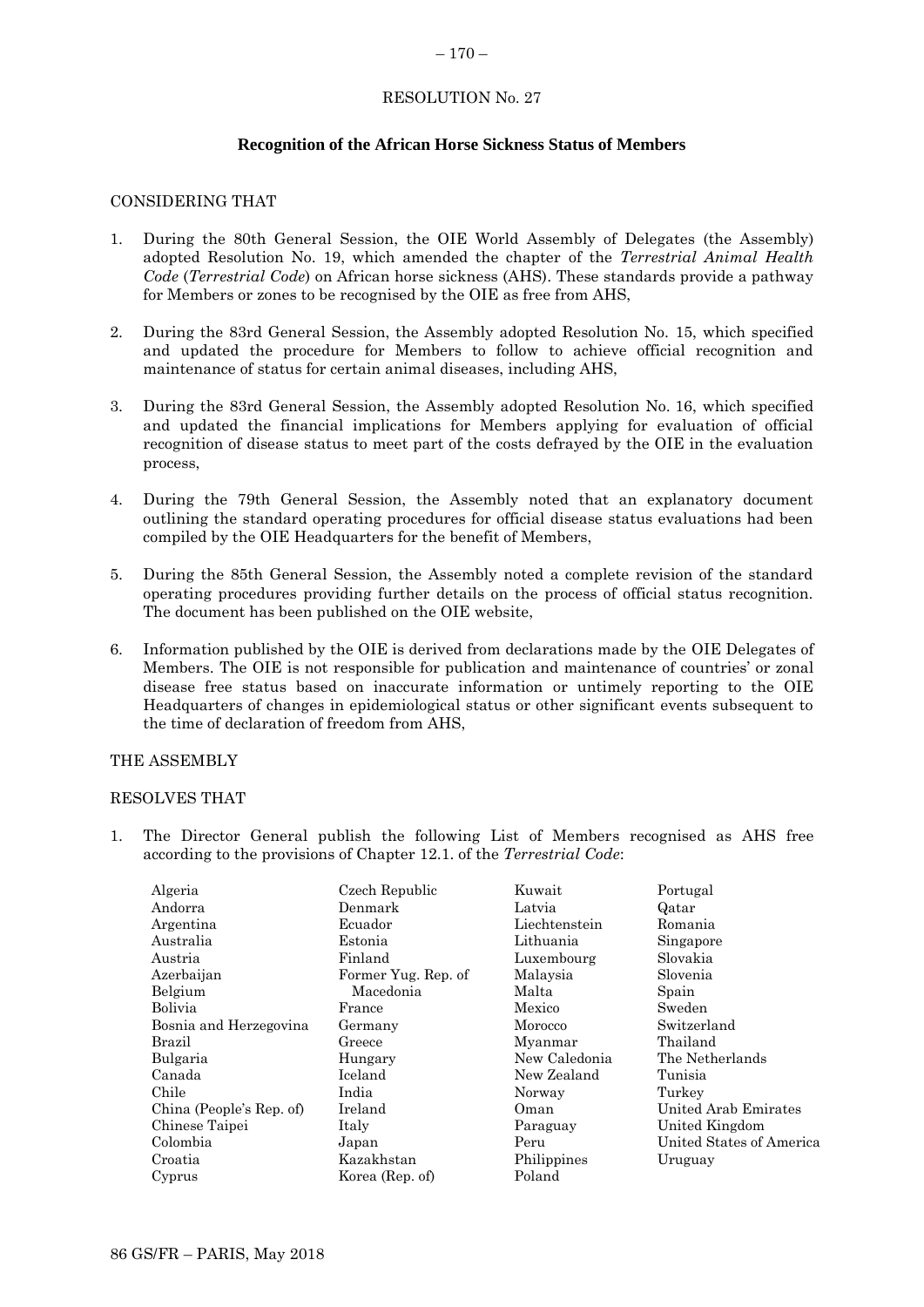# AND

2. The Delegates of these Members shall immediately notify the OIE Headquarters if AHS occurs in their countries or their territories.

\_\_\_\_\_\_\_\_\_\_\_\_\_\_\_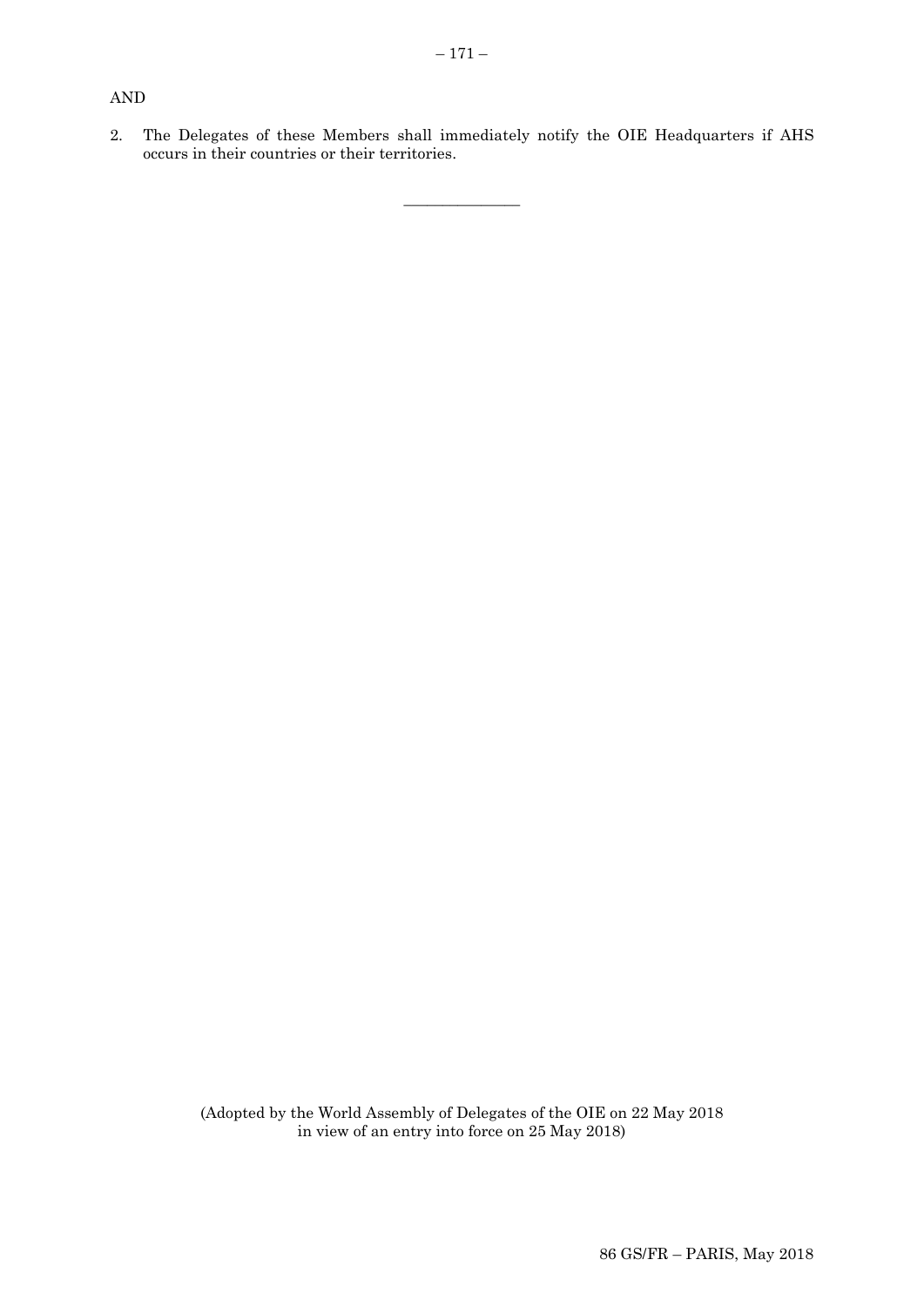#### <span id="page-45-0"></span> $-172-$

# RESOLUTION No. 28

# **Recognition of the Peste des Petits Ruminants Status of Members**

### CONSIDERING THAT

- 1. During the 81st General Session, the OIE World Assembly of Delegates (the Assembly) adopted Resolution No. 29, which amended the chapter of *the Terrestrial Animal Health Code* (*Terrestrial Code*) on peste des petits ruminants (PPR). These standards provide a pathway for Members or zones to be recognised by the OIE as free from PPR,
- 2. During the 83rd General Session, the Assembly adopted Resolution No. 15, which specified and updated the procedure for Members to follow to achieve official recognition and maintenance of status for certain animal diseases, including PPR,
- 3. During the 83rd General Session, the Assembly adopted Resolution No. 16 which specified and updated the financial implications for Members applying for evaluation of official recognition of disease status to meet part of the costs defrayed by the OIE in the evaluation process,
- 4. During the 79th General Session, the Assembly noted that an explanatory document outlining the standard operating procedures for official disease status evaluations had been compiled by the OIE Headquarters for the benefit of Members,
- 5. During the 85th General Session, the Assembly noted a complete revision of the standard operating procedures providing further details on the process of official status recognition. The document has been published on the OIE website,
- 6. Information published by the OIE is derived from declarations made by the OIE Delegates of Members. The OIE is not responsible for publication and maintenance of countries' or zonal disease free status based on inaccurate information or untimely reporting to the OIE Headquarters of changes in epidemiological status or other significant events subsequent to the time of declaration of freedom from PPR,

#### THE ASSEMBLY

#### RESOLVES THAT

1. The Director General publish the following List of Members recognised as PPR free according to the provisions of Chapter 14.7. of the *Terrestrial Code*:

| Argentina              | Denmark         | Lithuania     | Romania                  |
|------------------------|-----------------|---------------|--------------------------|
| Australia              | Ecuador         | Luxembourg    | Singapore                |
| Austria                | Estonia         | Madagascar    | Slovakia                 |
| Belgium                | Finland         | Malta         | Slovenia                 |
| Bolivia                | France          | Mauritius     | South Africa             |
| Bosnia and Herzegovina | Germany         | Mexico        | Spain                    |
| Botswana               | Greece          | New Caledonia | Swaziland                |
| Brazil                 | Hungary         | New Zealand   | Sweden                   |
| Canada                 | Iceland         | Norway        | Switzerland              |
| Chile                  | Ireland         | Paraguay      | Thailand                 |
| Chinese Taipei         | Italy           | Peru          | The Netherlands          |
| Colombia               | Korea (Rep. of) | Philippines   | United Kingdom           |
| Cyprus                 | Latvia          | Poland        | United States of America |
| Czech Republic         | Liechtenstein   | Portugal      | Uruguay                  |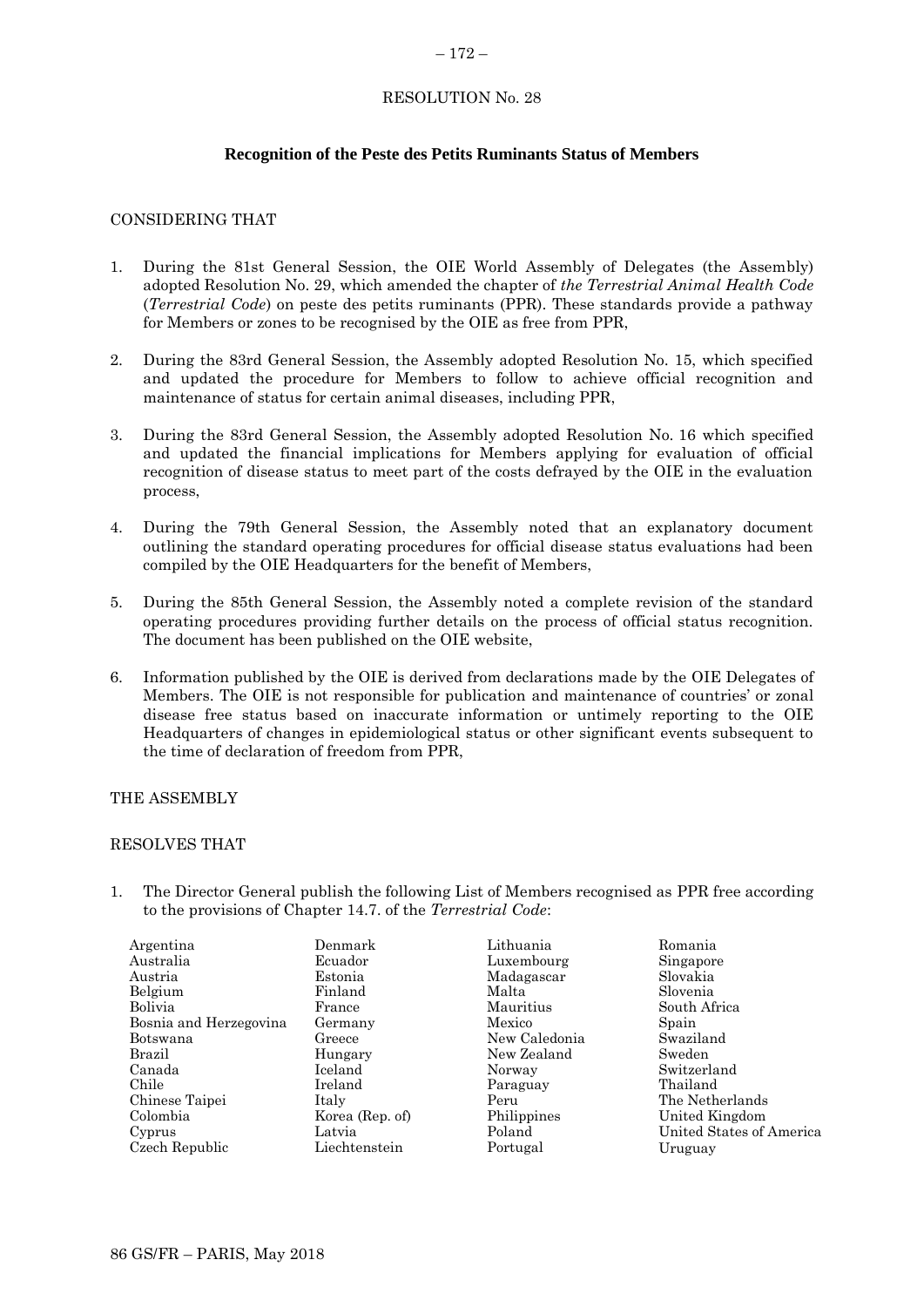- 2. The Director General publish the following List of Members having a PPR free zone<sup>38</sup> according to the provisions of Chapter 14.7. of the *Terrestrial Code*:
	- Namibia: one zone located south to the Veterinary Cordon Fence, designated by the Delegate of Namibia in a document addressed to the Director General in November 2014.

AND

l

3. The Delegates of these Members shall immediately notify the OIE Headquarters if PPR occurs in their countries or free zone within their territories.

\_\_\_\_\_\_\_\_\_\_\_\_\_\_\_

<sup>38</sup> For detailed information on the delimitation of the zone of the Member recognised as PPR free, enquiries should be addressed to the Director General of the OIE.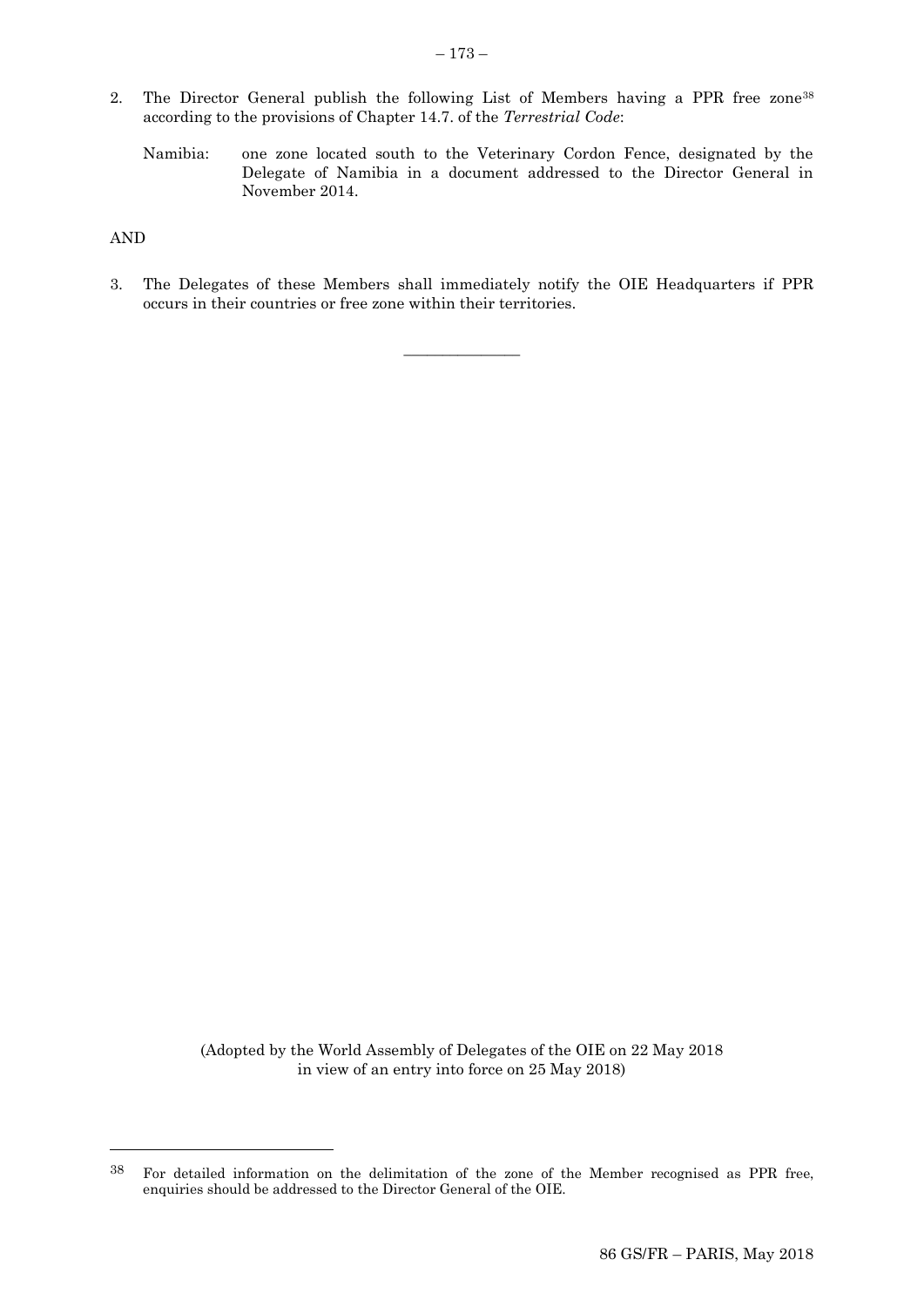#### <span id="page-47-0"></span> $-174-$

# RESOLUTION No. 29

# **Recognition of the Classical Swine Fever Status of Members**

### CONSIDERING THAT

- 1. During the 81st General Session, the OIE World Assembly of Delegates (the Assembly) adopted Resolution No. 29, which amended the chapter of the *Terrestrial Animal Health Code* (*Terrestrial Code*) on classical swine fever (CSF). These standards provide a pathway for Members or zones to be recognised by the OIE as free from CSF,
- 2. During the 83rd General Session, the Assembly adopted Resolution No. 15, which specified and updated the procedure for Members to follow to achieve official recognition and maintenance of status for certain animal diseases, including CSF,
- 3. During the 83rd General Session, the Assembly adopted Resolution No. 16 which specified and updated the financial implications for Members applying for evaluation of official recognition of disease status to meet part of the costs defrayed by the OIE in the evaluation process,
- 4. During the 79th General Session, the Assembly noted that an explanatory document outlining the standard operating procedures for official disease status evaluations had been compiled by the OIE Headquarters for the benefit of Members,
- 5. During the 85th General Session, the Assembly noted a complete revision of the standard operating procedures providing further details on the process of official status recognition. The document has been published on the OIE website,
- 6. Information published by the OIE is derived from declarations made by the OIE Delegates of Members. The OIE is not responsible for publication and maintenance of countries' or zonal disease free status based on inaccurate information or untimely reporting to the OIE Headquarters of changes in epidemiological status or other significant events subsequent to the time of declaration of freedom from CSF,

### THE ASSEMBLY

#### RESOLVES THAT

1. The Director General publish the following List of Members recognised as CSF free according to the provisions of Chapter 15.2. of the *Terrestrial Code*:

| Argentina      | Denmark       | Luxembourg    | Slovakia                 |
|----------------|---------------|---------------|--------------------------|
| Australia      | Finland       | Mexico        | Slovenia                 |
| Austria        | France        | New Caledonia | Spain                    |
| Belgium        | Germany       | New Zealand   | Sweden                   |
| Bulgaria       | Hungary       | Norway        | Switzerland              |
| Canada         | Ireland       | Paraguay      | The Netherlands          |
| Chile          | Italy         | Poland        | United Kingdom           |
| Costa Rica     | Japan         | Portugal      | United States of America |
| Czech Republic | Liechtenstein | Romania       |                          |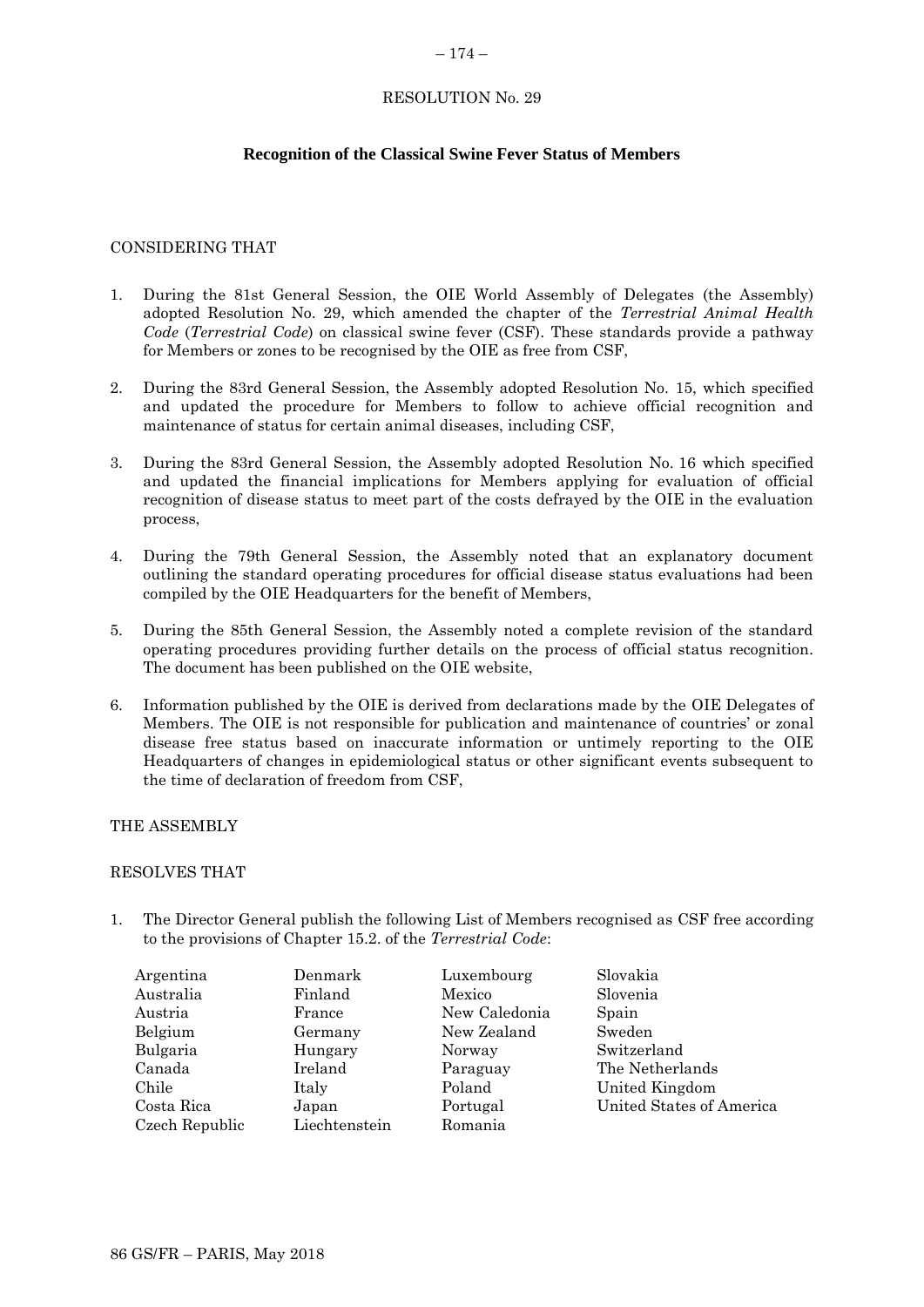- 2. The Director General publish the following List of Members having CSF free zones<sup>39</sup>, according to the provisions of Chapter 15.2. of the *Terrestrial Code*:
	- Brazil: one zone composed of the States of Rio Grande do Sul and Santa Catarina as designated by the Delegate of Brazil in a document addressed to the Director General in September 2014; one zone covering the States of Acre, Bahia, Espírito Santo, Goias, Mato Grosso,

Mato Grosso do Sul, Minas Gerais, Paraná, Rio de Janeiro, Rondônia, São Paulo, Sergipe and Tocantins, Distrito Federal, and the municipalities of Guajará, Boca do Acre, South of the municipality of Canutama and Southwest of the municipality of Lábrea, in the State of Amazonas as designated by the Delegate of Brazil in a document addressed to the Director General in September 2015;

Colombia: one zone designated by the Delegate of Colombia in a document addressed to the Director General in September 2015;

#### AND

l

3. The Delegates of these Members shall immediately notify the OIE Headquarters if CSF occurs in their countries or free zones within their territories.

\_\_\_\_\_\_\_\_\_\_\_\_\_\_\_

<sup>39</sup> For detailed information on the delimitation of the zones of the Members recognised as CSF free, enquiries should be addressed to the Director General of the OIE.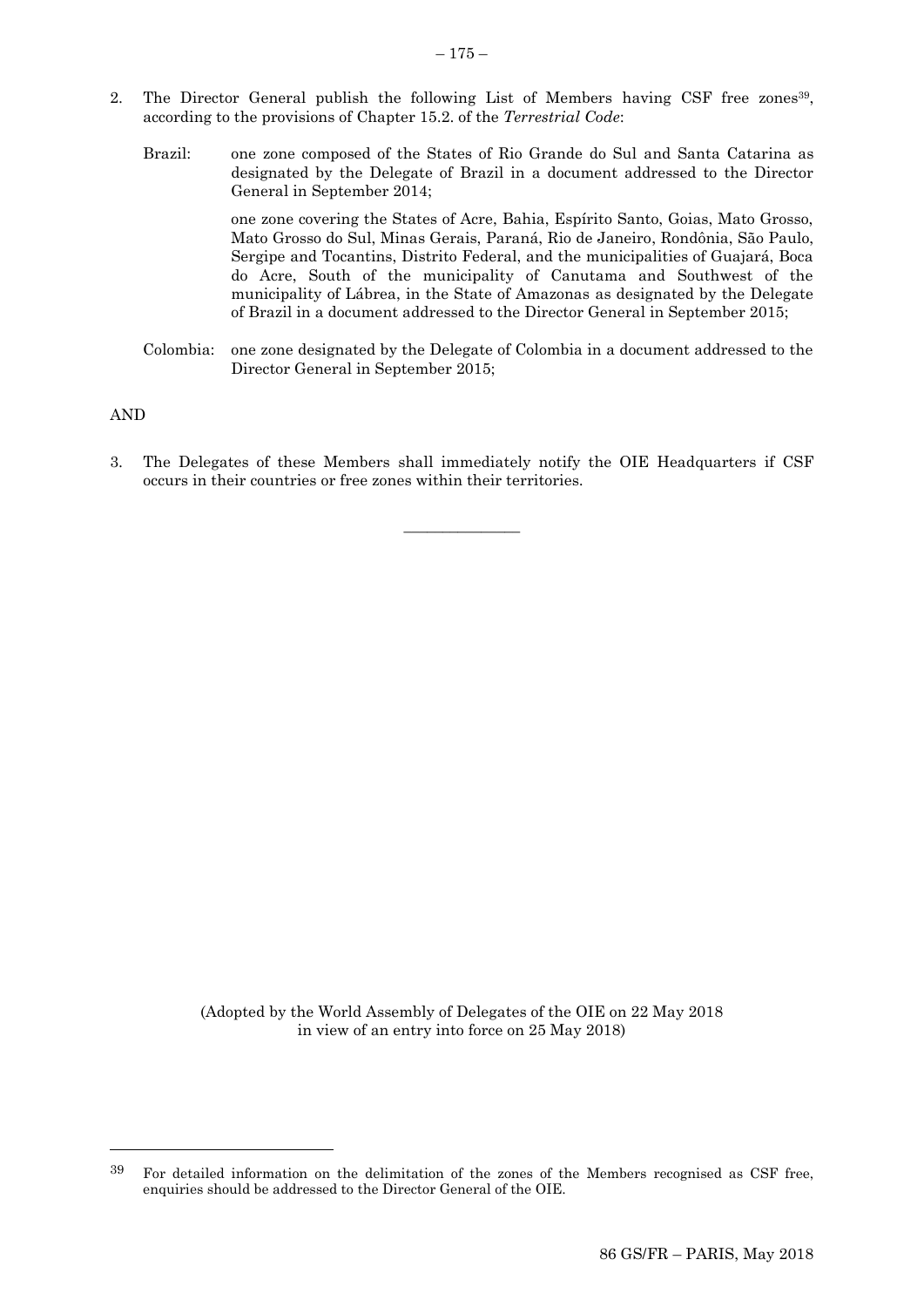#### <span id="page-49-0"></span>– 176 –

# RESOLUTION No. 30

# **Designation of OIE Reference Laboratories for aquatic animal diseases**

### CONSIDERING THAT

- 1. The OIE's *Basic Texts* provide the Terms of Reference, designation criteria, and internal rules for OIE Reference Laboratories,
- 2. The Terms of Reference of the OIE Aquatic Animal Health Standards Commission include the responsibility to examine applications from Member Countries relating to the creation of new OIE Reference Laboratories with activities corresponding to the Commission's scientific mandate and report its findings to the Director General,
- 3. All OIE Reference Laboratory applications are assessed by the OIE Aquatic Animal Health Standards Commission using standardised criteria that include: the institution's ability, capacity and readiness to provide services; the scientific and technical standing of the institution concerned at the national and international levels; the quality of its scientific and technical leadership including internationally recognised expertise; the institution's prospective stability in terms of personnel, activity and funding; and the technical and geographical relevance of the institution and its activities to OIE's programme priorities,
- 4. Details of the applicant laboratories that have been assessed by the OIE Aquatic Animal Health Standards Commission are published in the reports of the meeting of the Commission,
- 5. All Reference Laboratory applications are endorsed by the OIE Council,
- 6. Proposals for a major change in an OIE Reference Laboratory follow the same procedure,
- 7. Article 4 of the Internal Rules for OIE Reference Centres states that "Applications endorsed by the Council shall be presented to the Assembly for approval",

### THE ASSEMBLY

#### RESOLVES

To designate the following new OIE Reference Laboratories for aquatic animal diseases and add them to the list of OIE Reference Laboratories (available on the OIE web site):

OIE *Reference Laboratory for Infectious haematopoietic necrosis* Pacific Biological Station – Aquatic Animal Health Laboratory (PBS-AAHL), Fisheries & Oceans Canada, Nanaimo, British Columbia, CANADA

OIE *Reference Laboratory for Viral haemorrhagic septicaemia* Pacific Biological Station – Aquatic Animal Health Laboratory (PBS-AAHL), Fisheries & Oceans Canada, Nanaimo, British Columbia, CANADA

OIE *Reference Laboratory for Acute hepatopancreatic necrosis disease* National Cheng Kung University, Tainan City, CHINESE TAIPEI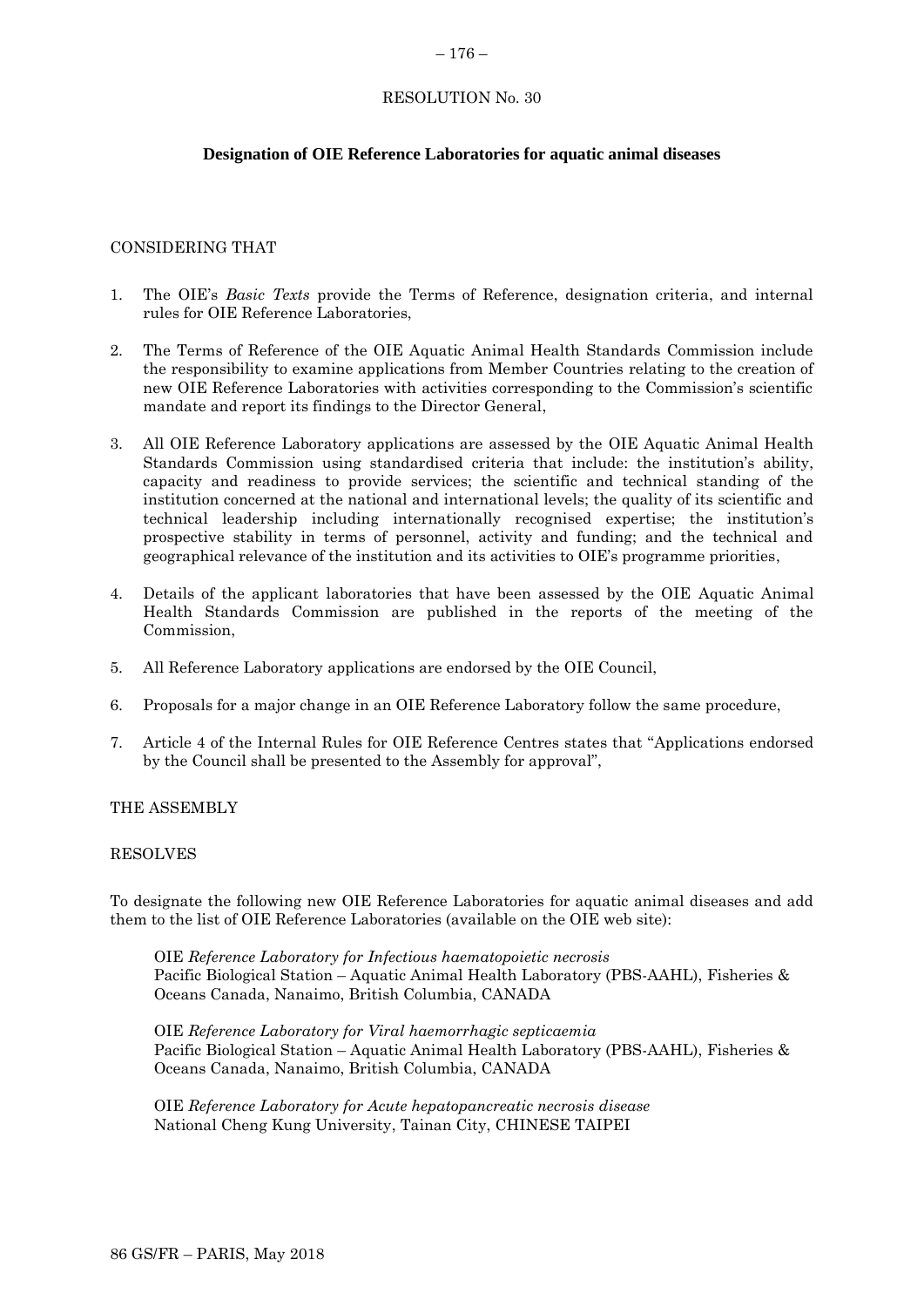#### – 177 –

#### OIE *Reference Laboratory for Infectious haematopoietic necrosis*

Animal and Plant Inspection and Quarantine Technical Centre, Shenzhen Exit & Entry Inspection and Quarantine Bureau, Shenzhen City, Guangdong Province, CHINA (PEOPLE'S REP. OF)

#### OIE *Reference Laboratory for Koi herpesvirus disease*

Friedrich-Loeffler-Institut (FLI), Federal Research Institute for Animal Health, Institute of Infectology, Insel Riems, GERMANY

#### OIE *Reference Laboratory for Viral haemorrhagic septicaemia*

Aquatic Animal Quarantine Laboratory, General Service Division, National Fishery Products Quality Management Service, Ministry of Oceans and Fisheries, Busan, KOREA (REP. OF)

 $\overline{\phantom{a}}$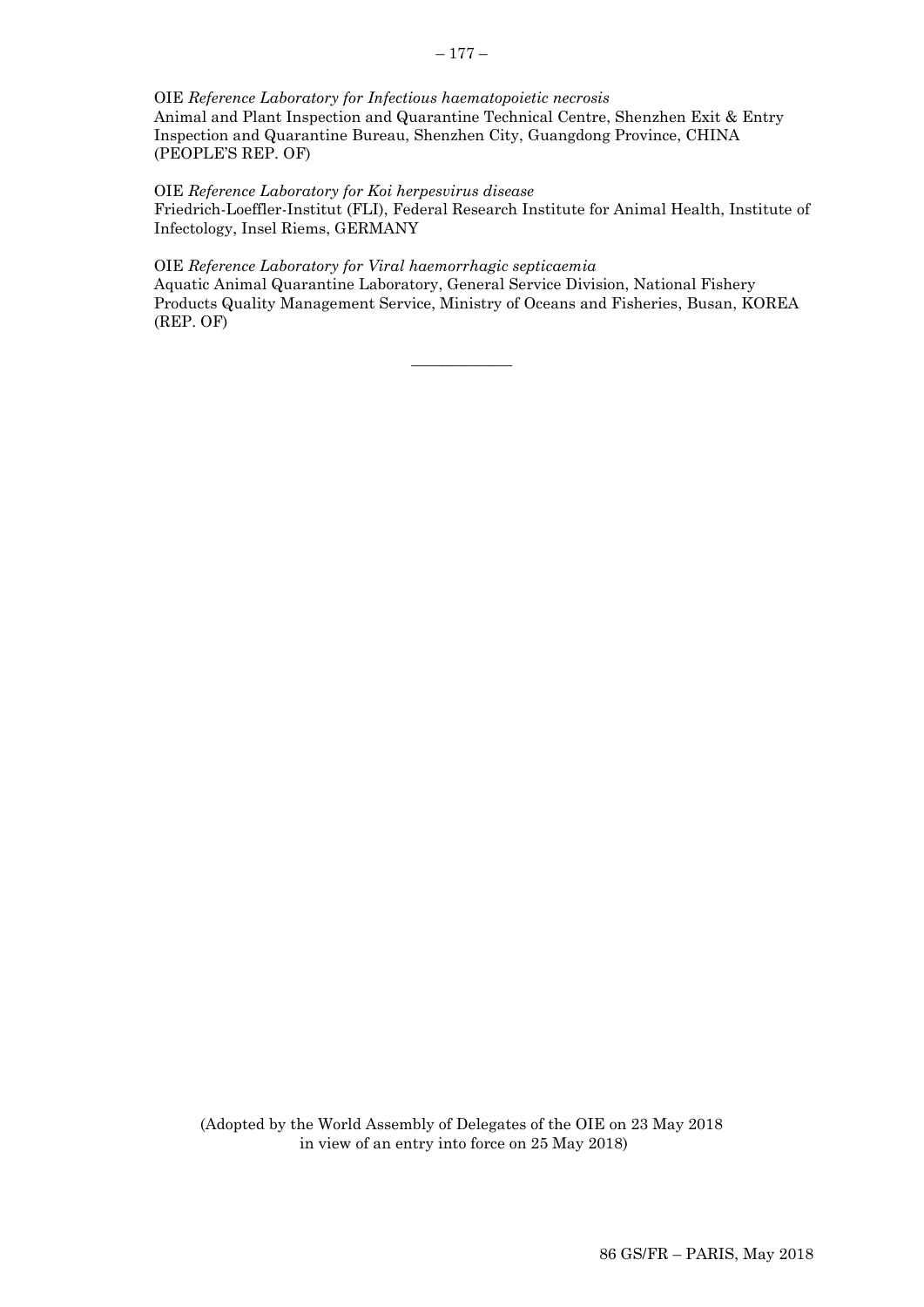#### <span id="page-51-0"></span> $-178-$

# RESOLUTION No. 31

# **Suspension of OIE Reference Laboratory status for aquatic animal diseases**

# CONSIDERING THAT

- 1. The principal mandate of an OIE Reference Laboratory is to function as a world reference centre of expertise on designated pathogens or diseases,
- 2. The network of OIE Collaborating Centres and Reference Laboratories constitutes the core of OIE's scientific expertise and excellence; the on-going contribution of these institutes to the OIE work ensures, in particular, that the standards, guidelines and recommendations developed by the Specialist Commissions, adopted and published by the OIE are scientifically sound and up-to-date,
- 3. All OIE Reference Centre applications are assessed by the appropriate OIE Specialist Commission using standardised criteria that include: the institution's ability, capacity and readiness to provide services; the scientific and technical standing of the institution concerned at the national and international levels; the quality of its scientific and technical leadership including internationally recognised expertise; the institution's prospective stability in terms of personnel, activity and funding; and the technical and geographical relevance of the institution and its activities to OIE's programme priorities,
- 4. All Reference Laboratory applications are endorsed by the OIE Council, and all applications endorsed by the Council are presented to the Assembly for approval,
- 5. The OIE has made significant investment and effort to bring increased rigour to the approval and maintenance of OIE Reference Laboratory status to ensure the highest standards of services to OIE Member Countries,
- 6. At the 79th General Session in May 2011, the Assembly adopted Resolution No. 10 *Modernisation of the Basic Texts.* The Terms of Reference for OIE Reference Laboratories were amended to include the requirement to maintain a system of quality assurance. Since then, the importance and benefit of having a quality management system has been increasingly stressed by the Biological Standards Commission and the Aquatic Animal Health Standards Commission, particularly for confidence in test results,
- 7. At the Third Global Conference of OIE Reference Centres, held in Seoul, Korea (Rep. of) in October 2014, a deadline for achieving accreditation to ISO 17025 or equivalent quality management system was set: 31 December 2017.
- 8. At the 85th General Session in May 2017, the Assembly adopted Resolution No. 20 *Procedures for the designation of OIE Reference Laboratories*, which include as a performance criterion the necessity for OIE Reference Laboratories to be accredited to ISO 17025 or equivalent quality management system before the end of December 2017,
- In accordance with these procedures, Reference Laboratories that did not meet the 31 December 2017 deadline for accreditation will be suspended with the possibility to be reinstated within two years should they achieve accreditation in that time. Laboratories that have still not achieved accreditation two years after suspension would have to re-apply for OIE Reference Laboratory status once accreditation is achieved,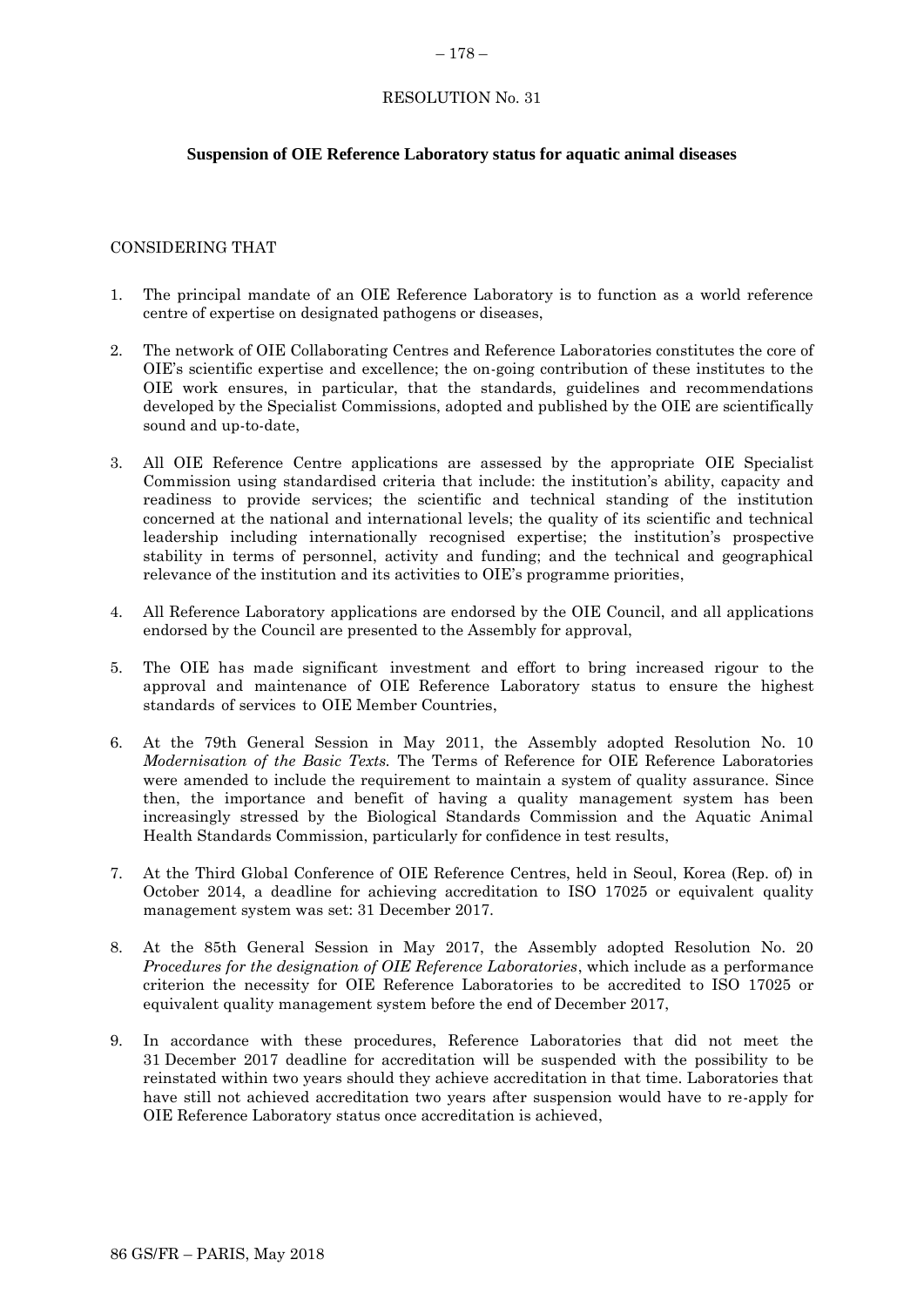10. The Aquatic Animal Health Standards Commission, with the agreement of the Council and in consultation with the Delegate of the Member Country concerned, established a list of OIE Reference Laboratories that are not currently accredited to an appropriate quality management system as required by the Terms of Reference for OIE Reference Laboratories,

THE ASSEMBLY

#### RESOLVES

To suspend for a maximum of 2 years the OIE Reference Laboratory status of the following laboratories:

OIE *Reference Laboratory for Infection with* Aphanomyces invadans (*epizootic ulcerative syndrome*) Kasetsart University Campus, Bangkok, THAILAND

OIE *Reference Laboratory for White tail disease* C. Abdul Hakeem College, Aquaculture Biotechnology Division, Vellore Dt. Tamil Nadu, INDIA

 $\overline{\phantom{a}}$  , where  $\overline{\phantom{a}}$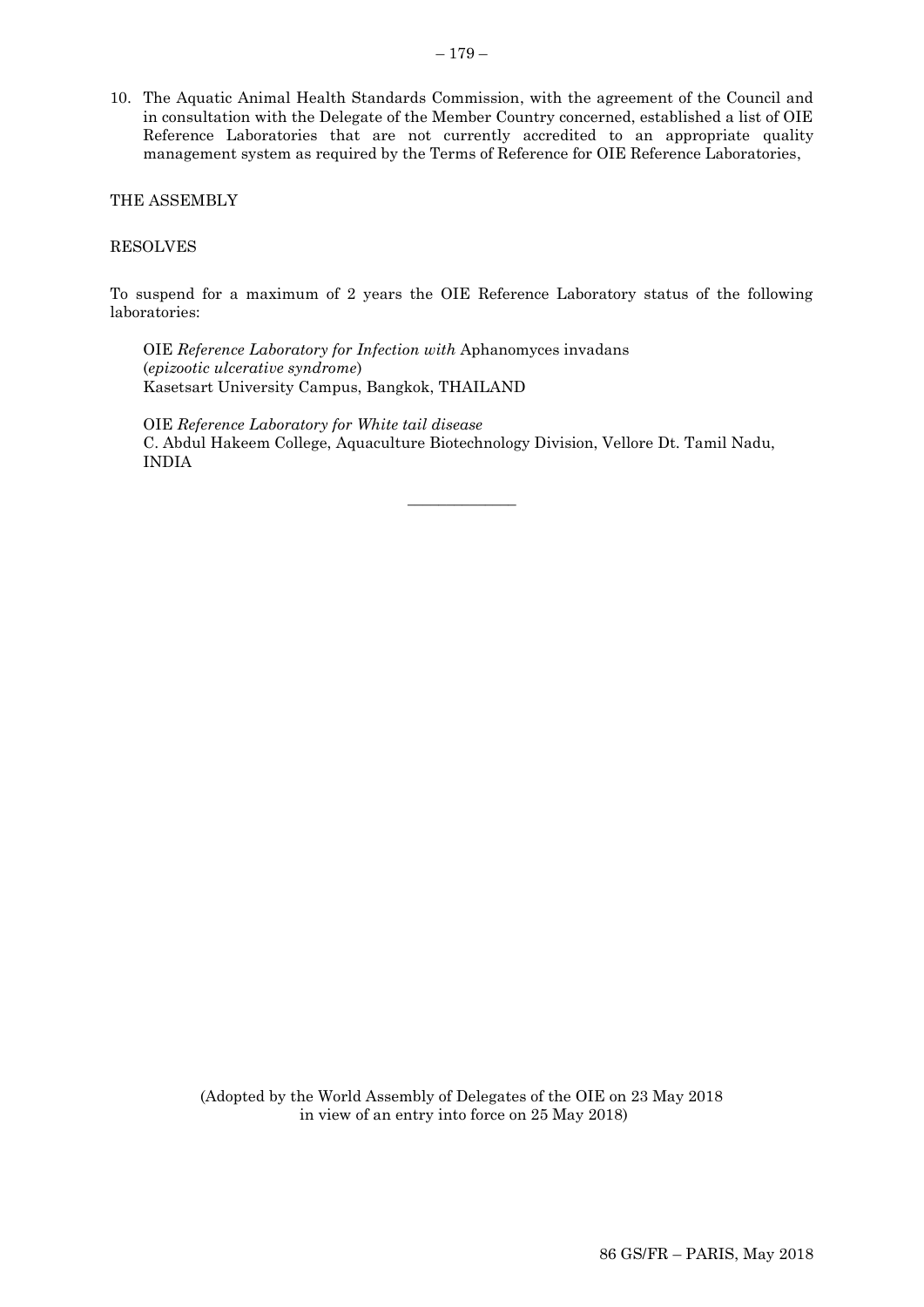# <span id="page-53-0"></span> $-180-$

### RESOLUTION No. 32

# **Amendments to the** *Manual of Diagnostic Tests for Aquatic Animals*

### CONSIDERING THAT

- 1. The *Manual of Diagnostic Tests for Aquatic Animals* (*Aquatic Manual*), like the *Aquatic Animal Health Code*, is an important contribution to the international harmonisation of sanitary standards related to aquatic animals and aquatic animal products,
- 2. Member Countries are asked for the comments of their specialists for each new or revised chapter of the *Aquatic Manual* before it is finalised by the Aquatic Animal Health Standards Commission,
- 3. The following revised chapters were sent to Member Countries for comment:

| Chapter $2.2.8$ . | White spot disease (Infection with white spot syndrome virus)                                                           |  |
|-------------------|-------------------------------------------------------------------------------------------------------------------------|--|
| Chapter $2.3.1$ . | Epizootic haematopoietic necrosis virus (Infection with epizootic<br>haematopoietic necrosis virus)                     |  |
| Chapter 2.3.3.    | Infection with <i>Gyrodactylus salaris</i>                                                                              |  |
| Chapter 2.3.5.    | Infection with infectious salmon anaemia virus (Infection with HPR-<br>deleted or HPR0 infectious salmon anaemia virus) |  |
| Chapter $2.2.3$ . | Infection with infectious hypodermal and haematopoietic necrosis virus                                                  |  |
| Chapter $2.2.1$ . | Acute hepatopancreatic necrosis disease                                                                                 |  |

#### THE ASSEMBLY

#### RESOLVES

- 1. To adopt the revised chapters for the eighth edition of the *Aquatic Manual* proposed in Annexes 23 to 28 of Document 86 SG/12/CS4 B in English, each text being authentic.
- 2. To ask the Director General to publish the adopted text in the on-line version of the *Aquatic Manual* with appropriate numbering and formatting.

 $\overline{\phantom{a}}$  , where  $\overline{\phantom{a}}$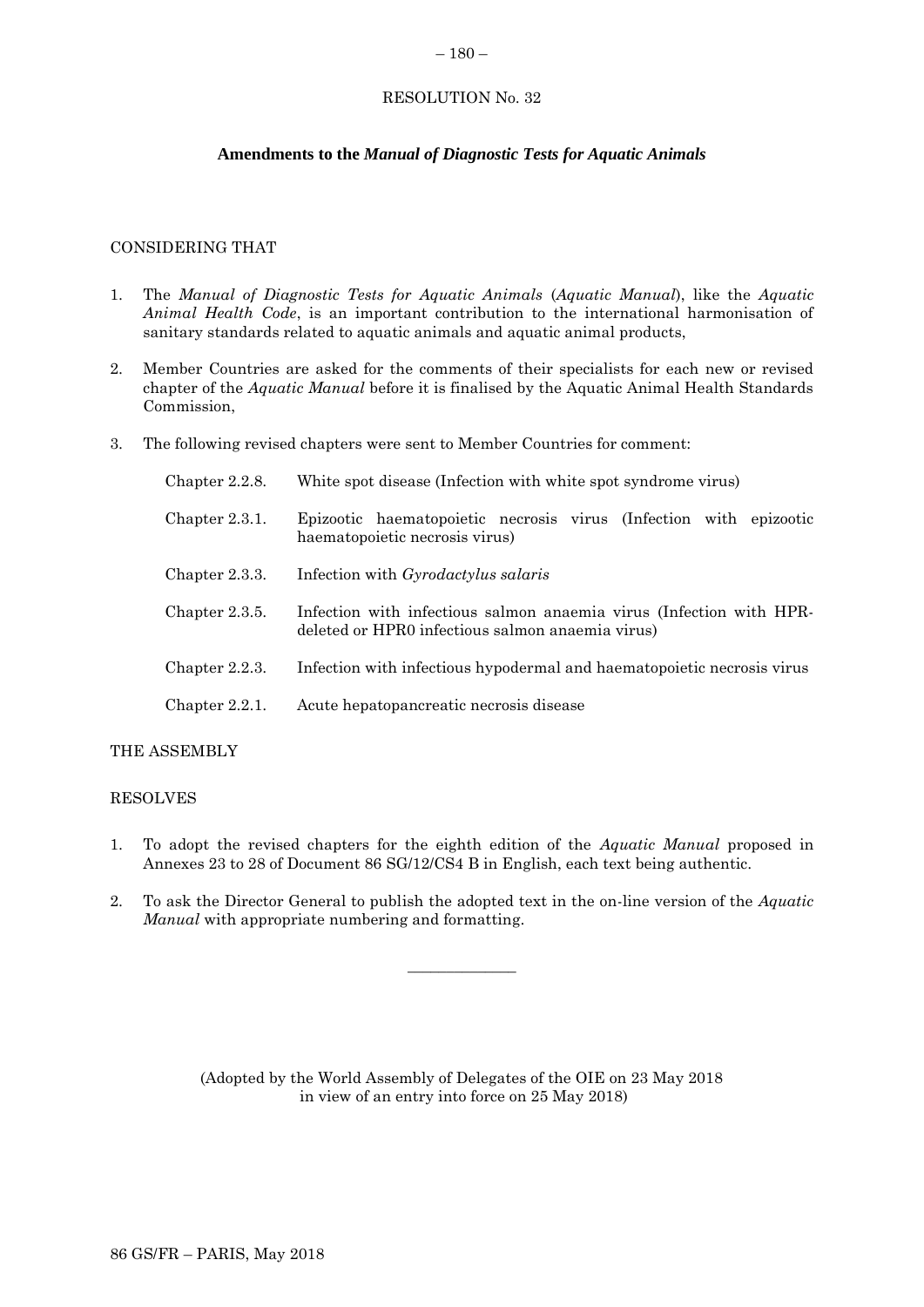#### <span id="page-54-0"></span>– 181 –

# RESOLUTION No. 33

# **Amendments to the OIE** *Aquatic Animal Health Code*

#### CONSIDERING THAT

- 1. The *Aquatic Animal Health Code* (*Aquatic Code*), like the *Manual of Diagnostic Tests for Aquatic Animals*, is an important contribution to the international harmonisation of sanitary standards related to aquatic animals and aquatic animal products;
- 2. The current content of the *Aquatic Code* is the result of modifications made by the World Assembly of Delegates during previous OIE General Sessions;
- 3. It is necessary to update the *Aquatic Code* in accordance with the recommendations of the February 2018 report of the OIE Aquatic Animal Health Standards Commission (Annexes 3 to 22 of Document 86 SG/12/CS4 B), after consultation with the World Assembly of Delegates.

#### THE ASSEMBLY

### RESOLVES

- 1. To adopt the updates to the *Aquatic Code* proposed in Annexes 3, 4, 5, 6, 7, 8, 9, 10, 11, 12, 13, 14, 15, 16, 17, 18, 19, 20, 21 and 22 of Document 86 SG/12/CS4 B in English, French and Spanish, each text being authentic.
- 2. To ask the Director General to publish the adopted texts in a revised edition of the *Aquatic Code* with appropriate numbering and formatting.

 $\overline{\phantom{a}}$  , where  $\overline{\phantom{a}}$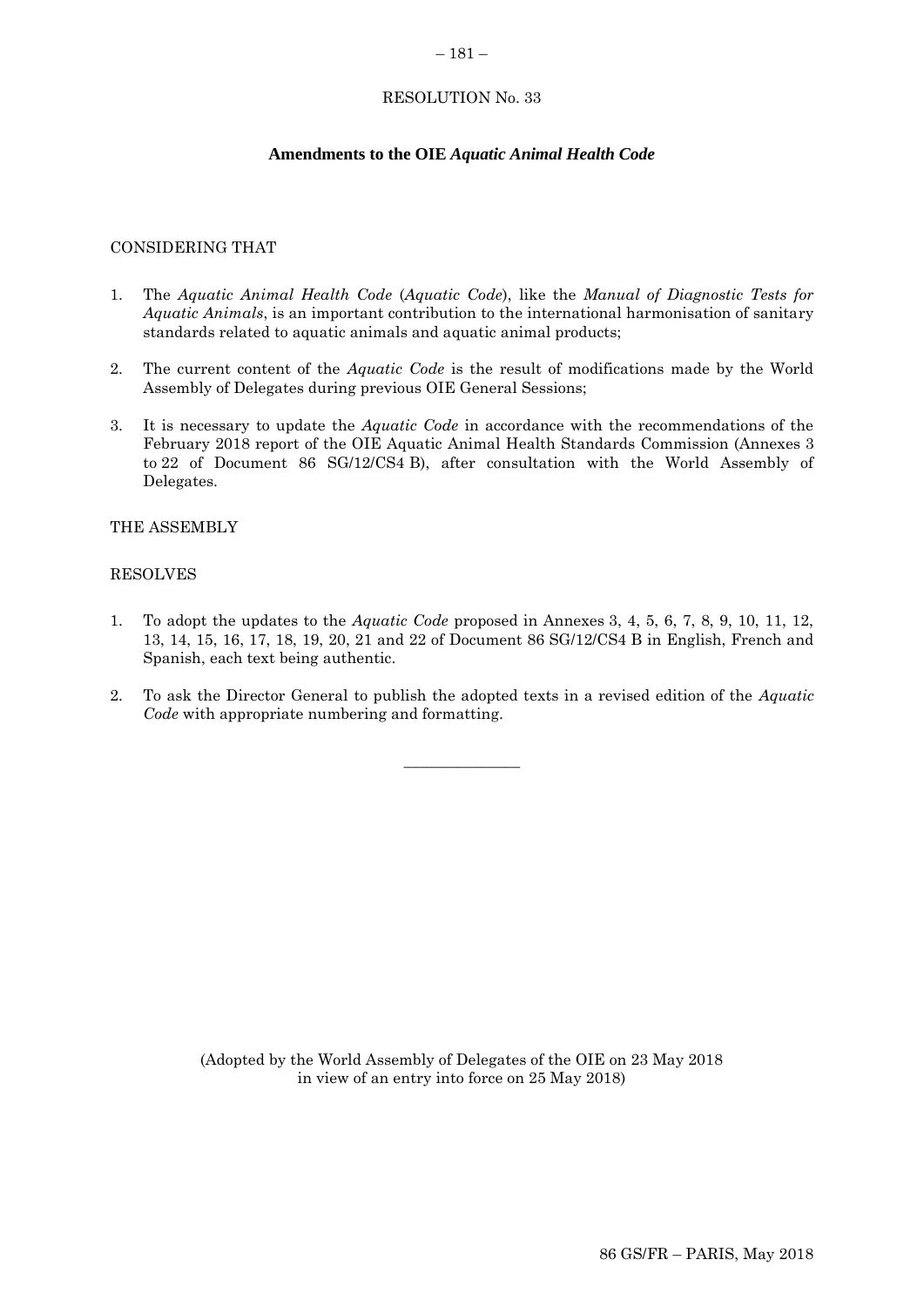#### <span id="page-55-0"></span>– 182 –

# RESOLUTION No. 34

# **Amendments to the OIE** *Terrestrial Animal Health Code*

#### CONSIDERING THAT

- 1. The current content of the OIE *Terrestrial Animal Health Code* (the *Terrestrial Code*) is the result of modifications made by the World Assembly of Delegates at previous OIE General Sessions;
- 2. The necessity to update the *Terrestrial Code* in accordance with recommendations in the February 2018 report of the OIE Terrestrial Animal Health Standards Commission (Document 86 SG/12/CS1 B), after consultation with the World Assembly of Delegates;

# THE ASSEMBLY

#### RESOLVES

- 1. To adopt the updates to the *Terrestrial Code* proposed in Annexes 4, 7, 8, 9, 11, 14, 16, 18, 20, 21, 22, 23, 24, 25, 26, 27, 28, 29, 30, 31 and 32 of Document 86 SG/12/CS1 B in English, French and Spanish, each text being authentic.
- 2. To adopt the updates to the *Terrestrial Code* proposed in Annexes 5, 6, 10, 12, 13, 15, 17 and 19 of Document 86 SG/12/CS1 B in English, French and Spanish, each text being authentic, with the following modifications:
	- 2.1. In Annex 5 (Glossary)
		- a) In definition for *Compartment*,

add the word "susceptible" before "populations".

- 2.2. In Annex 6 (Chapter 2.1.)
	- a) In Article 2.1.1., the 1st paragraph,

replace the word "degree" with "certain level" and replace the words "*or infections*" with ", *infections* or *infestations*".

- 2.3. In Annex 10 (Chapter 4.X.)
	- a) In Article 4.X.6. , Point 2. b), the twelfth indent,

replace the words "and age" with ", age or physiological status".

b) In Article 4.X.11., the last paragraph,

add the words "demonstrated by adequate surveillance," after the words "in the absence of *cases*".

- 2.4. In Annex 12 (Chapter 6.7.)
	- a) In Article 6.7.3., the 1st paragraph,

undelete ", environment" in the 1st sentence and delete the words "and the environment " in the 2nd sentence.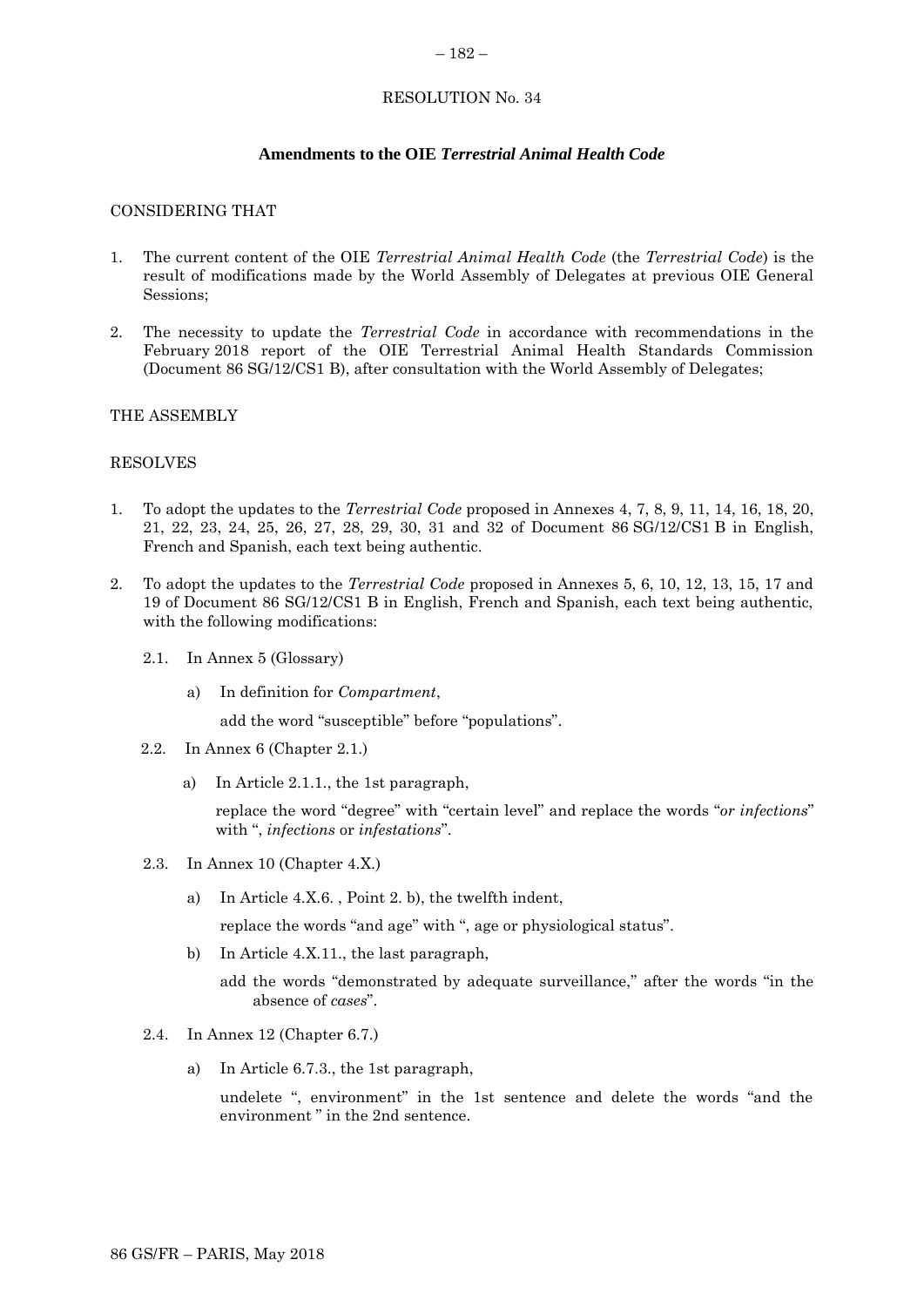- b) In Article 6.7.4., Point 3., replace reference to "Table 2" with "Table 1".
- c) In Article 6.7.4., Point 3. d), delete "(the animal-immediate environment or the wider environment)" .
- d) In Article 6.7.4., Point 4., replace reference to "Table 2" with "Table 1".
- e) In Article 6.7.5., Point 1. c), replace reference to "Table 3" with "Table 2".
- 2.5. In Annex 13 (Chapter 6.8.)
	- a) In Article 6.8.1., the 3rd paragraph,

replace the word "therapeutic" with "veterinary medical" and replace the word "nontherapeutic" with "non veterinary medical".

b) In Article 6.8.1bis.,

replace the word "therapeutic" with "veterinary medical" and replace the word "nontherapeutic" with "non veterinary medical".

c) In Article 6.8.3., Point 2. b),

replace the word "therapeutic" with "veterinary medical" and replace the word "nontherapeutic" with "non veterinary medical".

- 2.6. In Annex 15 (Chapter 6.X.)
	- a) In Article 6.X.1., the 5th paragraph,

replace the words "the prevention and management" with "the assessment, prevention, management and communication".

- 2.7. In Annex 17 (Chapter 7.1.)
	- a) In Article 7.1.3bis., Point 3),

delete the last sentence reading "To guide users, *Competent Authorities* should collect all relevant data that can be used to set target values".

- 2.8. In Annex 19 (Chapter 8.3.)
	- a) In Article 8.3.7., Point 5. c),

undelete the words "country or" and add "," before the words " and until shipment".

2.9. In Article 1.3.4., (Chapter 1.3.)

delete the seventh indent, Glanders, and add a new indent after "Infection with African horse sickness virus" to read:

- "- Infection with *Burkholderia mallei* (Glanders)".
- 3. To ask the Director General to publish the adopted texts in a revised edition of the *Terrestrial Code* with appropriate numbering and formatting.

(Adopted by the World Assembly of Delegates of the OIE on 25 May 2018 in view of an entry into force on 26 May 2018)

 $\overline{\phantom{a}}$  , where  $\overline{\phantom{a}}$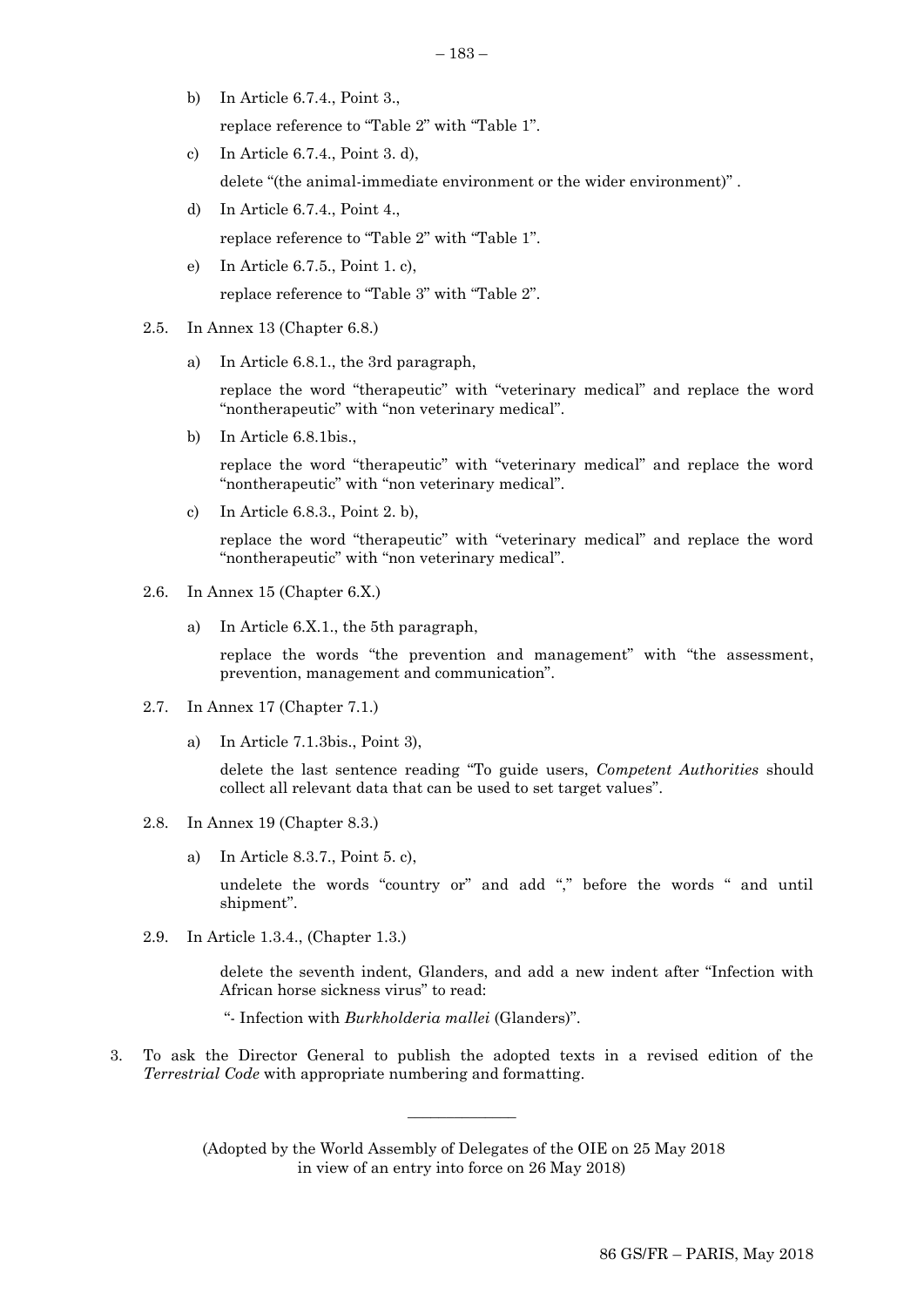### <span id="page-57-0"></span>– 184 –

#### RESOLUTION No. 36

# **Implementation of OIE standards by OIE Member Countries: state of play and specific capacity building needs**

#### CONSIDERING

- 1. OIE international standards have the objective of improving animal health and welfare, and veterinary public health, worldwide, and taking into account the variable animal health situation of Member Countries, to facilitate safe international trade of live animals and animal products, while also avoiding unjustified sanitary barriers;
- 2. In addition to animal health and welfare, and veterinary public health, OIE international standards address the capability of Veterinary Services and Aquatic Animal Health Services, which need to be supported by effective and transparent legislation, good governance and engagement with the private sector;
- 3. The Agreement on the Application of Sanitary and Phytosanitary Measures (SPS Agreement) of the World Trade Organization (WTO) requires that members adopt sanitary measures that are non-discriminatory and based on OIE international standards; more restrictive measures should be justifiable, based on scientific evidence and risk assessment;
- 4. OIE Member Countries are aware of the importance of the OIE standards and their relevance to national obligations under the WTO SPS Agreement but there are still many instances where sanitary measures are not based on or consistent with OIE standards and this has a negative effect on trust between trading partners and on trade;
- 5. The WTO Trade Facilitation Agreement (TFA) contains provisions for expediting the movement, release and clearance of goods, and sets out measures for effective cooperation between customs and other appropriate authorities, including Veterinary Services and Aquatic Animal Health Services, in order that the responsibilities under and interactions between the SPS and TFA Agreements be effectively managed at the national or regional level;
- 6. While countries need to consider more systematically OIE international standards in their national legislation and decision making, they also need assurances that these standards are continuously relevant and fit for purpose. Monitoring and evaluation of the implementation of OIE international standards is essential;
- 7. The Good Regulatory Practices, identified by the Organisation for Economic Cooperation and Development (OECD), should be used by the OIE and Member Countries to ensure that regulatory processes are effective, transparent and inclusive and provide sustainable results;
- 8. Lack of engagement between the public and the private sector is a challenge to the provision of health safeguards at national and international level. Resolution No. 39 adopted by the Assembly in May 2017, at the 85th General Session, promoted the establishment of Public-Private Partnerships to support the achievement of animal health and veterinary public health objectives;
- 9. The OIE seeks to improve the adoption and implementation of OIE international standards by all Member Countries.